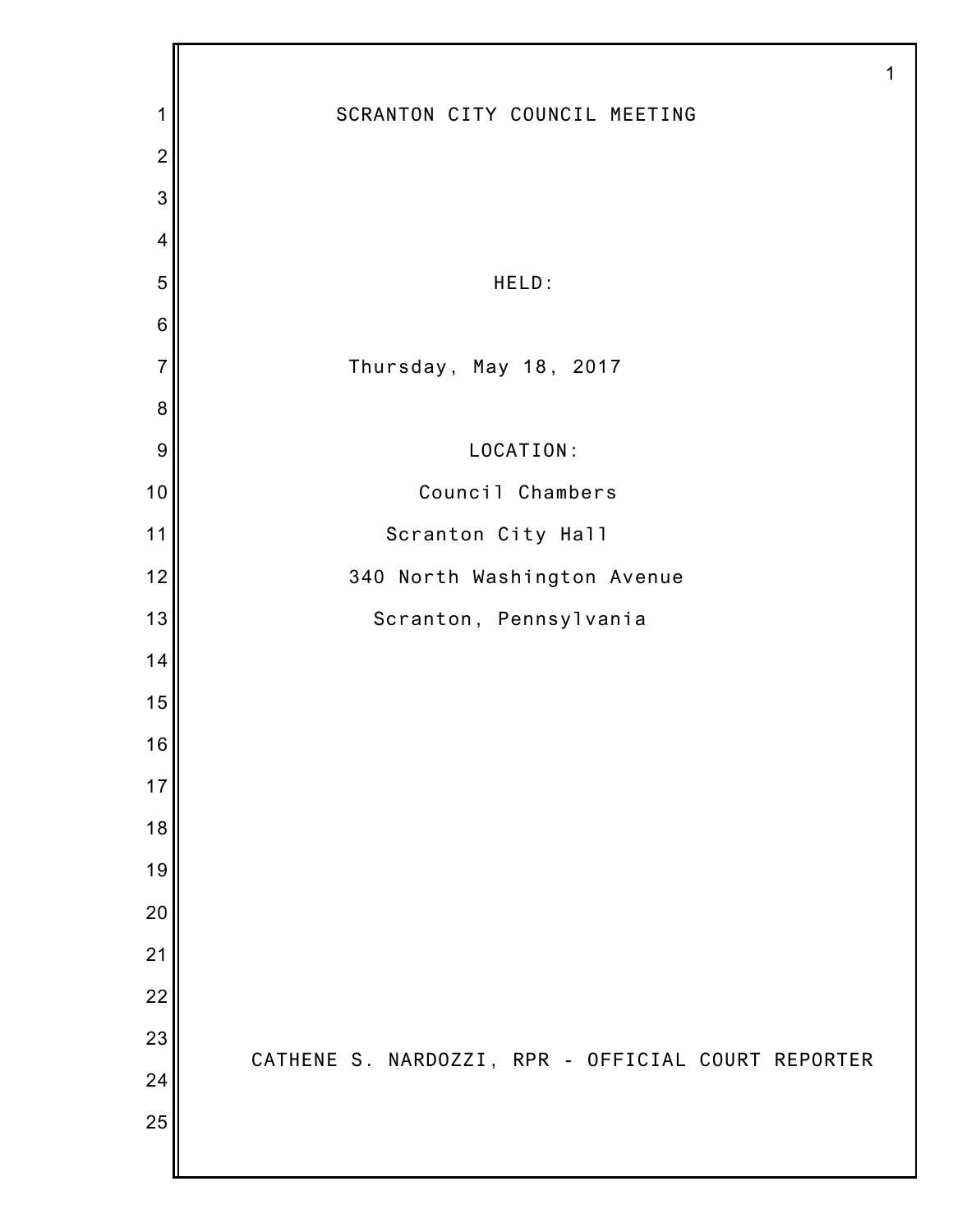| 1                | CITY OF SCRANTON COUNCIL:           |
|------------------|-------------------------------------|
| $\overline{c}$   |                                     |
| 3                | JOSEPH WECHSLER, PRESIDENT          |
| 4                | PATRICK ROGAN, VICE-PRESIDENT       |
| 5                | WAYNE EVANS                         |
| 6                | WILLIAM GAUGHAN                     |
| $\overline{7}$   | TIM PERRY                           |
| 8                | LORI REED, CITY CLERK               |
| $\boldsymbol{9}$ | KATHY CARRERA, ASSISTANT CITY CLERK |
| 10               | AMIL MINORA, ESQUIRE - SOLICITOR    |
| 11               |                                     |
| 12               |                                     |
| 13               |                                     |
| 14               |                                     |
| 15               |                                     |
| 16               |                                     |
| 17               |                                     |
| 18               |                                     |
| 19               |                                     |
| 20               |                                     |
| 21               |                                     |
| 22               |                                     |
| 23               |                                     |
| 24               |                                     |
| 25               |                                     |
|                  |                                     |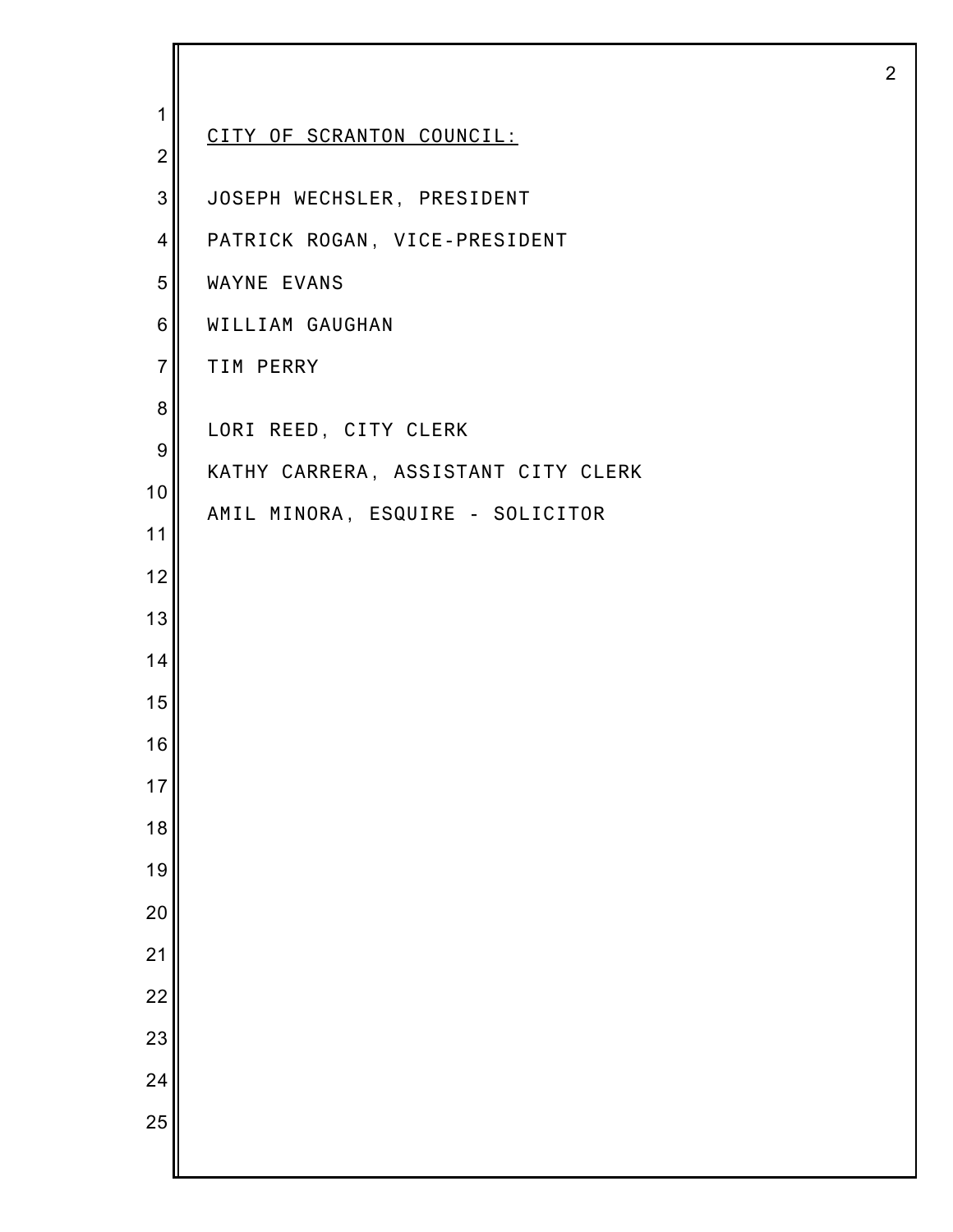| 1              | (Pledge of Allegiance recited and moment of reflection |
|----------------|--------------------------------------------------------|
| $\overline{2}$ | observed.)                                             |
| 3              | MR. WECHSLER: Roll call, please.                       |
| 4              | MS. CARRERA: Mr. Perry.                                |
| 5              | MR. PERRY: Here.                                       |
| 6              | MS. CARRERA: Mr. Rogan.                                |
| $\overline{7}$ | MR. ROGAN: Here.                                       |
| 8              | MS. CARRERA: Mr. Evans.                                |
| 9              | MR. EVANS: Here.                                       |
| 10             | MS. CARRERA: Mr. Gaughan.                              |
| 11             | MR. GAUGHAN: Here.                                     |
| 12             | MS. CARRERA: Mr. Wechsler.                             |
| 13             | MR. WECHSLER: Here.                                    |
| 14             | MS. REED: THIRD ORDER. 3-A.                            |
| 15             | CONTROLLER'S REPORT FOR MONTH ENDING APRIL             |
| 16             | 30, 2017.                                              |
| 17             | MR. WECHSLER: Are there any                            |
| 18             | comments? If not, received and filed.                  |
| 19             | MS. REED: 3-B. MINUTES OF THE                          |
| 20             | SCRANTON FIREFIGHTERS PENSION COMMISSION               |
| 21             | MEETING HELD APRIL 19, 2017.                           |
| 22             | MR. WECHSLER: Are there any                            |
| 23             | comments? If not, received and filed.                  |
| 24             | MS. REED: 3-C. MINUTES OF THE                          |
| 25             | NON-UNIFORM MUNICIPAL PENSION BOARD MEETING            |
|                |                                                        |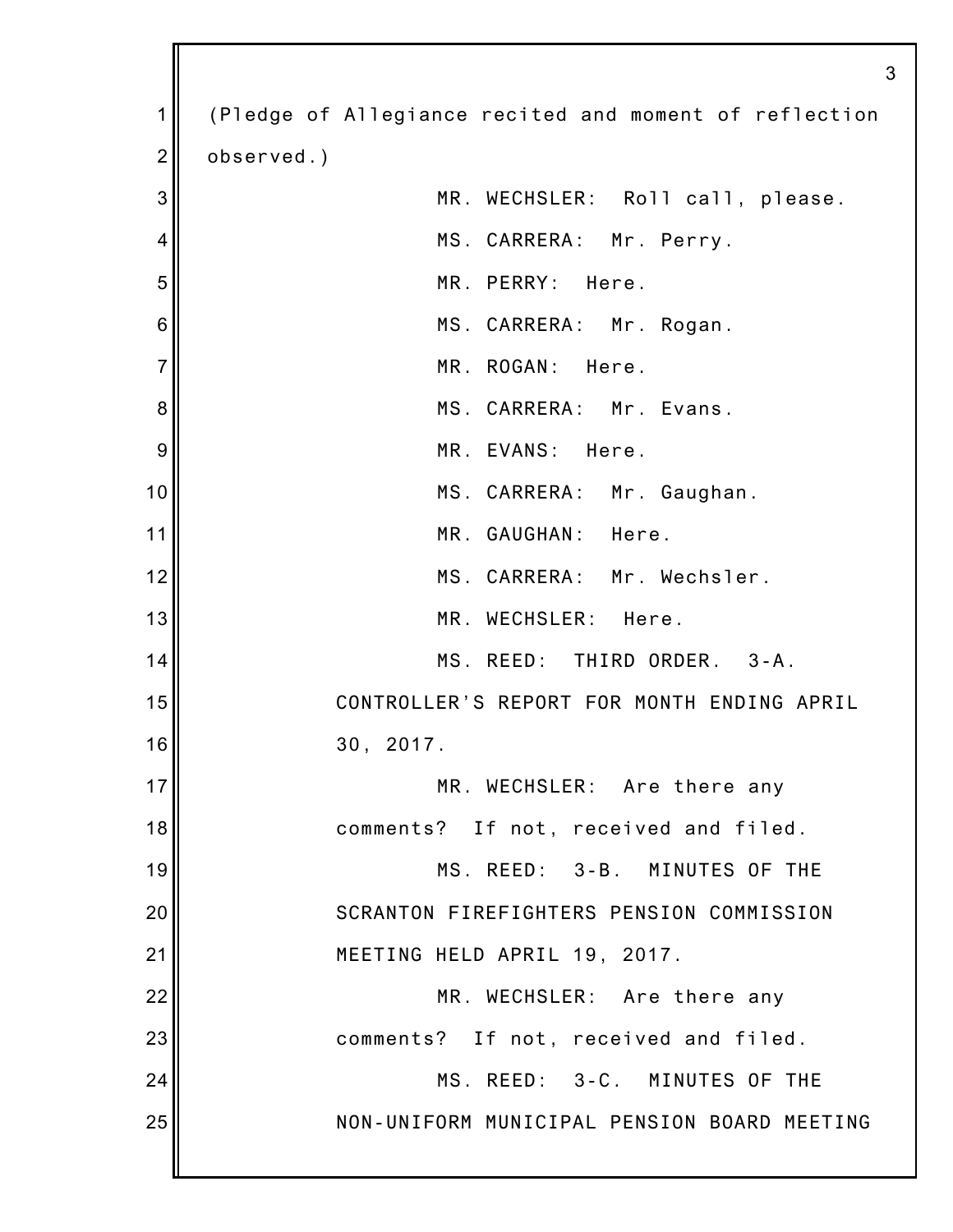|                | $\overline{4}$                              |
|----------------|---------------------------------------------|
| 1              | HELD APRIL 19, 2017.                        |
| $\overline{2}$ | MR. WECHSLER: Are there any                 |
| 3              | comments? If not, received and filed.       |
| 4              | MS. REED: 3-D. MINUTES OF THE               |
| 5              | SCRANTON POLICE PENSION COMMISSION MEETING  |
| 6              | HELD APRIL 19, 2017.                        |
| $\overline{7}$ | MR. WECHSLER: Are there any                 |
| 8              | comments? If not, received and filed.       |
| 9              | MS. REED: 3-E. MINUTES OF THE               |
| 10             | COMPOSITE PENSION BOARD MEETING HELD APRIL  |
| 11             | 19, 2017.                                   |
| 12             | MR. WECHSLER: Are there any                 |
| 13             | comments? If not, received and filed.       |
| 14             | MS. REED: 3-F. AGENDA FOR THE               |
| 15             | NON-UNIFORM MUNICIPAL PENSION BOARD MEETING |
| 16             | HELD MAY 17, 2017.                          |
| 17             | MR. WECHSLER: Are there any                 |
| 18             | comments? If not, received and filed.       |
| 19             | Do any council members have                 |
| 20             | announcements at this time?                 |
| 21             | The annual Armed Forces Day parade          |
| 22             | will be held this Saturday, May 30, at 11   |
| 23             | a.m. in downtown starting at the Gino Merli |
| 24             | Veteran's Center at Mylert Street and Penn  |
| 25             | The County of Lackawanna County<br>Avenue.  |
|                |                                             |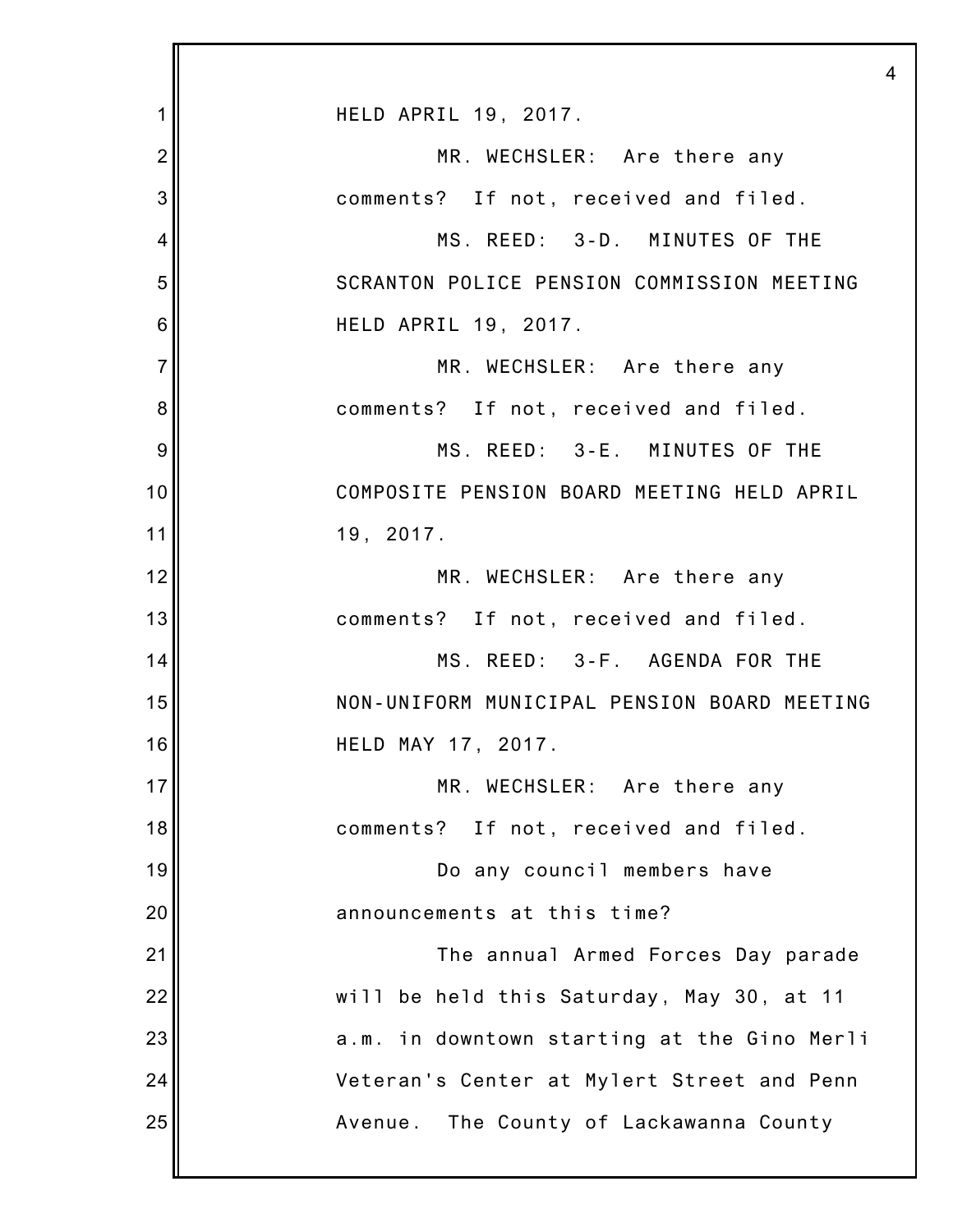|                | 5                                             |
|----------------|-----------------------------------------------|
| 1              | transit system will offer free rides to all   |
| $\overline{2}$ | groups on Saturday in celebration of the      |
| 3              | annual parade.                                |
| 4              | The 30th annual LRCA Riverfest 2017           |
| 5              | will be held this Saturday, May 20, from 10   |
| 6              | a.m. to 6 p.m. A full day of activities,      |
| $\overline{7}$ | music, food and vendors are planned for       |
| 8              | Sweeney Beach recreation area, 41 Poplar      |
| 9              | Street.                                       |
| 10             | MS. REED: FOURTH ORDER. CITIZENS'             |
| 11             | PARTICIPATION.                                |
| 12             | MR. WECHSLER: Joan Hodowanitz.                |
| 13             | MS. HODOWANITZ: Joan Hodowanitz,              |
| 14             | Scranton resident and taxpayer. I hope you    |
| 15             | can see my t-shirt, Swingin' on Vine. It's    |
| 16             | one of our annual fundraisers for the         |
| 17             | Albright Memorial Library. This is a week     |
| 18             | from tomorrow, Friday, May 26, and I'm        |
| 19             | announcing it a week early to give people     |
| 20             | time to purchase tickets at any one of the    |
| 21             | libraries Albright or the Nancy Kay Holmes    |
| 22             | branch in Greenridge or the Library Express.  |
| 23             | If you purchase tickets in advance it's \$15. |
| 24             | If you buy it at the door it's \$20. This is  |
| 25             | outside between the library and Lackawanna    |
|                |                                               |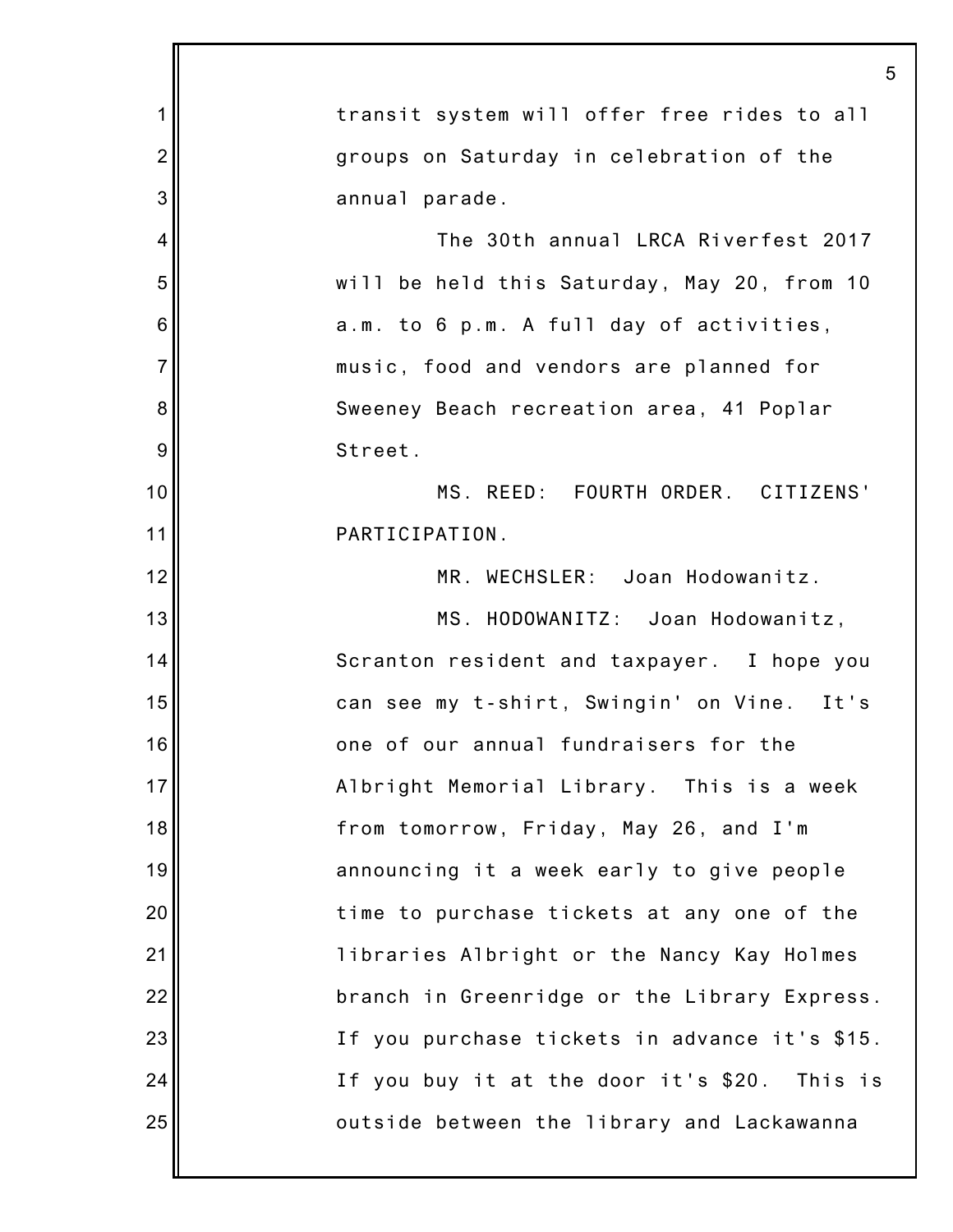College. There will be tents so you don't have worry about the tornado coming through, but for \$15 you can buy your ticket in advance, all the beer, wine, margaritas, food you can eat and drink. You have to be over 21 to attend this event. If you are a downtown Dennison like I am, the end of the night you can just crawl home, you don't have to worry about a thing. You will be crawl home at the end of this. It's wonderful thing. There will be live music. Paul Labelle and the Exact Change with vocalists Tara Michelle, so it's going to be a wonderful night. There is so much food. There are so many desserts. We moved the desserts into the library's first floor and it's just like chocolate from one end of the room to the other. You can eat more than \$15 worth in desserts alone. So come, have a good time, it's a win-win for everybody. There is supposed to be RFP bids

1

2

3

4

5

6

7

8

9

10

11

12

13

14

15

16

17

18

19

20

21

22

23

24

25

open tomorrow, two of them, one for the Sewer Authority audit at 10 a.m. down in the Sewer Authority's Office, I guess it's across from the mayor, and the other one is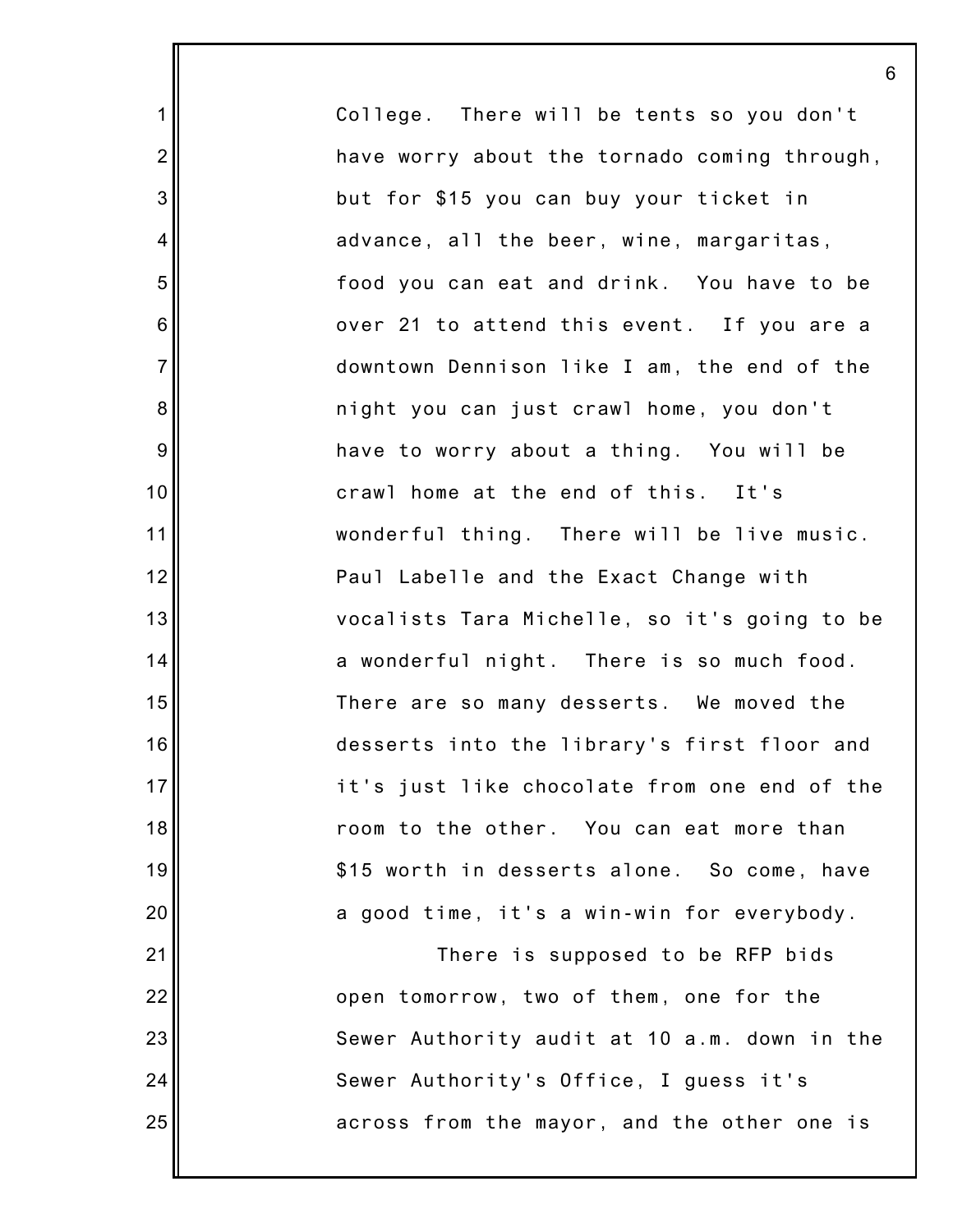supposed to be the long anticipated, God help us, third party administrator for the pension plans. Now, I missed the pension meetings on Wednesday because I was at a number of county meetings instead, but Marie went and she says, "Guess what?"

7

And I said, "What?"

1

2

3

4

5

6

7

8

9

10

11

12

13

14

15

16

17

18

19

20

21

22

23

24

25

She says, "As of yesterday, they had no bids for the third party administrator," so I am anxiously awaiting what we are going to hear when we come at 10:00 tomorrow morning to see has anything come in in the last 48 hours. I mean, I hope that the mayor has a Plan B and he has promised us for over a year a nationally-recognized third-party administrator, but we shall see.

MR. PERRY: Ms. Hodowanitz, I'm not sure whose information is correct, hopefully it's my information, when I answered your questions from two weeks ago the information I got from the HR Department was that there are already three bidders in and that was -- MS. HODOWANITZ: Marie will comment on that I'm sure, but like I said, that was the information currently that came out of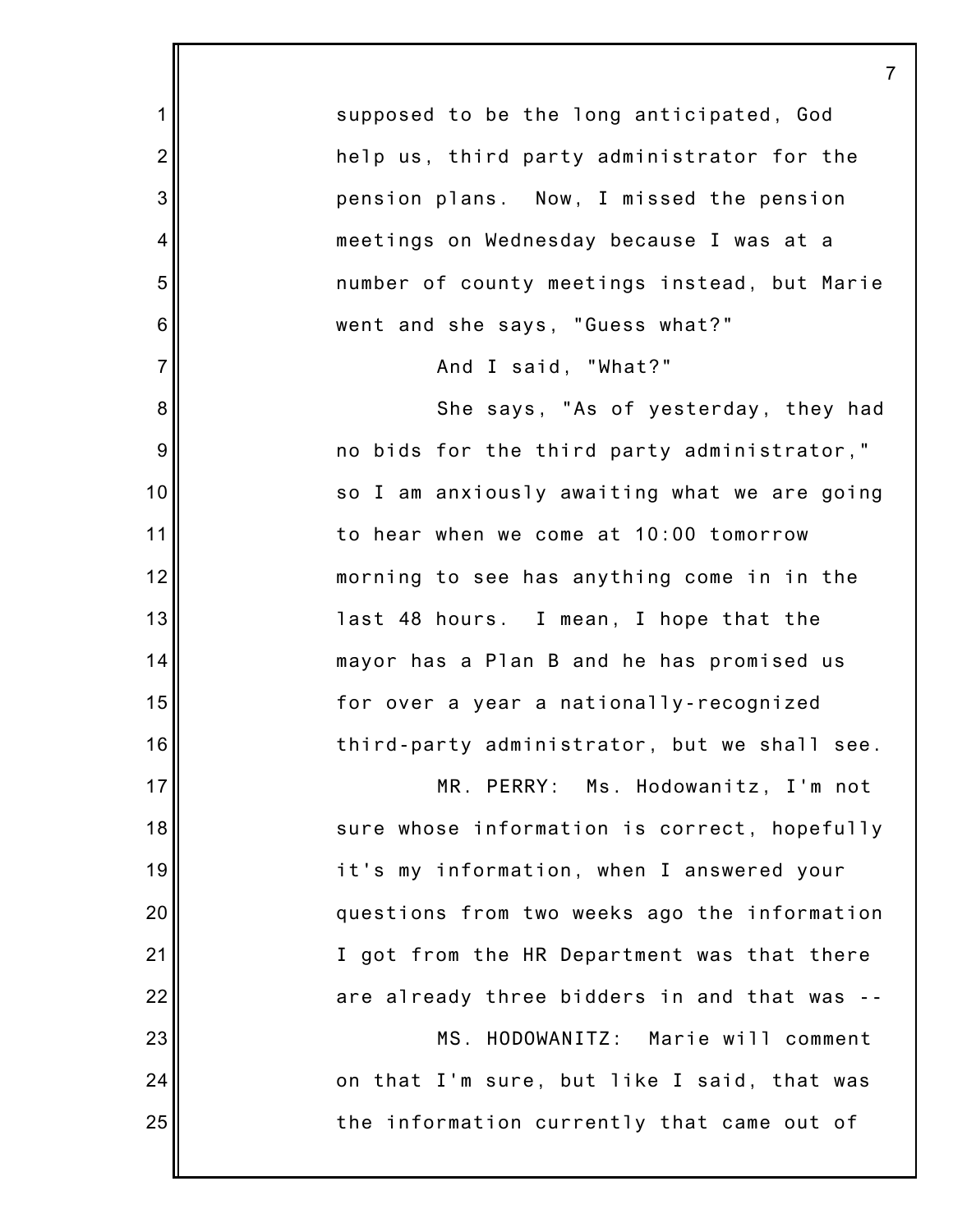|                  | 8                                            |
|------------------|----------------------------------------------|
| 1                | the Pension Board, so I hope there is        |
| $\overline{c}$   | something.                                   |
| 3                | Speaking of things overdue, do we            |
| 4                | have an updated Knowles Insurance list yet?  |
| 5                | I would think we would. It's what,<br>No.    |
| 6                | seven weeks but that's okay. I was looking   |
| $\overline{7}$   | at the City's website before I came down and |
| $\bf 8$          | thank God there are now two controller       |
| $\boldsymbol{9}$ | reports on the website, March and April, so  |
| 10               | at least, you know, we are making progress   |
| 11               | there. On the other hand, the list of the    |
| 12               | RFP's on that website, the rental            |
| 13               | registration still a one-page document which |
| 14               | is a cover sheet for what they should be     |
| 15               | putting out for their proposal, and I dearly |
| 16               | love to see what they are putting out on     |
| 17               | that bid for rental registration, but have   |
| 18               | we gotten any hint or anything yet on the    |
| 19               | cost to repair the Nay Aug tree house yet    |
| 20               | are we working on that? Summer is fast       |
| 21               | approaching. Okay. And have we gotten any    |
| 22               | look at the reassessment data from the       |
| 23               | county about -- any news?                    |
| 24               | MR. EVANS: I have talked to the              |
| 25               | director of the Assessment Office so I'm     |
|                  |                                              |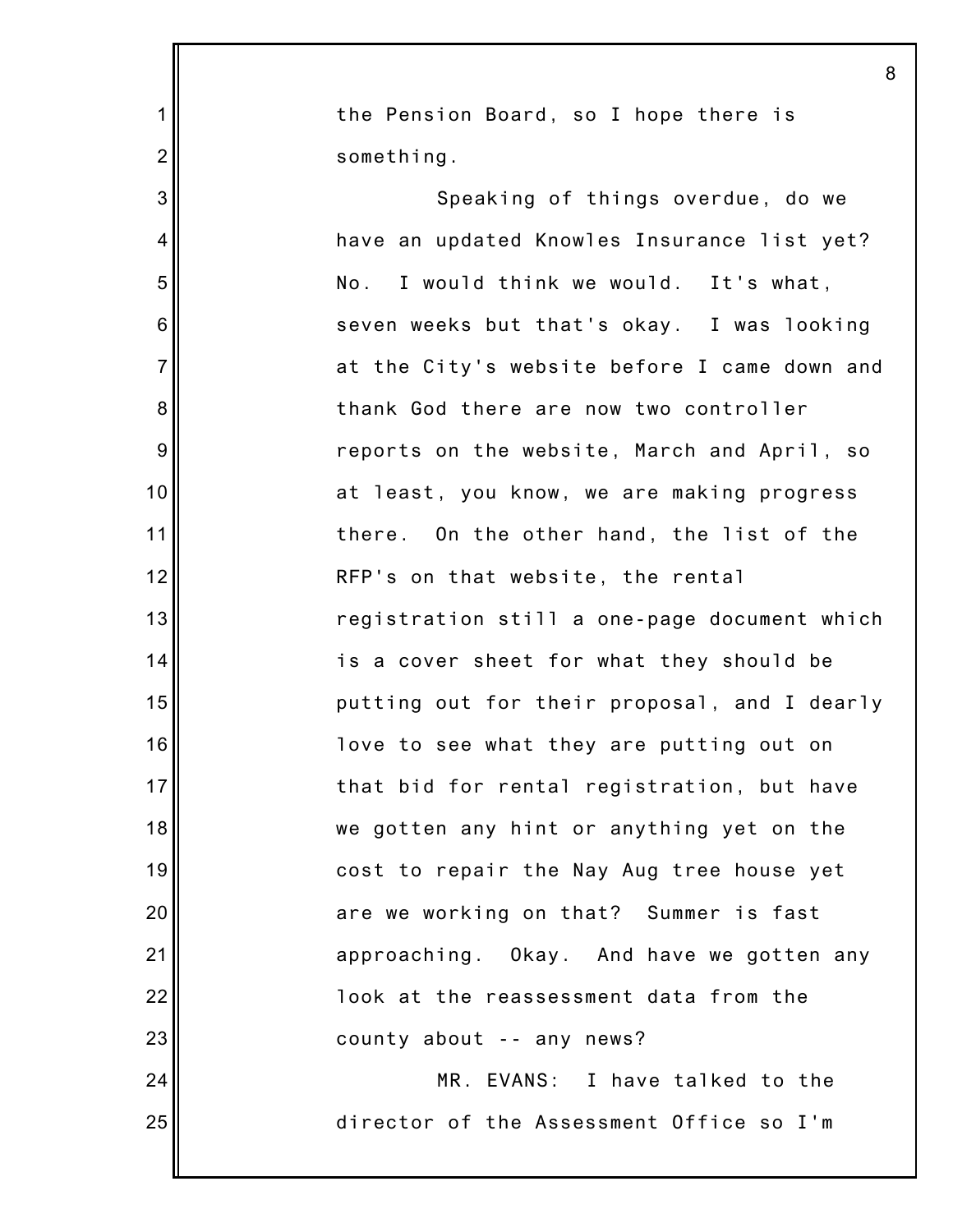|                 | 9                                            |
|-----------------|----------------------------------------------|
| $\mathbf 1$     | going to go over there in the next few weeks |
| $\overline{2}$  | and take a look at the boxes and see what is |
| 3               | there. I'm still hopeful there is            |
| 4               | electronic data that they haven't been able  |
| 5               | to find yet.                                 |
| $6\phantom{1}6$ | MS. HODOWANITZ: Oh, before I                 |
| $\overline{7}$  | forget. Congratulations, Mr. Gaughan, Mr.    |
| 8               | Rogan. Mr. Wechsler, I really do think you   |
| 9               | need to be running for future offices.       |
| 10              | MR. WECHSLER: Thank you.                     |
| 11              | MS. HODOWANITZ: You've got too much          |
| 12              | talent to be wasted. Okay, and one thing     |
| 13              | really bothers me, and I don't hear enough   |
| 14              | discussion about it and that is what's going |
| 15              | to be the impact on city operations and the  |
| 16              | city budget and the city's credit rating and |
| 17              | it's future if the Scranton School Board     |
| 18              | goes down the drain? I would like to start   |
| 19              | hearing some thoughts on that in the future. |
| 20              | We are about to come out of distressed       |
| 21              | status and we are ignoring a 800-pound       |
| 22              | gorilla in the room.<br>Thank you.           |
| 23              | MR. WECHSLER: Jessica Serrenty.              |
| 24              | MS. SERRENTY: Hi.<br>I'm Jessica             |
| 25              | Serrenty from Clarks Summit, but I'm here on |
|                 |                                              |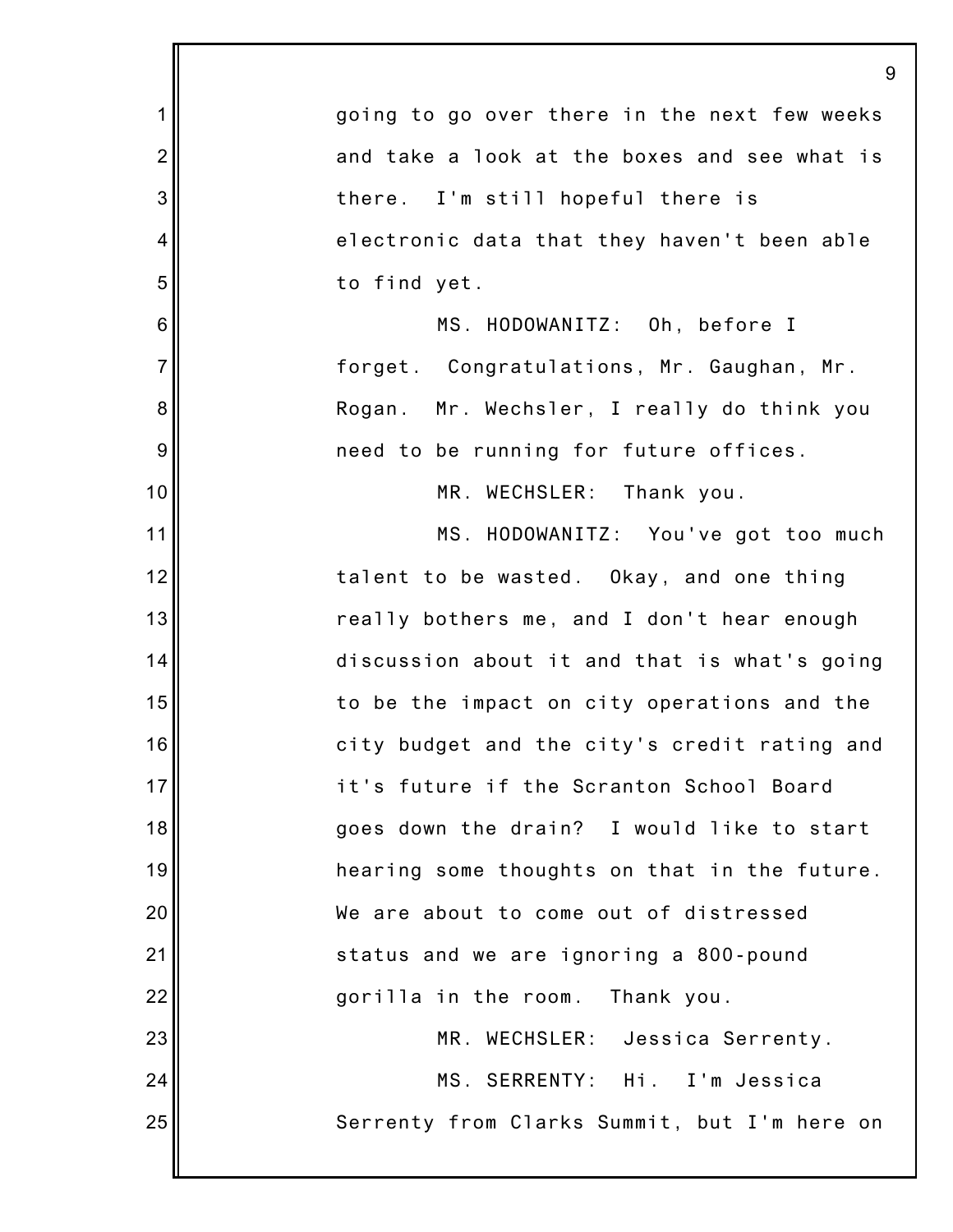behalf of the Scranton Public Library hopefully to encourage you after Joan just spoke about Swingin' on Vine. I'll tell you a few more details about it. Tara Michelle is a guest vocalist this year. She is well-known for working with Lauren Hill and John Legend, but she is a Scranton native so we are very excited to welcome her back to this area and excited to see her talent come to the stage.

1

2

3

4

5

6

7

8

9

10

11

12

13

14

15

16

17

18

19

20

21

22

23

24

25

We have some great raffles and great food coming this year, so we hope you would join us. Some of our food sponsors we have Cooper's Seafood House, yes, we are hoping that they bring the crab cakes, we keep asking, and we have the area Indian cuisine. We have Rita's Ice and we have pizza from everywhere, so it's a lot of fun and I hope you can join us for Swingin' on Vine.

And then I have one second announcement is actually about the Friend's book sale, the Friends of the Scranton Public Library will be holding their book sale from June 6 through June 11 at the marketplace at Steamtown outside of Crunch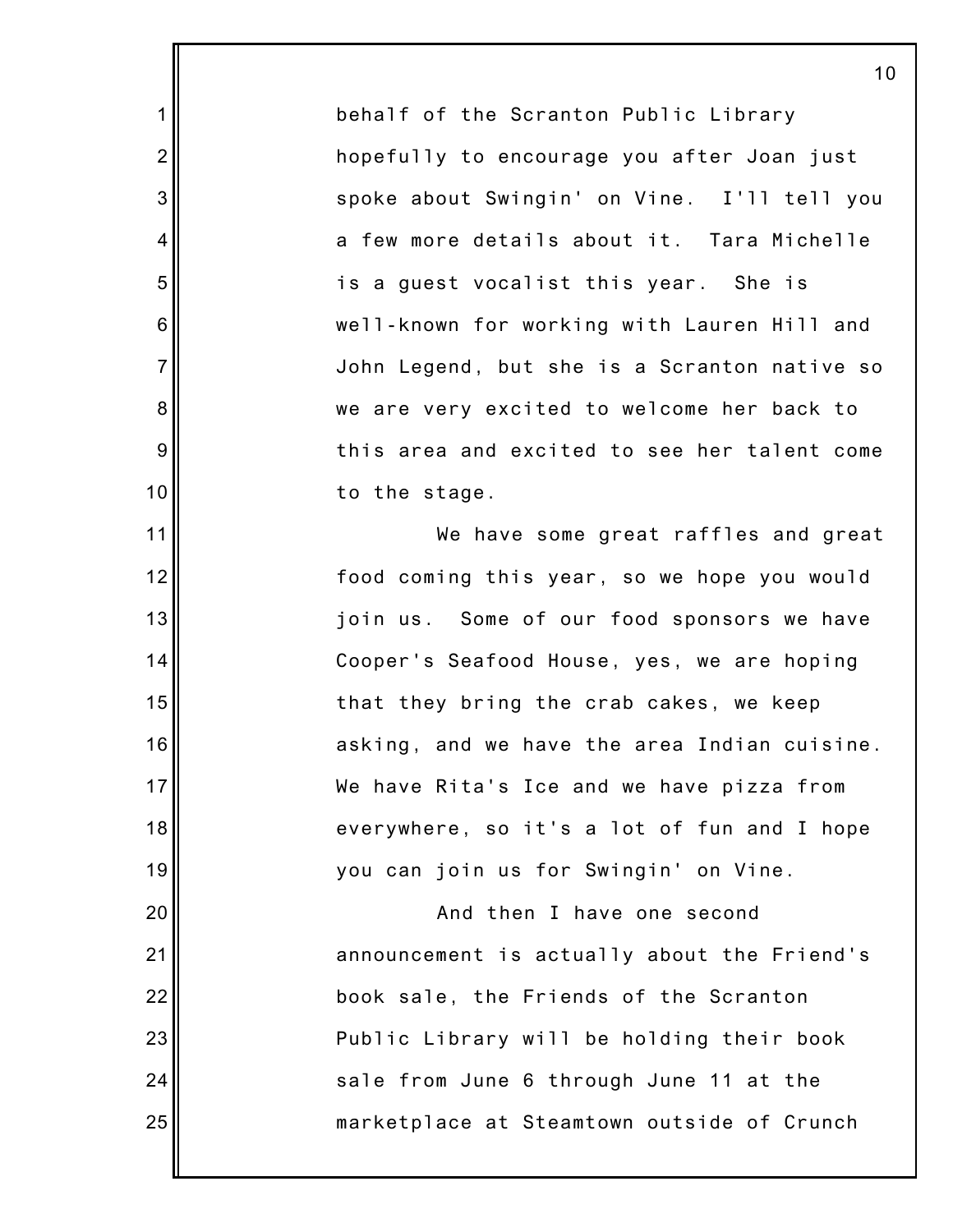11 Fitness. They always have a great selection of fiction, non-fiction, children's books, and this time they have a lot of audio books so if you are interested it is handicap accessible. Thank you. Look forward to seeing you hopefully next Friday. MR. WECHSLER: Thank you. Gerard Hetman. MR. HETMAN: Good evening, Council. Gerard Hetman from the Lackawanna County Commissioner's Office. To begin, our annual bike safety fair event originally scheduled for last Saturday May 13, has been postponed due to inclement weather last weekend. The new date is Saturday, June 24, 11 a.m. to 1:00, once again at McDade Park. The event will feature bike safety lessons from the Scranton police and the Pennsylvania State Police and as always all children in attendance will receive a free bike helmet courtesy of PNC Bank and all children will be entered at the door to win a free bike to be raffled off that day compliments of Strife, so we look forward to seeing everyone there. We thought with the bad

1

2

3

4

5

6

7

8

9

10

11

12

13

14

15

16

17

18

19

20

21

22

23

24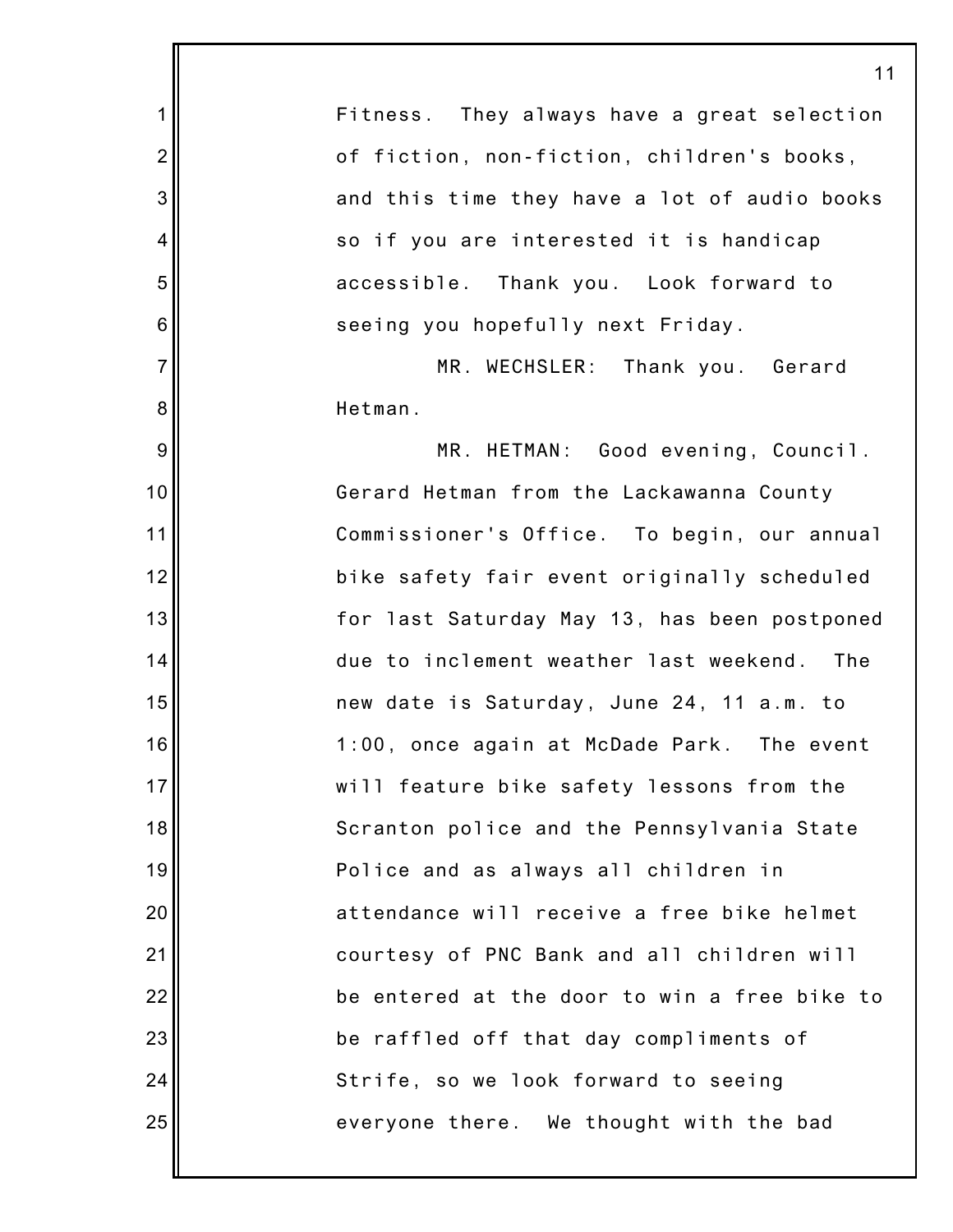| weather forecasted last week, as it turned  |
|---------------------------------------------|
| out it was pretty cold and wet on Saturday  |
| morning, we look forward to seeing everyone |
| who would have attended later in the summer |
| in June.                                    |
| Second, just a reminder, the fifth          |
| annual Lackawanna County Job Fair comes up  |
| next Thursday, May 25, 1 p.m. to 5 p.m. at  |
| PNC Field. I'm happy to announce that we    |
| have 85 employers as of today registered to |
| attend the event. That's by far the most we |
| have ever had. We have companies big and    |
| small from all sectors of the private       |
| industry that you can imagine. Lots         |
| different folks under one roof for job      |
| seekers to visit with. As I mentioned last  |
| month, we have moved it earlier to try to   |
| accommodate student age populations. We are |
| looking for internships and also summer     |
| work. We have seen more of that in the last |
| few years, so we are happy anyone is        |
| welcome, of course, but we just try to move |
| it to accommodate what we see as a growing  |
| demographic that attends the event each     |
| year.                                       |

1

2

3

4

5

6

7

8

9

10

11

12

13

14

15

16

17

18

19

20

21

22

23

24

25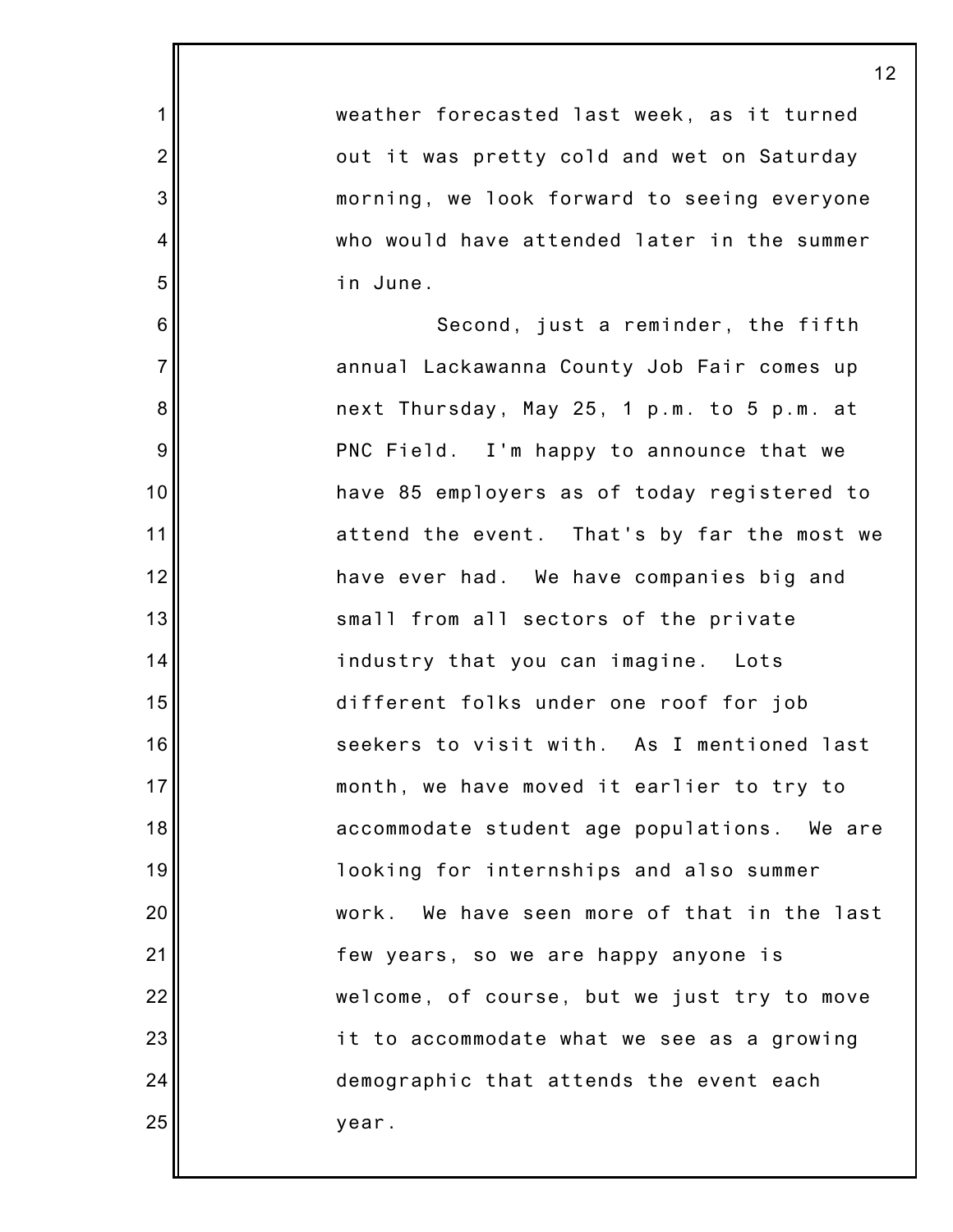|                | 1                                            |
|----------------|----------------------------------------------|
| 1              | Third, the Lackawanna County Parks           |
| $\overline{2}$ | and Recreation Department is seeking         |
| 3              | lifeguards for the 2017 summer season. All   |
| 4              | four county parks now feature swimming       |
| 5              | facilities that are open during the summer,  |
| 6              | so that's increased or need for lifeguards   |
| $\overline{7}$ | from some of our past quotas in past years.  |
| 8              | Lifeguards must be at least 16 years         |
| $\overline{9}$ | of age or older. They must be certified in   |
| 10             | lifesaving by the American Red Cross. For    |
| 11             | more information or if anyone is interested  |
| 12             | please contact our Parks and Recreation      |
| 13             | Department at 570-963-6764. And, also, as    |
| 14             | we enter the heart of the summer months our  |
| 15             | camps, clinics and leagues for our Parks and |
| 16             | Recreation Department, many of them are open |
| 17             | for registration at this time.<br>That       |
| 18             | includes our Youth Soccer League that runs   |
| 19             | in all three county parks for boys and girls |
| 20             | ages 5 through 14. Our youth tennis clinic,  |
| 21             | that's at 11 locations throughout the        |
| 22             | summer, boys and girls, ages 8 through 16.   |
| 23             | Our adult tennis league at McDade Park for   |
| 24             | ages 21 and older, and also our gymnastics   |
| 25             | clinic that's at United Sports Academy, for  |
|                |                                              |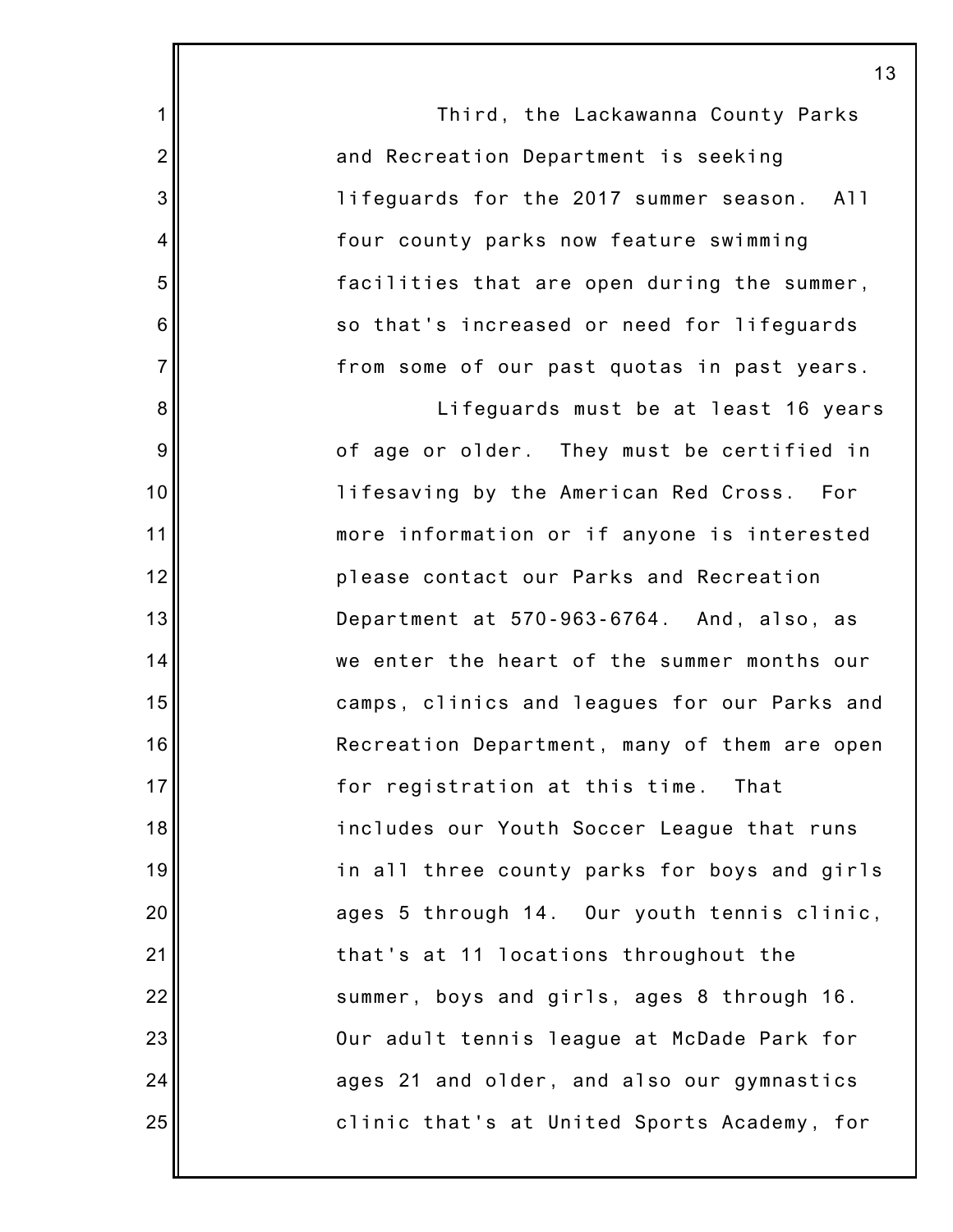1 2 3 4 5 6 7 8 9 10 11 12 13 14 15 16 17 18 19 20 21 22 23 24 25 14 boys and girls ages four through 16. Those are the bulk of them. We will see a few more as we go into the fall. Most of them are now open for the summer. You can call 570-963-6764 to register for any of these programs or for more information on them. That's all I have for this evening. Thank you. MR. WECHSLER: Thank you very much. John Foley. MR. FOLEY: Thank you, gentlemen. I'll try not to take up all my time. A couple of issues, first, I sent a letter to Mr. Wechsler. It went out by way of e-mail last night, called the attention, and I hope it was shared with all of the council members -- MR. WECHSLER: John, excuse me one second. What e-mail address did you send that to because I have not received the letter. MR. FOLEY: I e-mailed it to you. And in the letter it indicates that there was \$468,000 worth of office equipment and vehicles purchased between August 2016 and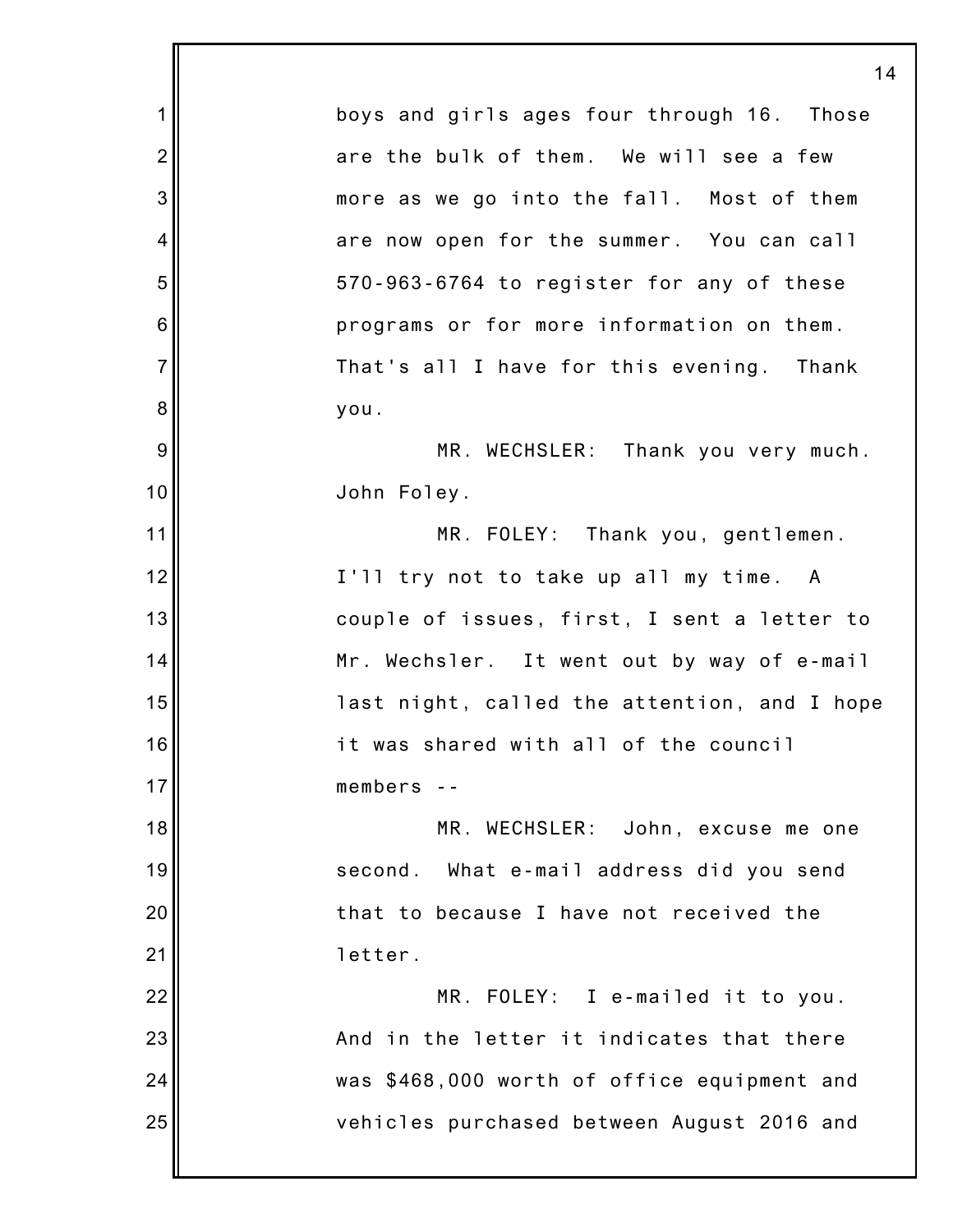December. One would question why would anyone buy office equipment and vehicles knowing it was going to be sold in December. Very simple. It also calls into question all of the capital expenditures for the nine months into December of roughly \$12 million, whether those expenditures were required.

1

2

3

4

5

6

7

8

9

10

11

12

13

14

15

16

17

In the letter I made a suggestion that this body recommend or enact an ordinance to dissolve the Sewer Authority. You are being stonewalled, it will continue using attorney/client privilege where you could just dissolve the Authority then all of the records would revert back to you. With that, you would have Jason Shrive report to you or abolish the position. Your choice.

18 19 20 21 22 23 24 25 It will be interesting to see if one or more individuals that are there today on council would make a recommendation to dissolve the Authority, and if you don't want to then the taxpayers have to ask themselves why doesn't council want the answers when the issue is very simple. Dissolve it.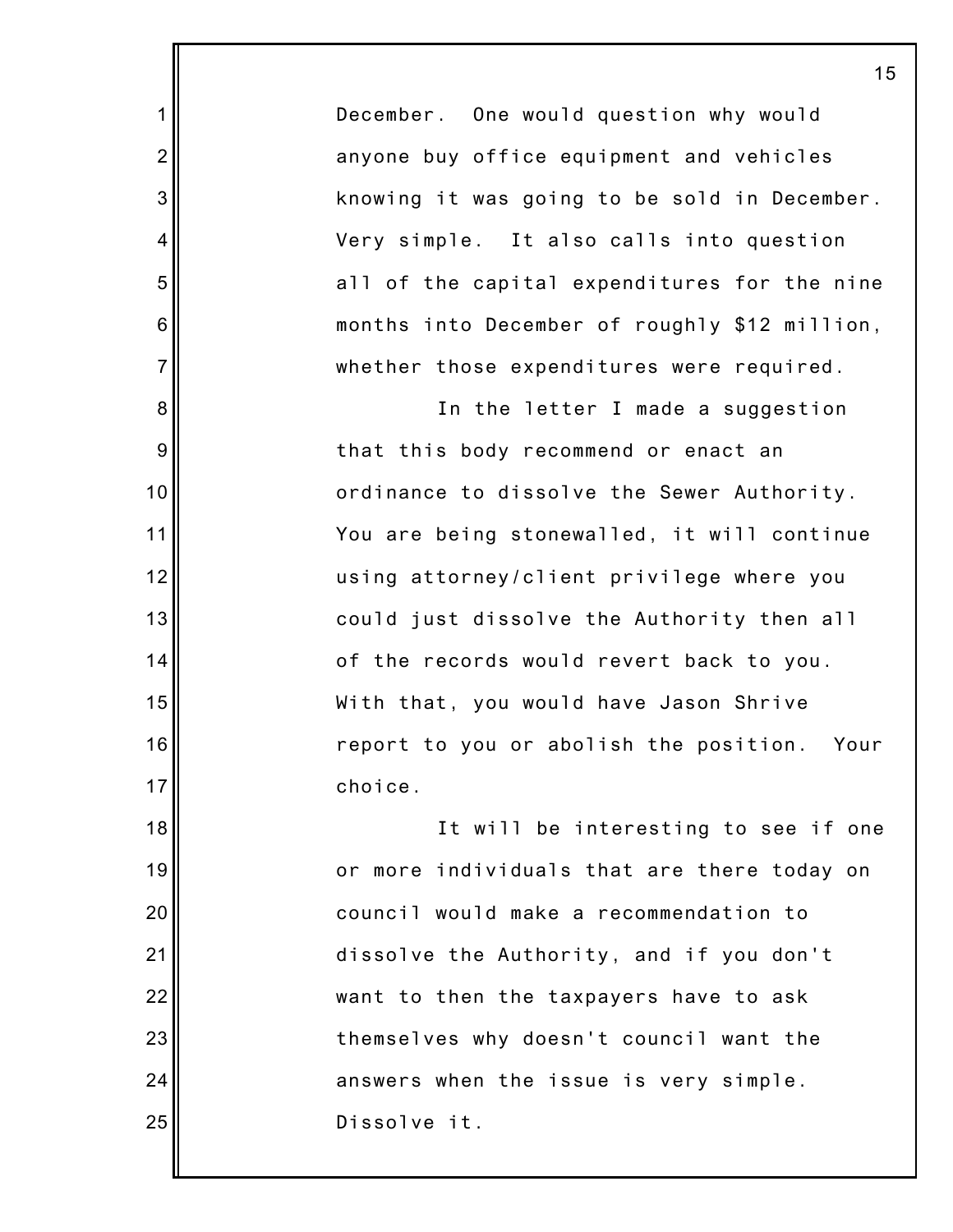16 The Sewer Authority audit, someone mentioned it, the last one I found was March 31, 2015. I don't know whether the March 31, 2016, audit was issued yet. If it is, would loan me a copy, but if it wasn't then I find that problematic because the 2015 audit March 31 was issued in August 2015. '16 audit is not issued yet and you guys have a real problem, and I would suggest that whoever is going to do it in '16 wasn't done that you have the 2016 and then you have an audit as of the December 31, or you can do it as of March 16, 2017. Do them both together. Insist that they be released before the November election. I have taken an opportunity to look at the mayor's campaign reports for 2013, '14, '15 and '16. I have analyzed and broken them down differently than other people look at them, maybe the sky in my world is probably different than everybody else's because I'm the audit person, but in looking at the information it has raised several questions based on the contributors, an awful lot of vendors with the city, some

1

2

3

4

5

6

7

8

9

10

11

12

13

14

15

16

17

18

19

20

21

22

23

24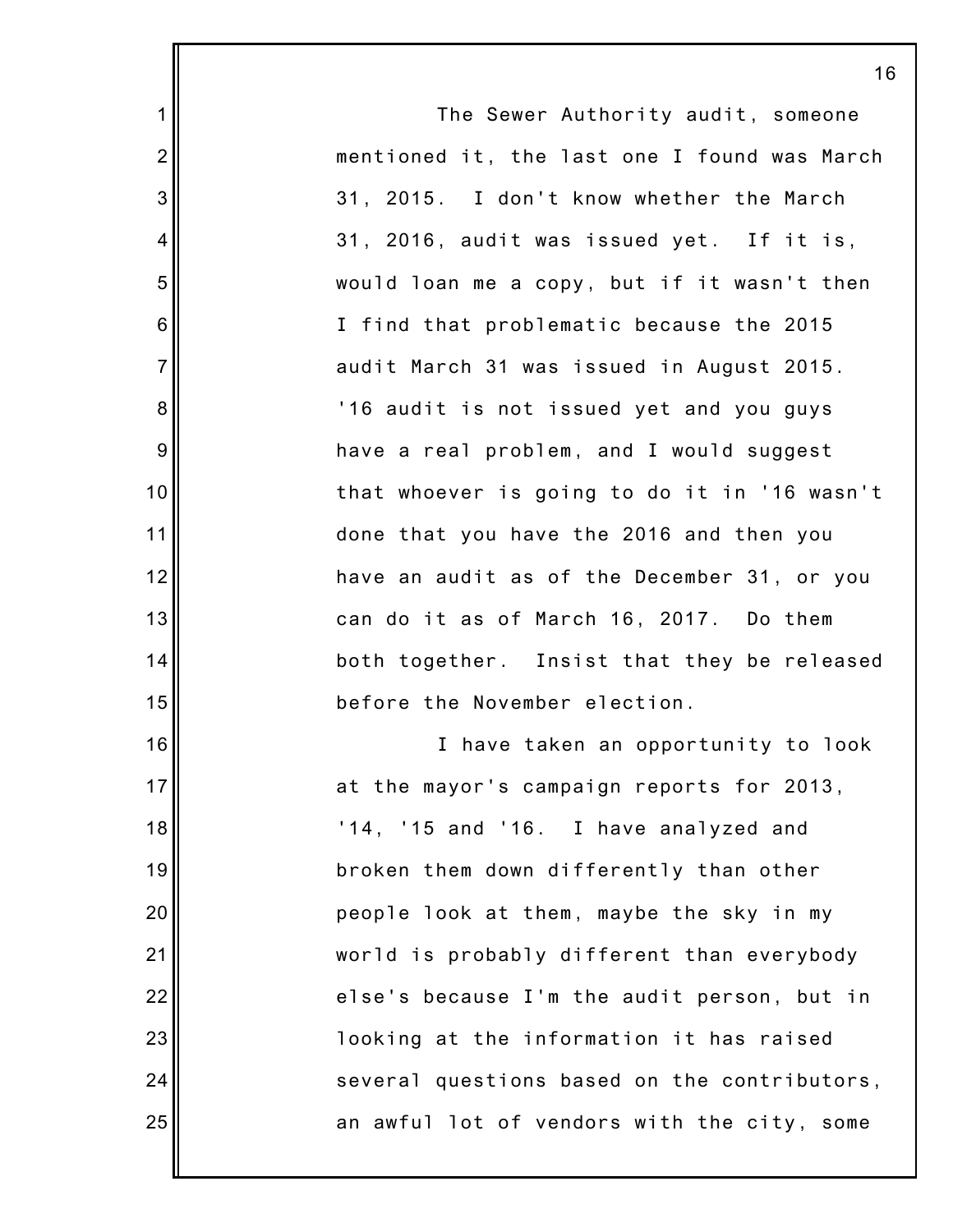of which relate to other matters that I'm looking at in the city. At some point, I'll find the nexus and I will put it in writing to you folks. At some point, I am going to share that analysis with Greenridge Neighborhood Association so if you wish to see it, it will be up on their website for everybody to have an idea where the money is coming from to fund the campaign of public firms. I did not look at any of the campaign reports for council members, nor do I have any intentions of doing it, but I would say that the council ought to take a look at that information then you make a judgment as to where you believe the city should go.

1

2

3

4

5

6

7

8

9

10

11

12

13

14

15

16

17

18

19

20

21

22

23

24

25

Last item, at some point, I'm probably going to meet with the unions. I'll meet with fire and police. It's important to me that they understand what has happened to the city over the last ten years. They need to know what the true liability of the pension plan is because it's not in your audited financial statements, and then they have to understand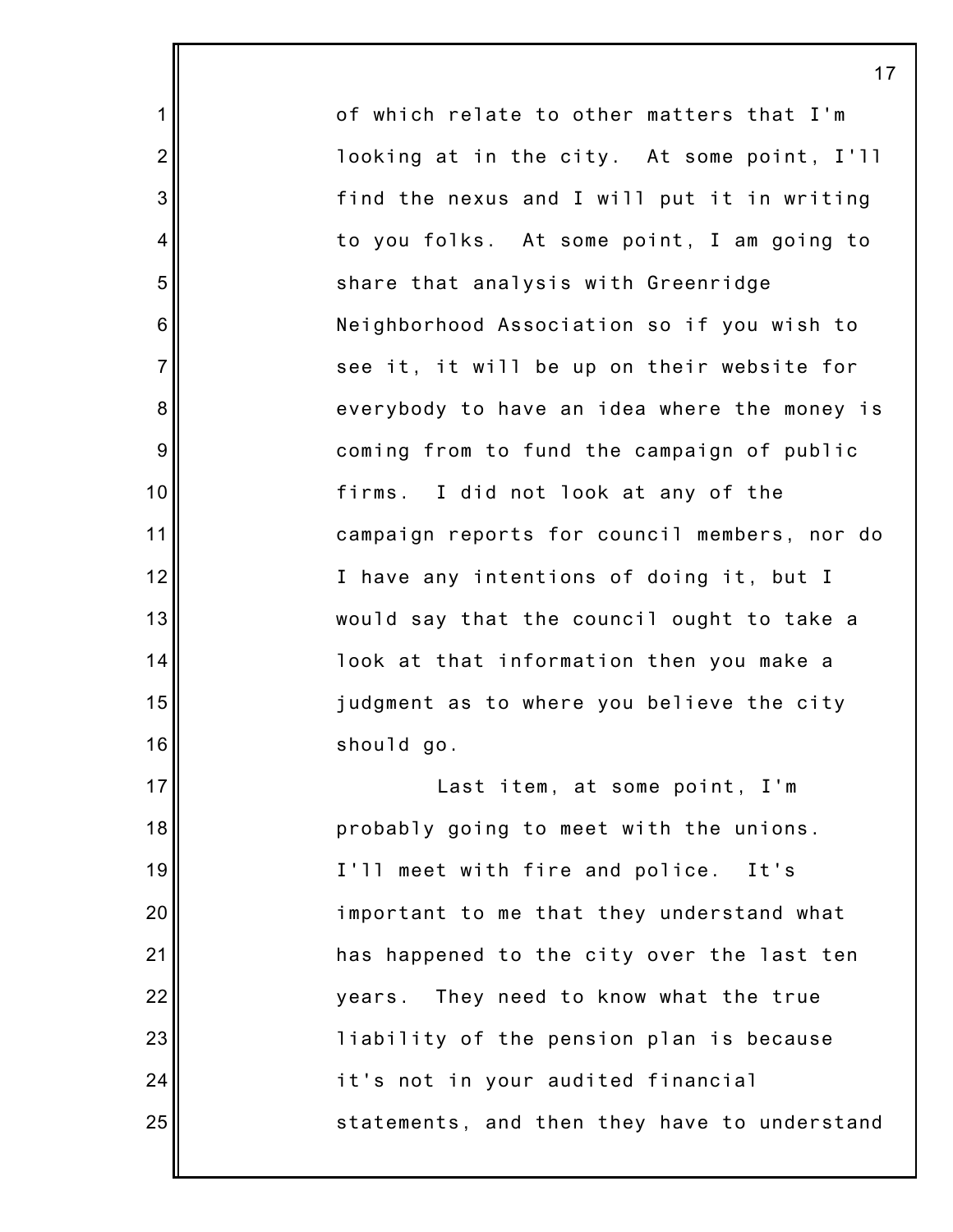|                | 18                                           |
|----------------|----------------------------------------------|
| 1              | how much should have been deposited into the |
| $\overline{2}$ | pension plan that was not put into the       |
| 3              | pension plan. You can't kick the can down    |
| 4              | the road anymore. So, gentlemen, with that,  |
| 5              | have a great evening.                        |
| 6              | MR. WECHSLER: Mr. Foley, I would             |
| $\overline{7}$ | ask would you try to send that e-mail again  |
| 8              | and also copy Mrs. Reed on it because I      |
| 9              | checked my e-mail right before I came to see |
| 10             | and I have not received it yet.              |
| 11             | MR. FOLEY: What I will do, when I            |
| 12             | get back to the lake I will send it out this |
| 13             | evening.                                     |
| 14             | MR. WECHSLER: Just copy Mrs. Reed            |
| 15             | on it, too.                                  |
| 16             | MR. FOLEY: I would be more than              |
| 17             | happy in the future to send it to every      |
| 18             | council member, I just don't have your       |
| 19             | e-mail addresses.                            |
| 20             | MR. ROGAN: They are all on the               |
| 21             | city's website actually.                     |
| 22             | MR. FOLEY: If you get it through             |
| 23             | the city, it could take you forever. I can   |
| 24             | get it to you if you give me your personal   |
| 25             | e-mail address because I send it to all the  |
|                |                                              |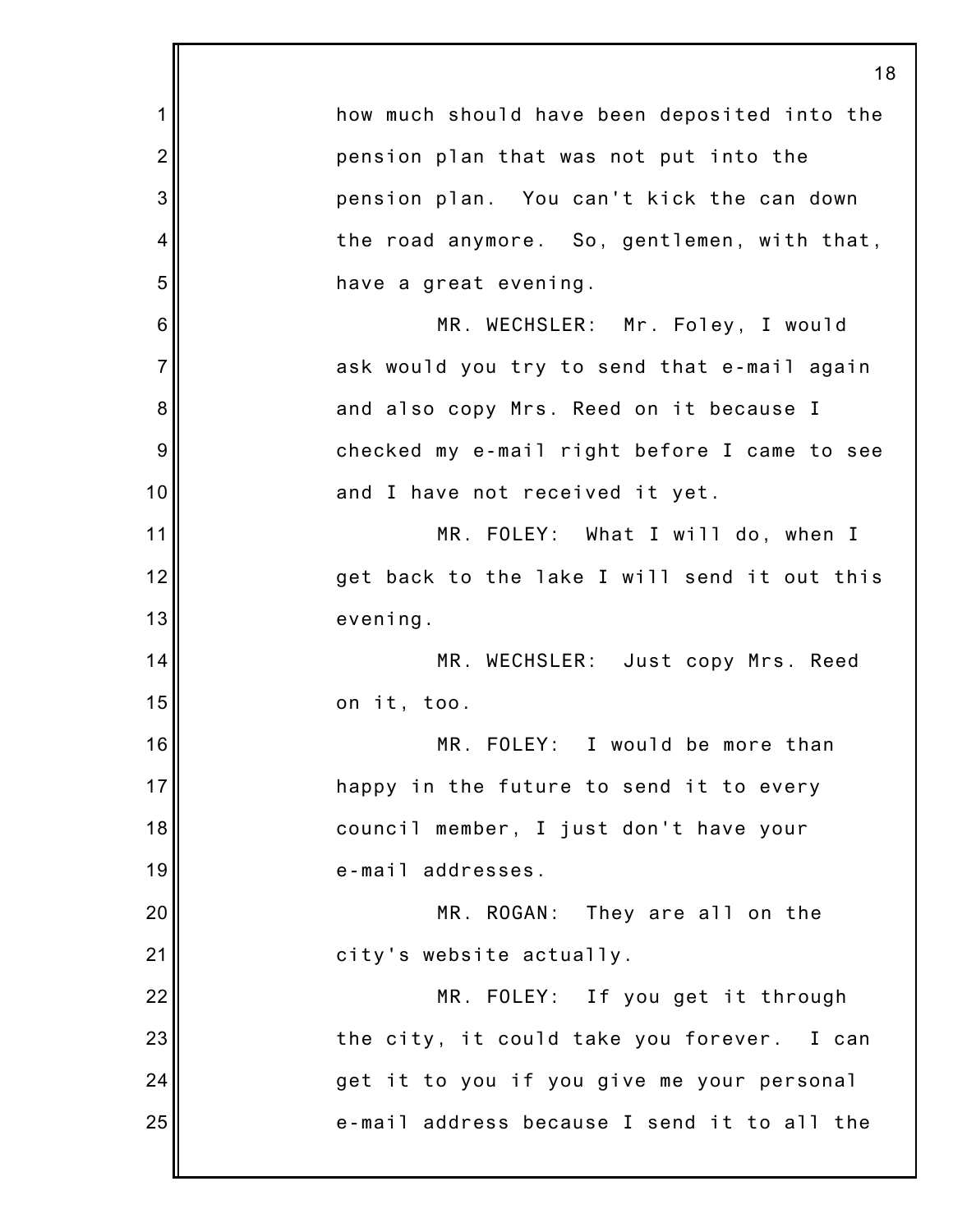|                 | 19                                           |
|-----------------|----------------------------------------------|
| $\mathbf 1$     | trade associations, neighborhood             |
| $\overline{2}$  | associations. I apologize to everybody.      |
| 3               | Everyone have a great evening.               |
| 4               | MR. WECHSLER: The city e-mail is             |
| 5               | slow. If there's an attachment, sometimes    |
| $6\phantom{1}6$ | it doesn't let you send it. Bill Jackowitz.  |
| $\overline{7}$  | MR. JACKOWITZ: Good evening,                 |
| 8               | Scranton City Council, Kathy, stenographer,  |
| 9               | Lori, Amil, good evening to all of you.      |
| 10              | Well, the first stage is over where we had   |
| 11              | the primary election. I'd like to            |
| 12              | congratulate Mr. Gaughan for his victory and |
| 13              | I'd like to congratulate Pat Rogan on his    |
| 14              | victory. Although, Pat, it was awful close,  |
| 15              | so I hope you learned something from this.   |
| 16              | You need to get back to supporting the       |
| 17              | people again. You need to get behind the     |
| 18              | people and not the city council president    |
| 19              | and the administration like you have been    |
| 20              | doing. You need to get behind the people     |
| 21              | and start supporting the people because the  |
| 22              | people are paying attention. They are        |
| 23              | paying attention to what's going on and what |
| 24              | people are voting on and what their votes    |
| 25              | are for and what they stand for and          |
|                 |                                              |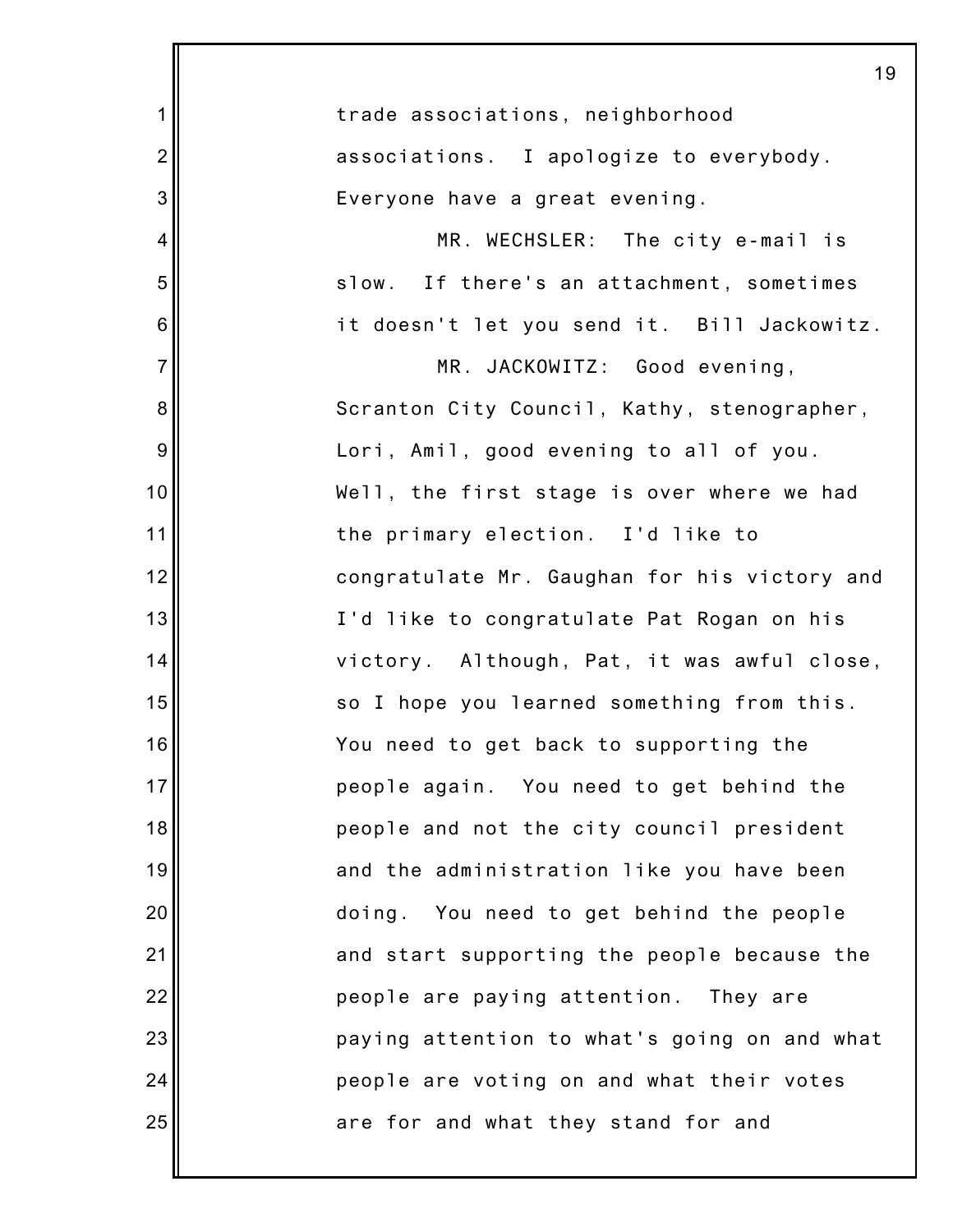1 2 3 4 5 6 7 8 9 10 11 12 13 14 15 16 17 18 19 20 21 22 23 24 25 20 everything else. So a word to the wise, Pat, if you are planning on going for a higher office or remaining on city council you need to get back into the swing of the things like you were a few years back. Okay, Sewer Authority meeting tomorrow afternoon at 4:00. I hope a lot of people -- MR. WECHSLER: That's been postponed until the 24th. MR. JACKOWITZ: It's been postponed. Okay, thank you for that information. I wasn't aware of that, you saved me a trip down here, I appreciate that. Okay, speaking of the Sewer Authority, Mr. Foley sure comes up with a lot of information. He is putting a lot of time and lot of research into this, you know, maybe it wouldn't be a bad idea to dissolve the Sewer Authority if that's at all possible, you know, because authorities are no good. Authorities run amuck and no one controls the authorities and they basically do what they want to do when they want to do it, and so far the authorities have gotten us taxpayers in a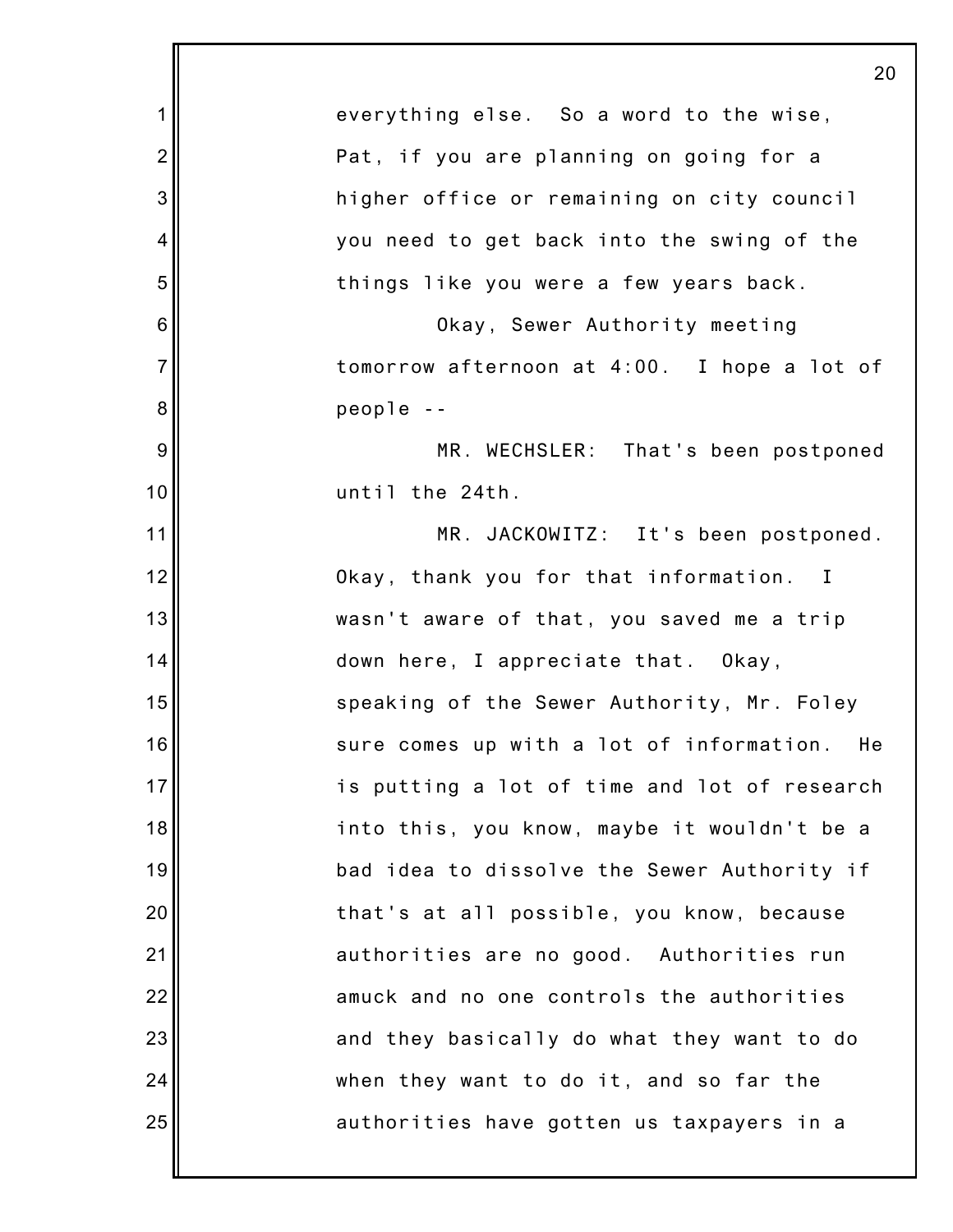|                 | 21                                           |
|-----------------|----------------------------------------------|
| 1               | lot of trouble and with the help of city     |
| $\overline{c}$  | council, and not only this city council but  |
| 3               | the city councils in the past.               |
| 4               | So we need to really look at this            |
| 5               | because the taxpayers and the ratepayers     |
| $6\phantom{1}6$ | can't afford much more of this. I mean, I    |
| $\overline{7}$  | got my water bill today and I went into      |
| $\bf 8$         | sticker shock. You know, I mean, it's        |
| $9\,$           | crazy. So, you know, we really need to do    |
| 10              | this. We need to start -- we got what, six   |
| 11              | months left before the general election? A   |
| 12              | lot can be done in the six month period of   |
| 13              | time, we can accomplish a lot of things and  |
| 14              | make it easier for the new administration    |
| 15              | coming into office in January and for the    |
| 16              | new council members coming into office in    |
| 17              | January. We can make things a lot easier     |
| 18              | for them if you guys would buckle down and   |
| 19              | do some hard work between now and the        |
| 20              | primary election in November.                |
| 21              | And just remember the mayor is not           |
| 22              | always right, okay? You can't support the    |
| 23              | mayor on everything because he is not always |
| 24              | right. There are times where you have to     |
| 25              | vote against the mayor and, you know, when   |
|                 |                                              |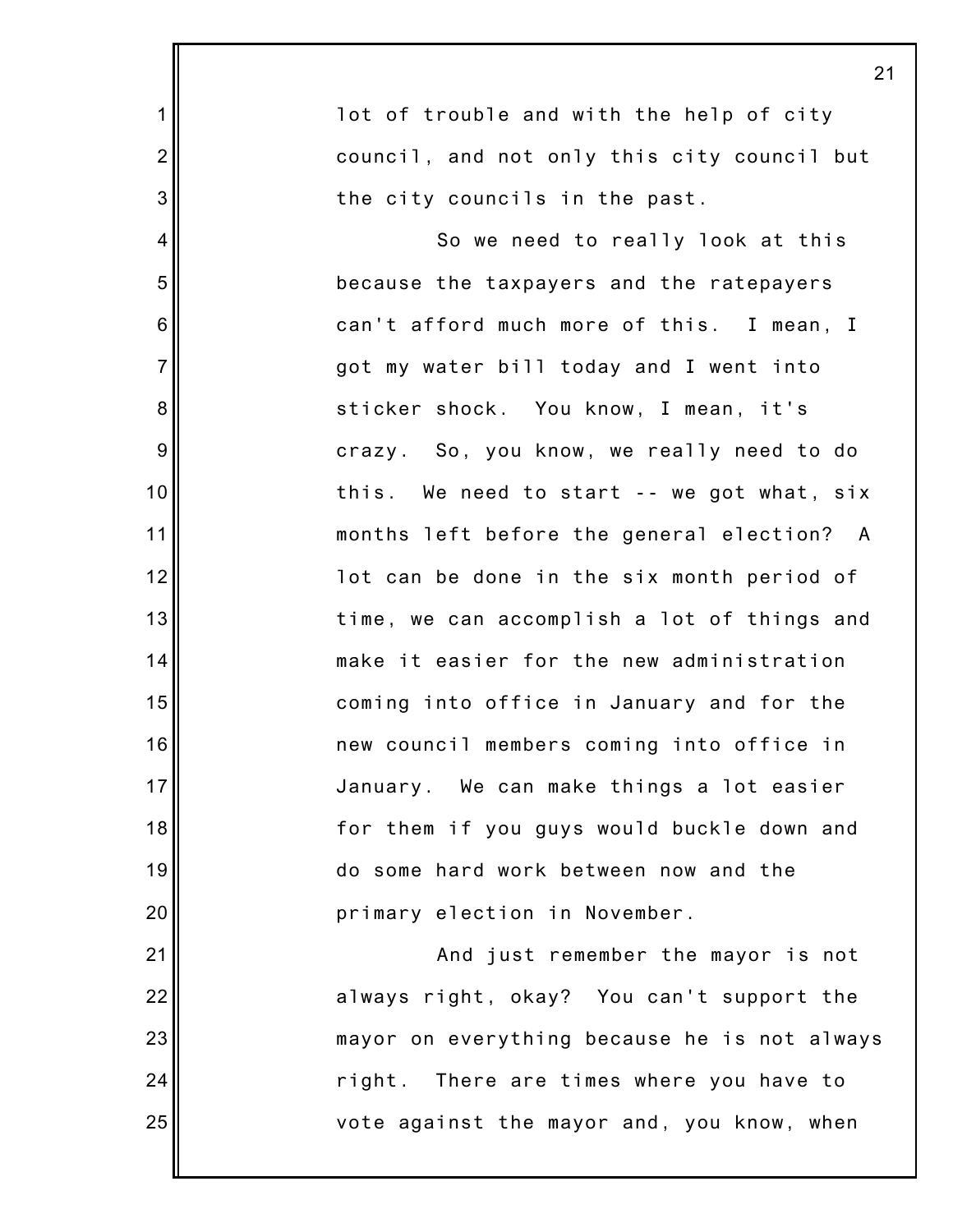those times come about you need to do it, you know, because that's life. No one is always right, no one is perfect so we need to really take our time now and really concentrate on our votes coming up between now and November and now and January because the city cannot afford too many more mistakes. We have too many mistakes going on right now. The Parking Authority was a mistake, the Marketplace was a mistake, the Sewer Authority was a mistake and the taxpayers ended up paying for all of this and guess what? As far as I know, there are not many taxpayers in Scranton that have gotten pay raises. You know a pay raise - pay is pretty stagnant in this area but the bills keep coming in. They have their own bills they have to pay and now they have to pay the city bills that really taxpayers are not responsible for making those bills, the elected officials are and the appointed officials.

1

2

3

4

5

6

7

8

9

10

11

12

13

14

15

16

17

18

19

20

21

22

23

24

25

And I still believe that an appointed official does not tell an elected official what to do. An elected official is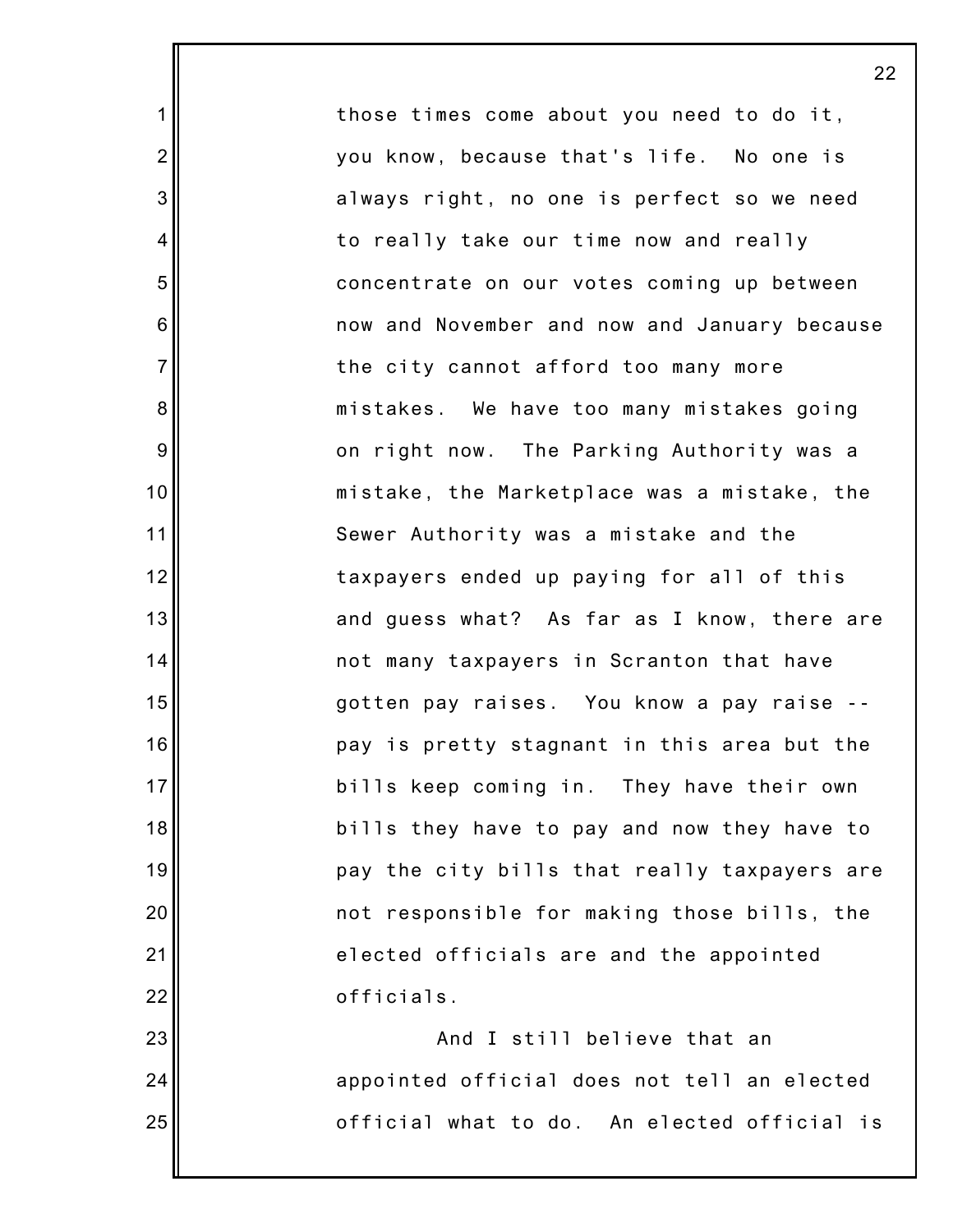just that, he ran for office or she ran for office, was elected by the people to do the work of the people, where an appointed official is just that. Someone who is a friend of someone or a relative to someone and they were appointed to the job. So I really expect my elected officials to stand up for the citizens and taxpayers of this city and do your best job that you are capable of doing and dont' just cave into the mayor because the mayor wants this and the mayor wants that. Mayors have been wrong in the past and that's why we are coming on 9,000 days of being distressed because the mayor has been wrong in the past.

1

2

3

4

5

6

7

8

9

10

11

12

13

14

15

16

17

18

19

20

21

22

23

24

25

As a matter of fact, the mayor, not this mayor but the past mayor, was the one that got us into in all this mess basically and the mayor before him, and if council would have listened to the people in the past people have come up here with lot of good ideas and lot of the good ways to solve things but we have always been ignored for the most part. Occasionally, somebody take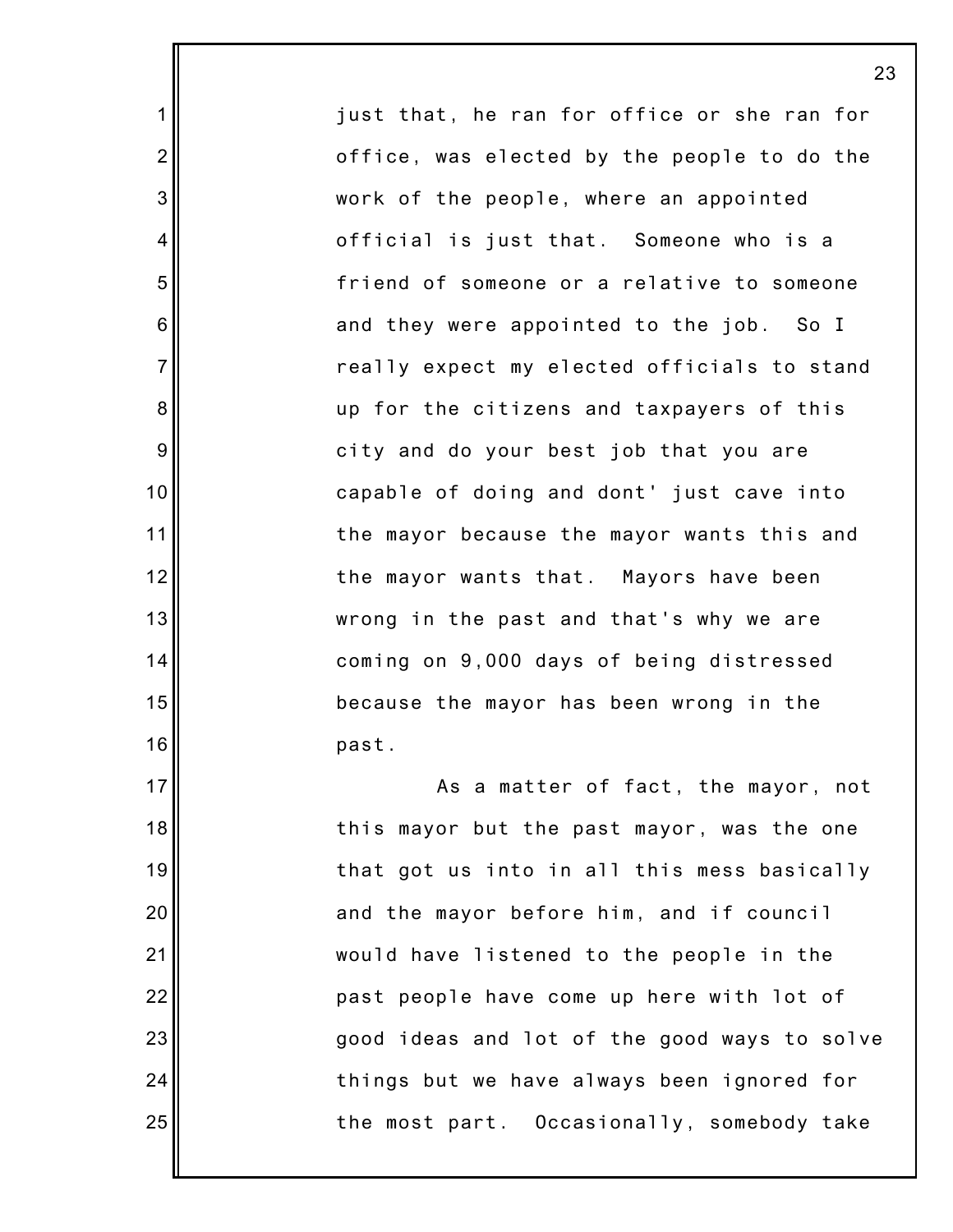|                | 24                                           |
|----------------|----------------------------------------------|
| 1              | one of our suggestions and runs with it and  |
| $\overline{2}$ | it usually works out for the good, but for   |
| 3              | the most part we have been ignored. Thank    |
| 4              | you.                                         |
| 5              | MR. WECHSLER: Anyone else?                   |
| $\,6$          | MR. DOBRZYN: Good evening, Council.          |
| $\overline{7}$ | Dave Dobrzyn, resident, taxes and fees paid. |
| 8              | First, I'd like to offer condolences and     |
| 9              | congratulations and I have little addition   |
| 10             | to that, once again, we held an election,    |
| 11             | primary and we had extremely poor            |
| 12             | participation. If you didn't show up last    |
| 13             | Tuesday, for shame, and please feel free to  |
| 14             | show up informed.                            |
| 15             | Last week we had an issue on rehab           |
| 16             | down at the old Pennswood Manor and it's     |
| 17             | been contentious with the neighbors for      |
| 18             | several years and they tried to sneak in     |
| 19             | this there without zoning board approval,    |
| 20             | but what I would like to say on rehabs is we |
| 21             | need a lot more of them and some type of     |
| 22             | study should be done to keep our rehab here  |
| 23             | because we have quite a few problems with    |
| 24             | the opioid epidemic and other things and     |
| 25             | alcohol and so forth so it's really          |
|                |                                              |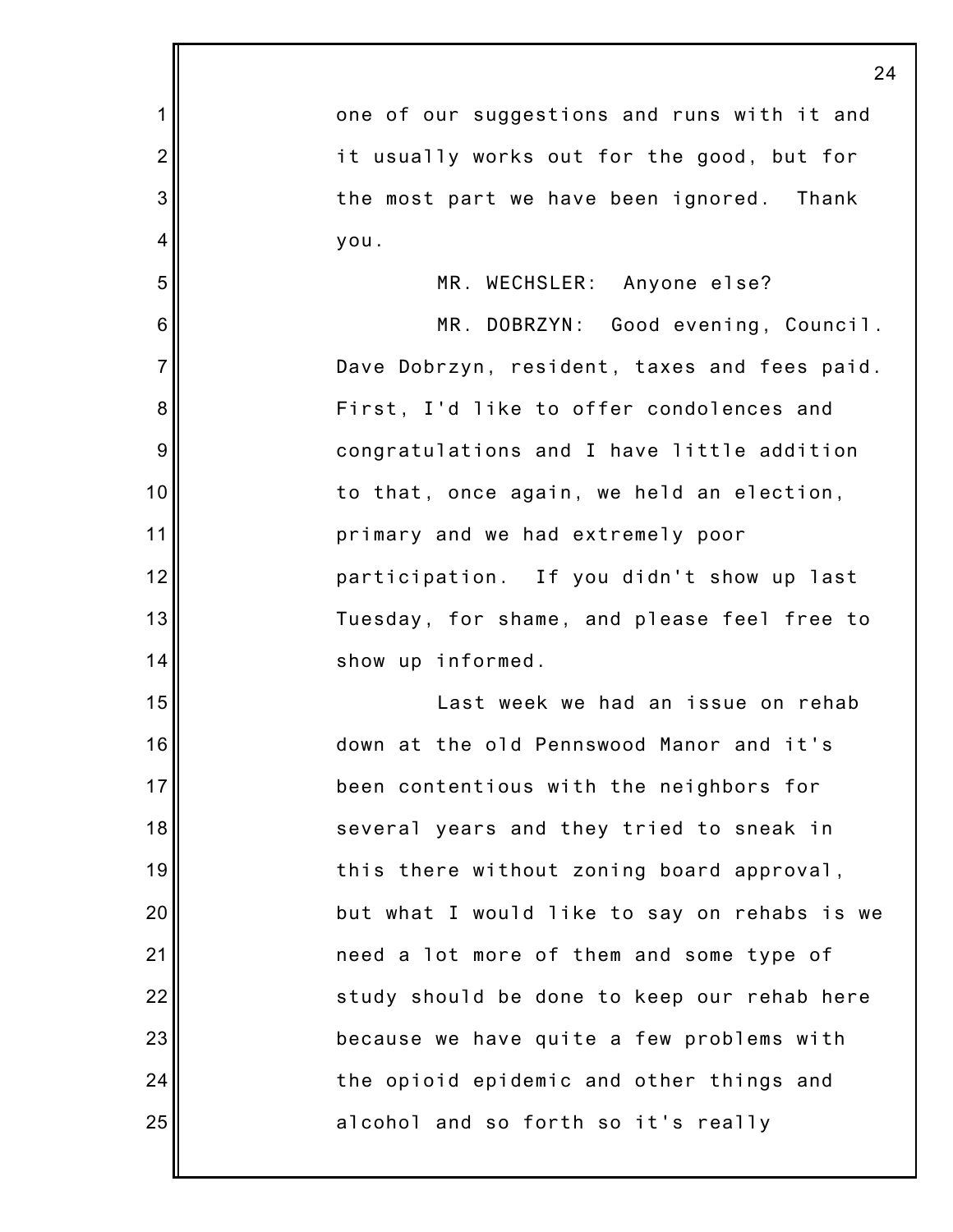important that these people be given a chance outside of the criminal system to rehab themselves. Basically, the criminal system does nothing but to punish people and offer them no answers other than more joblessness and maybe even more worse yet a job at dealing drugs once you get out because they put a roof over your head.

1

2

3

4

5

6

7

8

9

10

11

12

13

14

15

16

17

18

19

20

21

22

23

24

25

Last week I made a mention of Channel 16 and I may have been mistaken on it, but there was a letter which I, unfortunately, lost in the letters to the editor that had several statements that were a concern and, furthermore, we have shell companies of shell companies of shell companies buying and selling everything imaginable and the result is that you never really know who is buying it and who owns it. For instance, back around 2009, 2008, Fox News took their own reporters to court over bovine growth hormone in dairy products and many, many experts testified this is no good to have in dairy products, but Fox one the Supreme Court and the decision was that the news doesn't necessarily have to be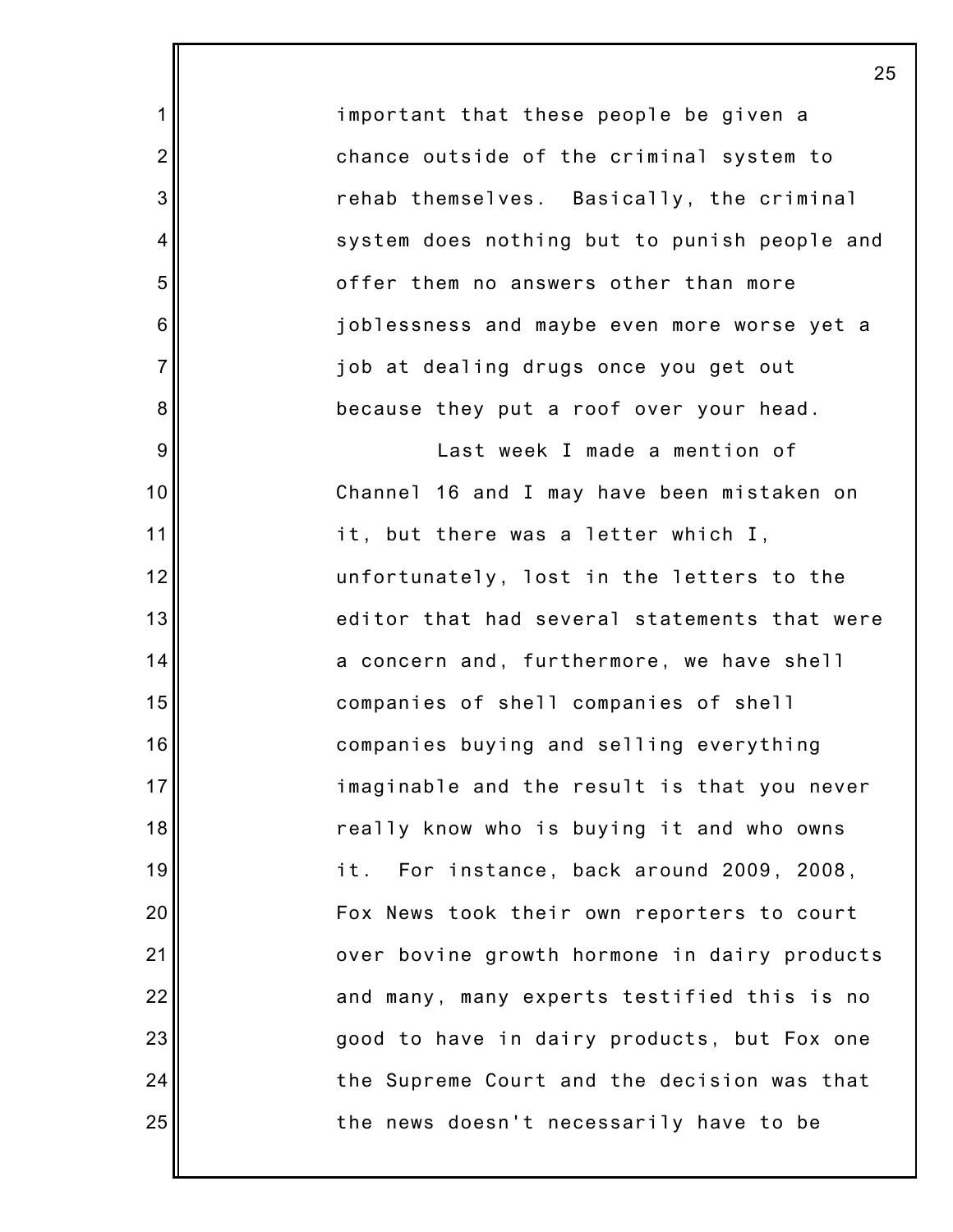|                | 26                                           |
|----------------|----------------------------------------------|
| 1              | true. So take it from there. The news        |
| $\overline{2}$ | doesn't have to be the truth. Oh, well.      |
| 3              | Big Brother is watching.                     |
| 4              | The Sewer once again, Sewer                  |
| 5              | Authority, I hope that we limit the comp or  |
| 6              | salary for the legal representatives of that |
| $\overline{7}$ | Authority. I think a six-figure salary is    |
| 8              | plenty enough and if it's not we don't need  |
| 9              | to get billed an hour work to find a         |
| 10             | paperclip, excuse me.                        |
| 11             | Today I think it was in the paper            |
| 12             | once again the county has their name on a    |
| 13             | building up on Wyoming Avenue and my only    |
| 14             | question is how many tax exempts do we have  |
| 15             | to have before the City of Scranton winds of |
| 16             | -- wises up and goes to Federal Court that   |
| 17             | we should not have 35 percent tax exempt     |
| 18             | buildings. We cannot any longer afford it.   |
| 19             | We are putting grandma out of her house and  |
| 20             | subsidizing one government building and one  |
| 21             | politically oriented religious institution   |
| 22             | and one more college or whatever and poor    |
| 23             | grandma is out in the snow. So we really     |
| 24             | need to wise up because this is getting down |
| 25             | to the wire.                                 |
|                |                                              |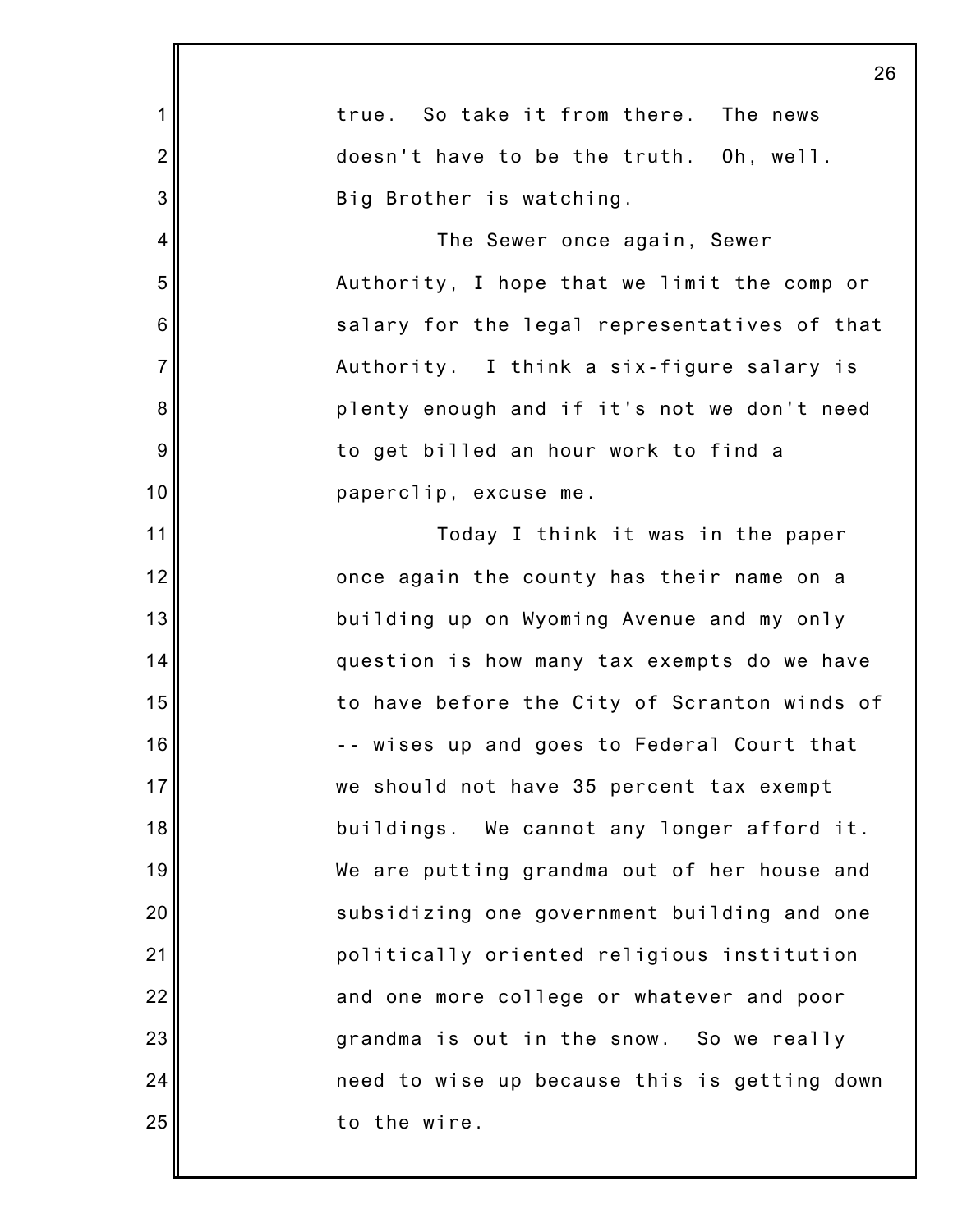I'm tired of paying \$650 for an undevelopable lot and then I see we have a land bank where the some -- the lot to people for nothing. That lot was tax delinquent for 40 years. So it's time. We really have to do something on this property tax. If they want to compensate us fine, buy whatever you want, buy the whole town, but please compensate us or by 80 percent or buy 80 percent paid in settlement of the property tax to replace them. Thank you and have a good night. Next. MS. SCHUMACHER: Marie Schumacher. Last week you had a rather lengthy discussion on Pennswood Manor even after Tom Welby said that the building had been sold or picked up at one of the sales and would soon have a new owner and who stated that he was not interested in the current tenant. So I would certainly think he would have to be evicted and that would be the end of it. However, and I was going to wait until the minutes came out this -- of the meeting, but it bothered me so much all week

that I wanted to share it because I hope I

1

2

3

4

5

6

7

8

9

10

11

12

13

14

15

16

17

18

19

20

21

22

23

24

25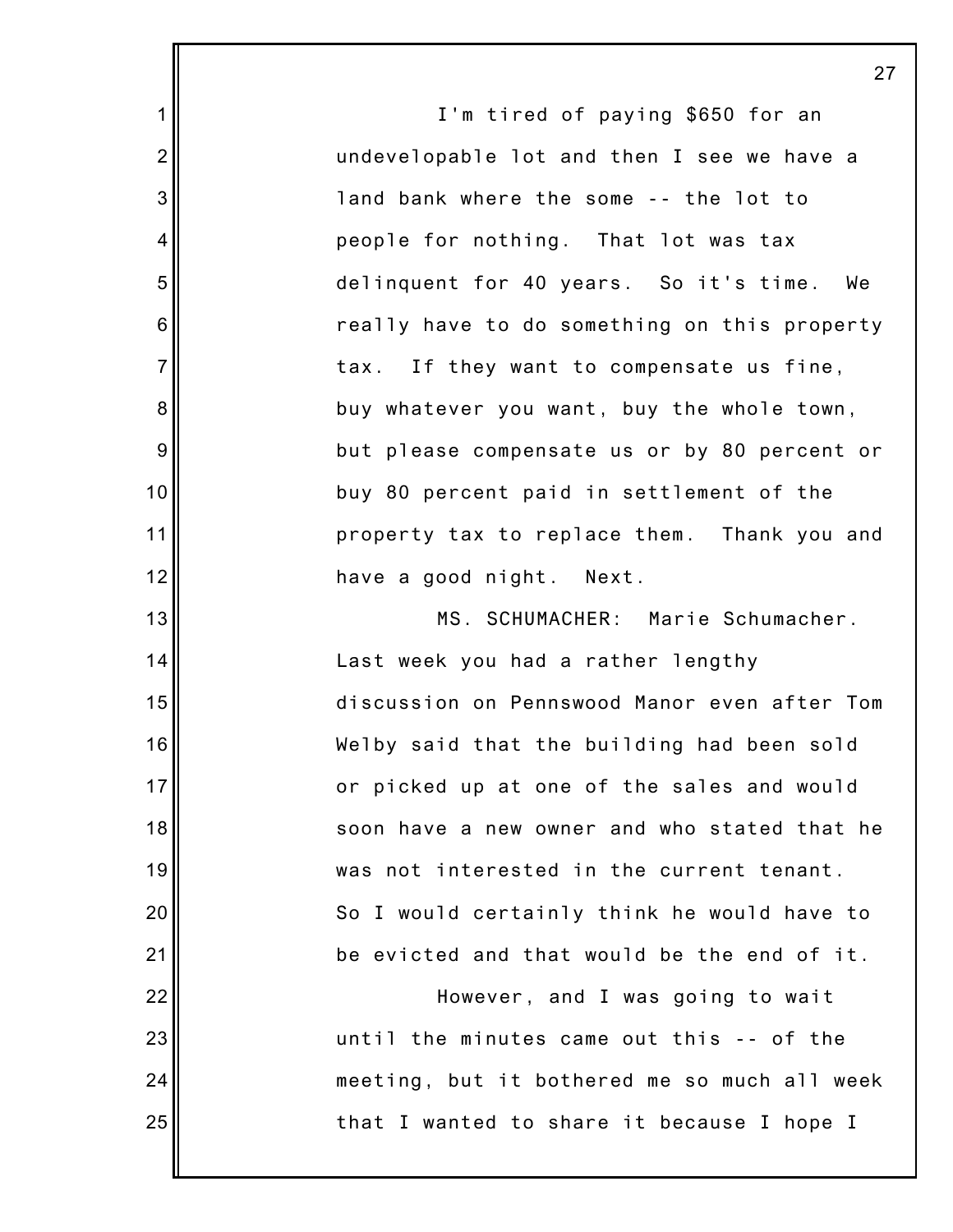never hear what I heard last week again because at the end a councilman stated that, you know, if this doesn't work and they don't get out by the date we should send - go after them on a quality of life. To me, that's targeting. I think that should be foreboden, but then again, we have gone after one b&b operator and no other despite the fact that there are many and I haven't heard any data on when SAPA, if at all, is going to help and come up with new suggestions and to modernize, but, okay, enough on that, but that really bothers me.

1

2

3

4

5

6

7

8

9

10

11

12

13

14

15

16

17

18

19

20

21

22

23

24

25

The 2015 audit has been out for quite sometime and I have been following up with the controller to get the financial report because there is lots and lots of information in the financial report that is not available any other place, and it keeps not ready, not ready, and the reason is because there is a discrepancy between the business administration -- Business Administrator's Office and the Controller's Office. Now, this has been on for months. This is crazy. We are going to get both the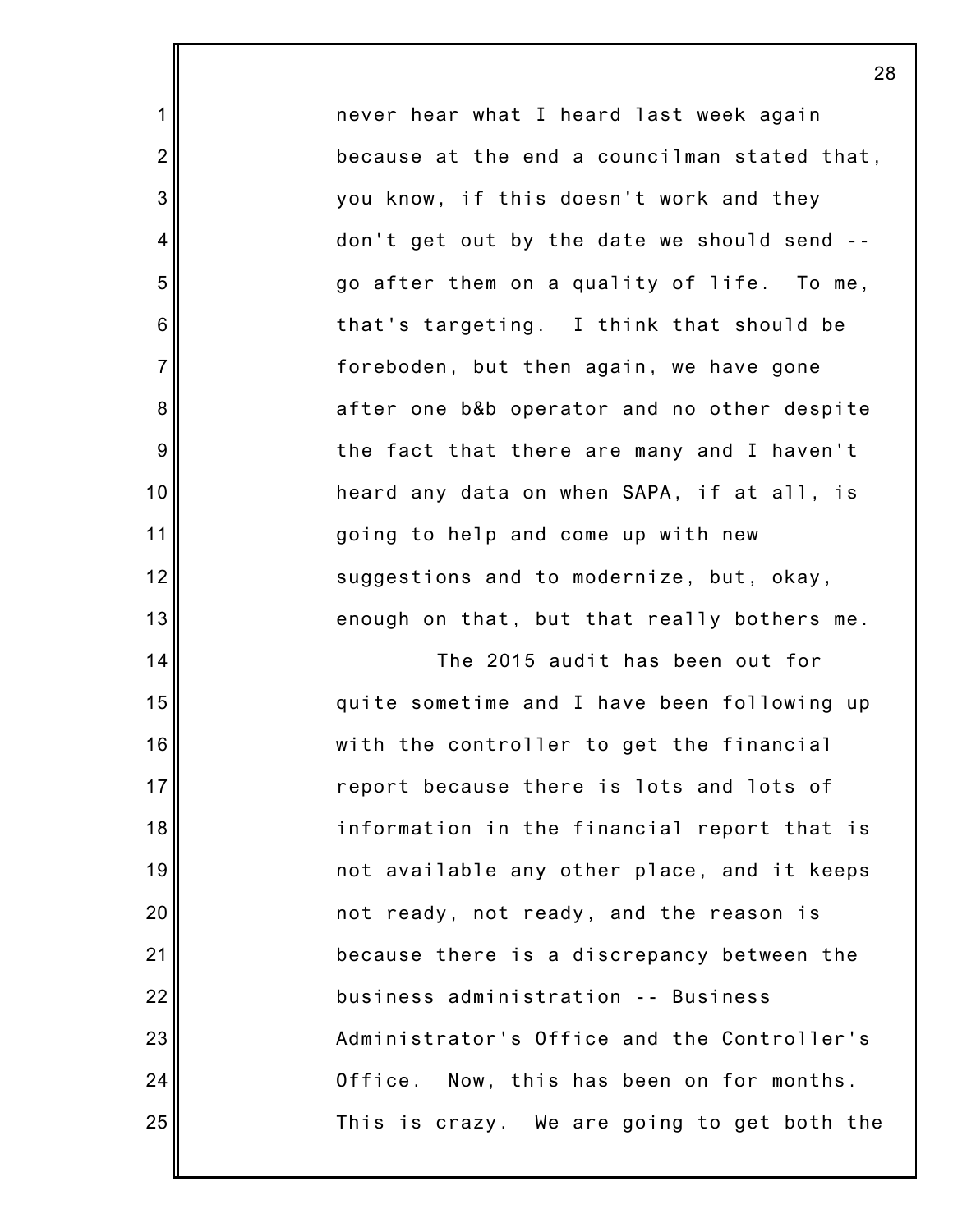1 2 3 4 5 6 7 8 9 10 11 12 13 14 15 16 17 18 19 20 21 22 23 24 25 20 -- if -- if the 2016 audit comes in on time you are looking at maybe issuing both of them at the same time, and that's crazy. That has got to be resolved or you need to ask Mrs. Novembrino to just issue it the way it is and let the chips fall where they may and just state that there is a discrepancy and identify what it is because inquiring minds want to know for some comparative reasons. Next, the city, I think -- I guess this would be yours, Mr. Perry, the new contract with the police it had a clause in that I wrote it down, it said, "The city will offer incentives for retirement aimed at six-long time employees." Have those six employees left? MR. PERRY: I'm not aware of if they took up on the offer, but I'll definitely find out. MS. SCHUMACHER: And was it specific? Were there names in that or does it apply to everybody? MR. PERRY: I don't know if what you are reading is correct it said it was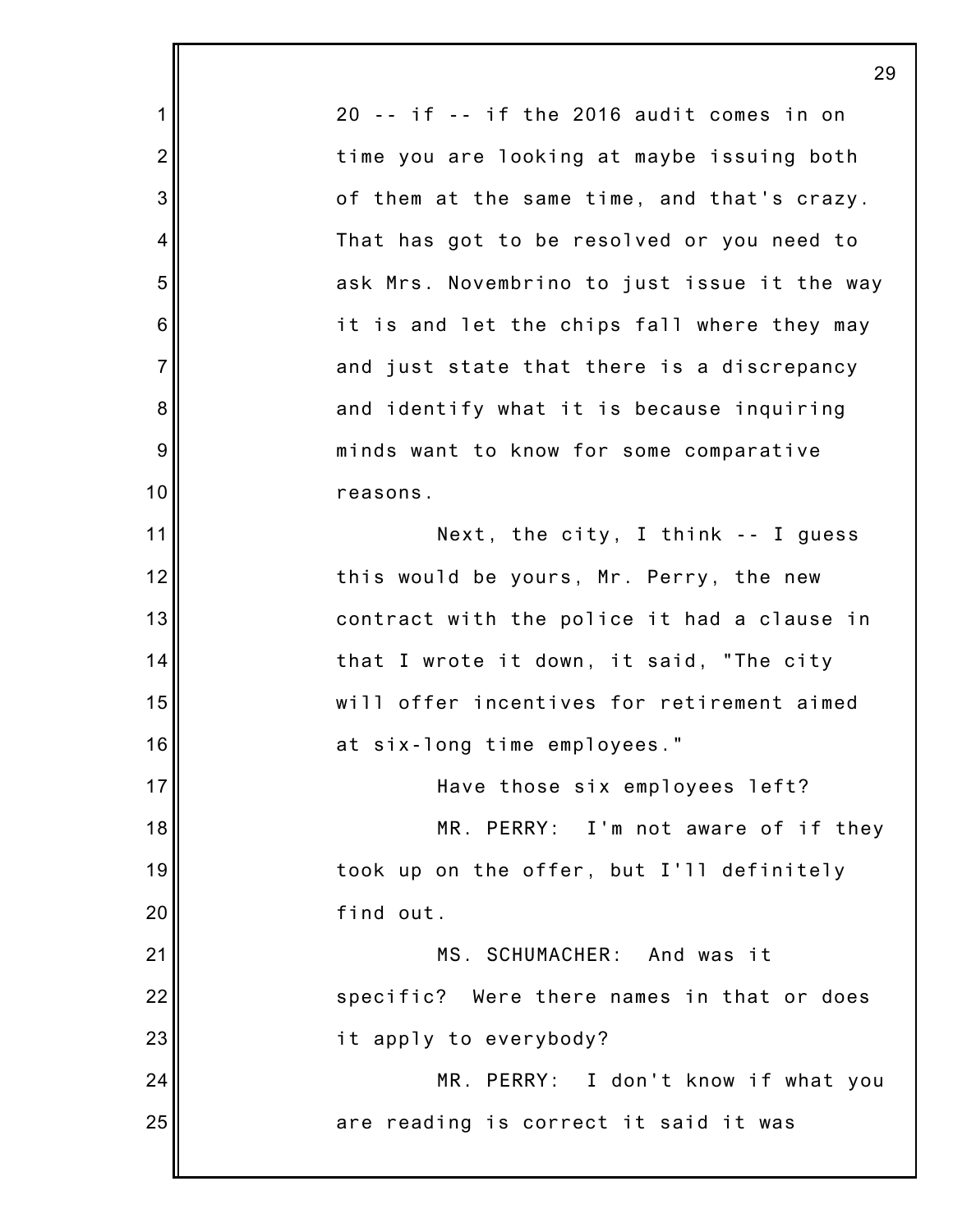towards six officers. Now, I don't know if that -- really means, again, I don't want to put words into is that they had certain stipulations and it just so happened that based on those stipulations six officers fell into that category, but again, I'll find out the exact answer for you.

1

2

3

4

5

6

7

8

9

10

11

12

13

14

15

16

17

18

19

20

21

22

23

24

25

MS. SCHUMACHER: Okay, I would appreciate knowing that because that has a tremendous impact on the pensions, as was brought up yesterday at the Composite Board the representative from the office that develops the MOUs was there and he used the word ridiculous a whole bunch of times before I had to leave, so we need more information.

I hope -- oh, and the third party administrator, there's lots and lots of questions were raised in that regard, also, and it was asked if the controller, to whom I believe the bids are supposed to go, stated there were no responses, so I don't know unless they went to HR, but I don't know why the HR person, of course, wasn't here.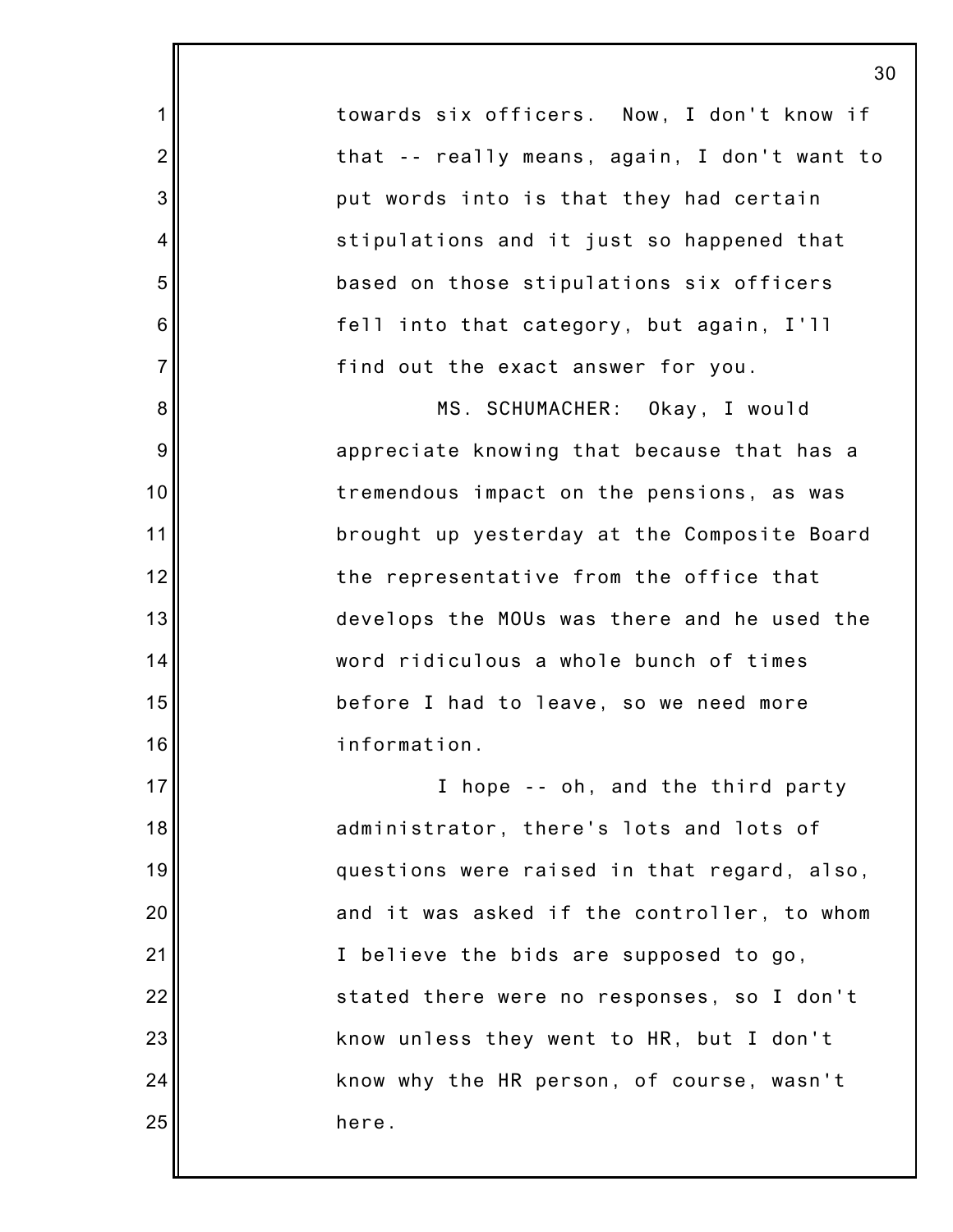1 2 3 4 5 6 7 8 9 10 11 12 13 14 15 16 17 18 19 20 21 22 23 24 25 31 On another issue, the Scranton Parking Authority lease agreement, how much were we supposed to give to Steamtown 300? Was there anything other than -- I know there was a 285,000 -- or \$2,850,000 we were going to share in the cost of the renovation of the Electric City garage, which we gave them for a dollar, was there anything else that we were -- MR. EVANS: Well, there is a lease agreement between Steamtown and NDC for so many parking spots in the Steamtown Mall. MS. SCHUMACHER: But NDC pays that. MR. EVANS: Yes. MS. SCHUMACHER: Well, there have been some things floating around stating that we have paid not Steamtown 300, but Mr. Basalyga, \$4.2 million. I would like to know if that's correct. Thank you. MR. WECHSLER: Anyone else? MS. REED: FIFTH ORDER. 5-A. MOTIONS. MR. WECHSLER: Mr. Perry? MR. PERRY: Yes, thank you, Mr. Wechsler, I have a couple of small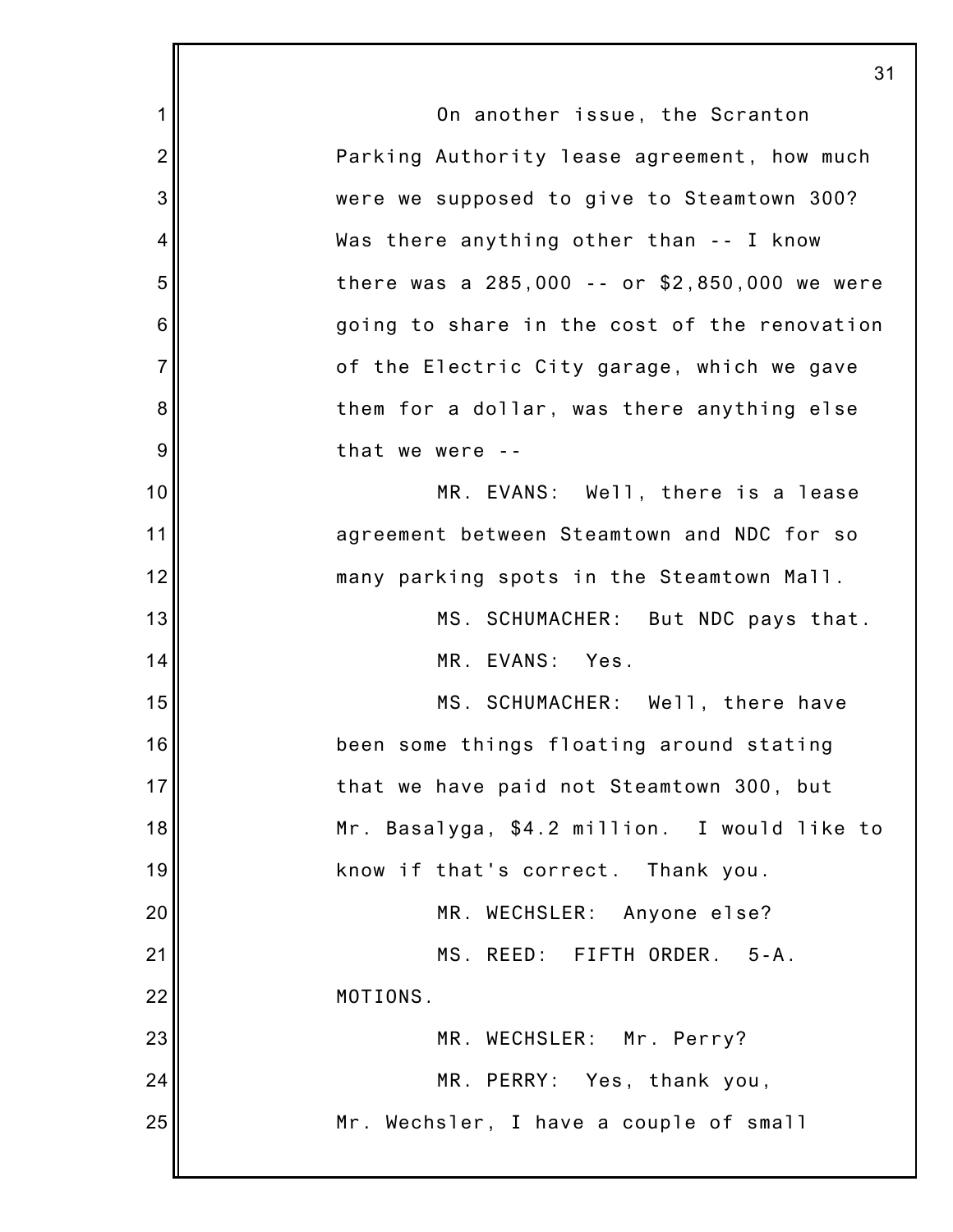things to cover. The first thing is I received a couple of complaints 120 Columbia Street. There is condemned house there. DPW was there recently and they did take the grass back, but there is a bigger issue of some lattice work that is broken and it's being used as homes for feral cats and skunks and raccoons and things of that. The questions that the neighborhood had was has the owner of that house been contacted to do some repairs on that to prevent that?

1

2

3

4

5

6

7

8

9

10

11

12

13

14

15

16

17

18

19

20

21

22

23

24

25

Now, you know, anybody who has a condemned house in the neighborhood it is very frustrating, as I know, the condemnation process is long and lengthy and sometimes it's too long, but there is a process and guidelines that the city has to follow before they can go and actually seize the property and do things on their own. So with that being said, I just want to make sure that there has been ever attempt made to get ahold of the owner to do some minor repairs on that home just to prevent the animals from collecting there and living there. You know, the situation as we know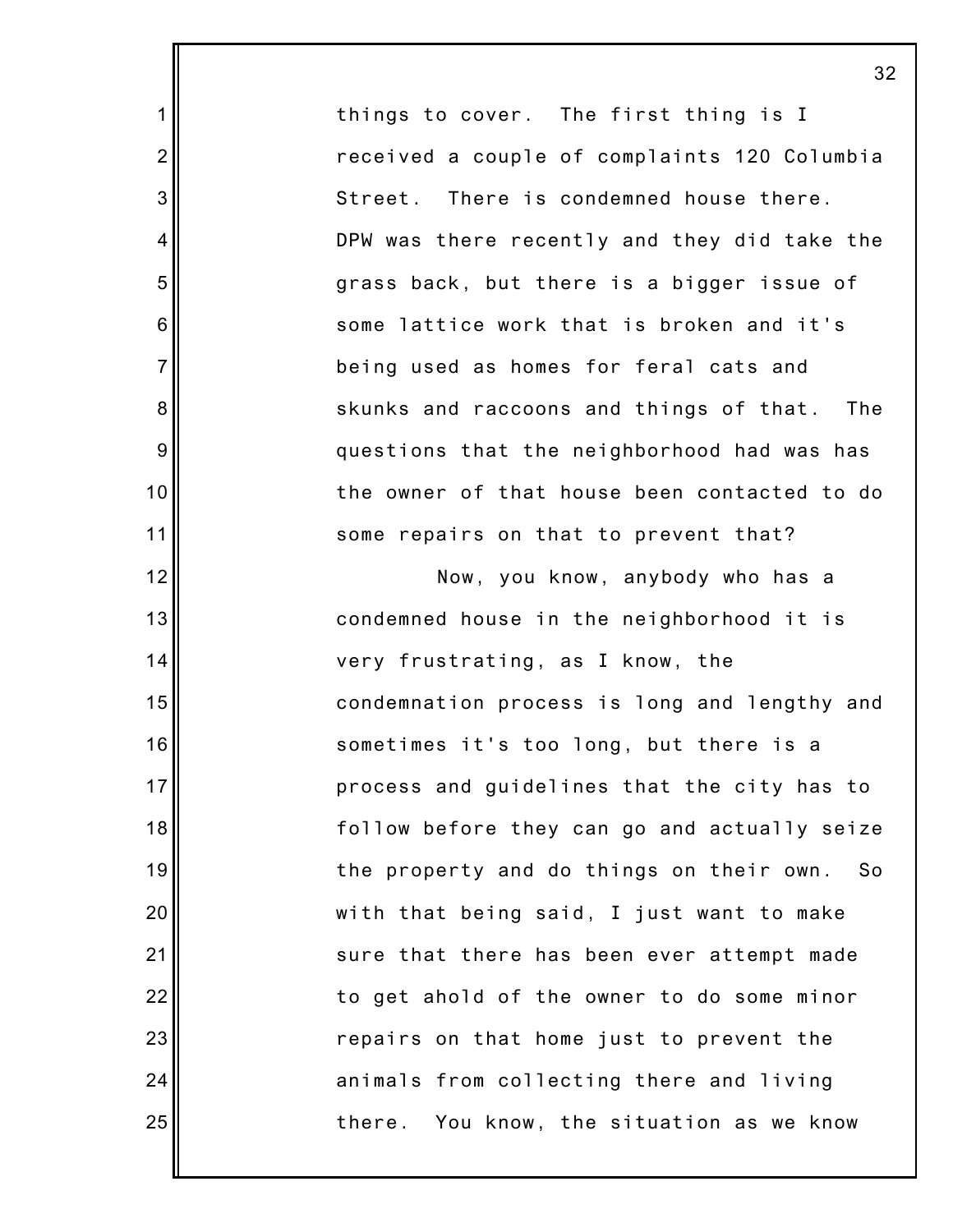|                 | 33                                           |
|-----------------|----------------------------------------------|
| 1               | on the condemned house it never gets better, |
| $\overline{c}$  | it just gets worse, so I just want to cut in |
| 3               | off before it does get worse.                |
| 4               | I had some information on the                |
| 5               | dumpster that DPW is going to put out to     |
| $6\phantom{1}6$ | collect electronics. I know there was some   |
| $\overline{7}$  | discussion came out, Gerard was here today   |
| 8               | asking to probably put some input to as      |
| 9               | well. The county also is looking to do       |
| 10              | something very similar to what Mr. Welby     |
| 11              | said last week and so right now the city and |
| 12              | the county and all of the really local       |
| 13              | municipalities in Lackawanna County are      |
| 14              | going to start to work in concert to get     |
| 15              | this taken care of.                          |
| 16              | The particulars and dates aren't set         |
| 17              | yet, but there are going to be collection    |
| 18              | dumpsters and there is going to be a time    |
| 19              | and place that we are can get rid of our     |
| 20              | electronics that we can store up that break  |
| 21              | that, you know, the garbage men won't take   |
| 22              | but there is nothing you really can do. I    |
| 23              | have one in my garage, I'm sure a lot of you |
| 24              | guys have computers and things that you      |
| 25              | can't get rid of so there is going to be an  |
|                 |                                              |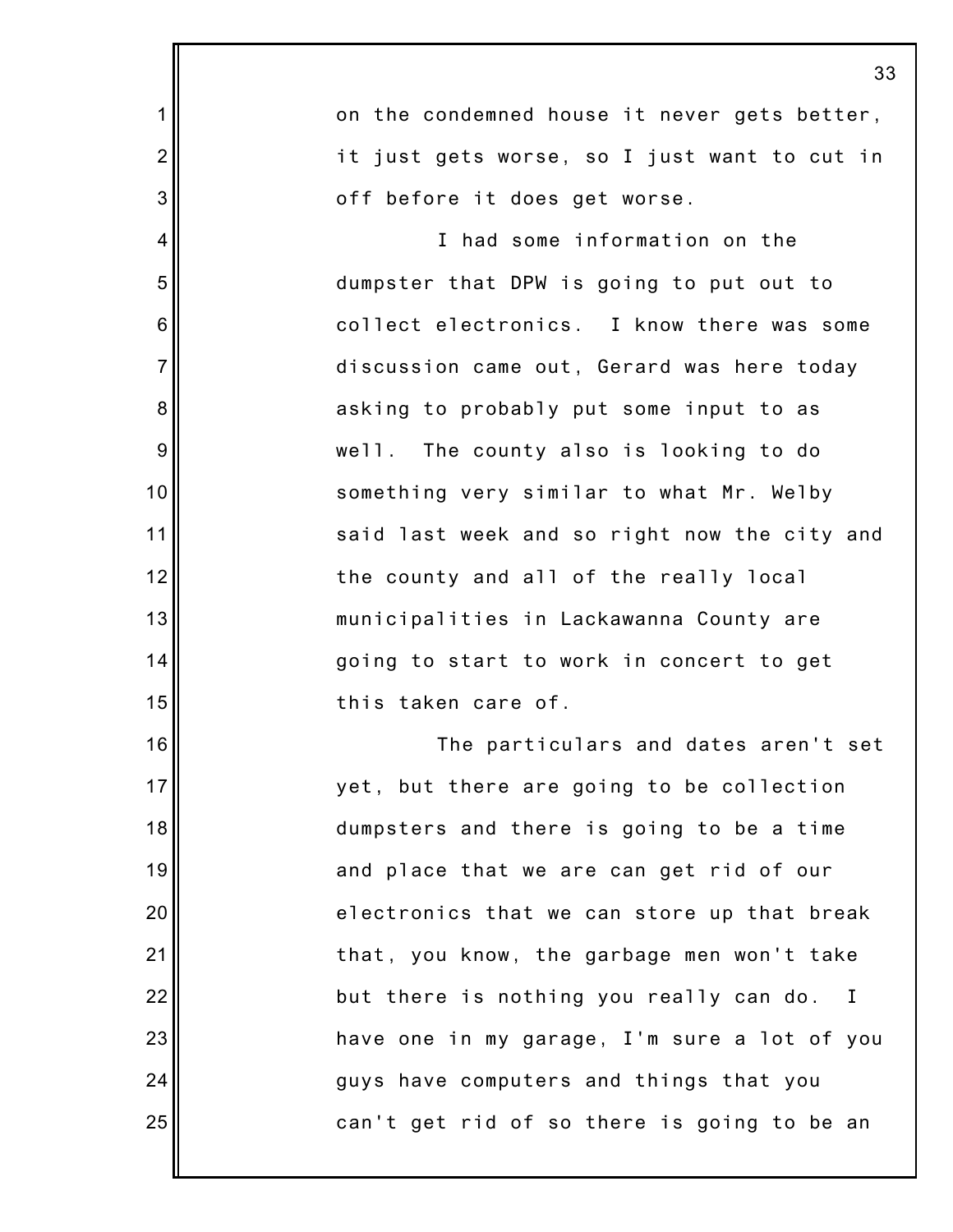avenue for us to get rid of and we're going to work with Lackawanna County to get that done.

1

2

3

4

5

6

7

8

9

10

11

12

13

14

15

16

17

18

19

20

21

On the agenda tonight is 5-F. 5-F is a gift that was given to us by Amos Towers. Annually they do write us a check to the fire department and, you know, I'm very grateful for that and I don't want to see, the money is going to come on Monday, so I made a phone call to Amos Towers. I called and I talked to Louis Dansico, who is the head of the towers and, you know, he was just very happy with the service that the fire department gives the high rise and other people, you know, with a lot of needs and the fire department never let's them down with responding and taking care of all the issues, so this is just their way of giving back to the city and just letting us get something that we might have a need on the table.

22 23 24 25 So after that conversation, I wondered what the need on the table was, so I gave our fire department a call. I called Chief DeSarno. He wasn't able to give me a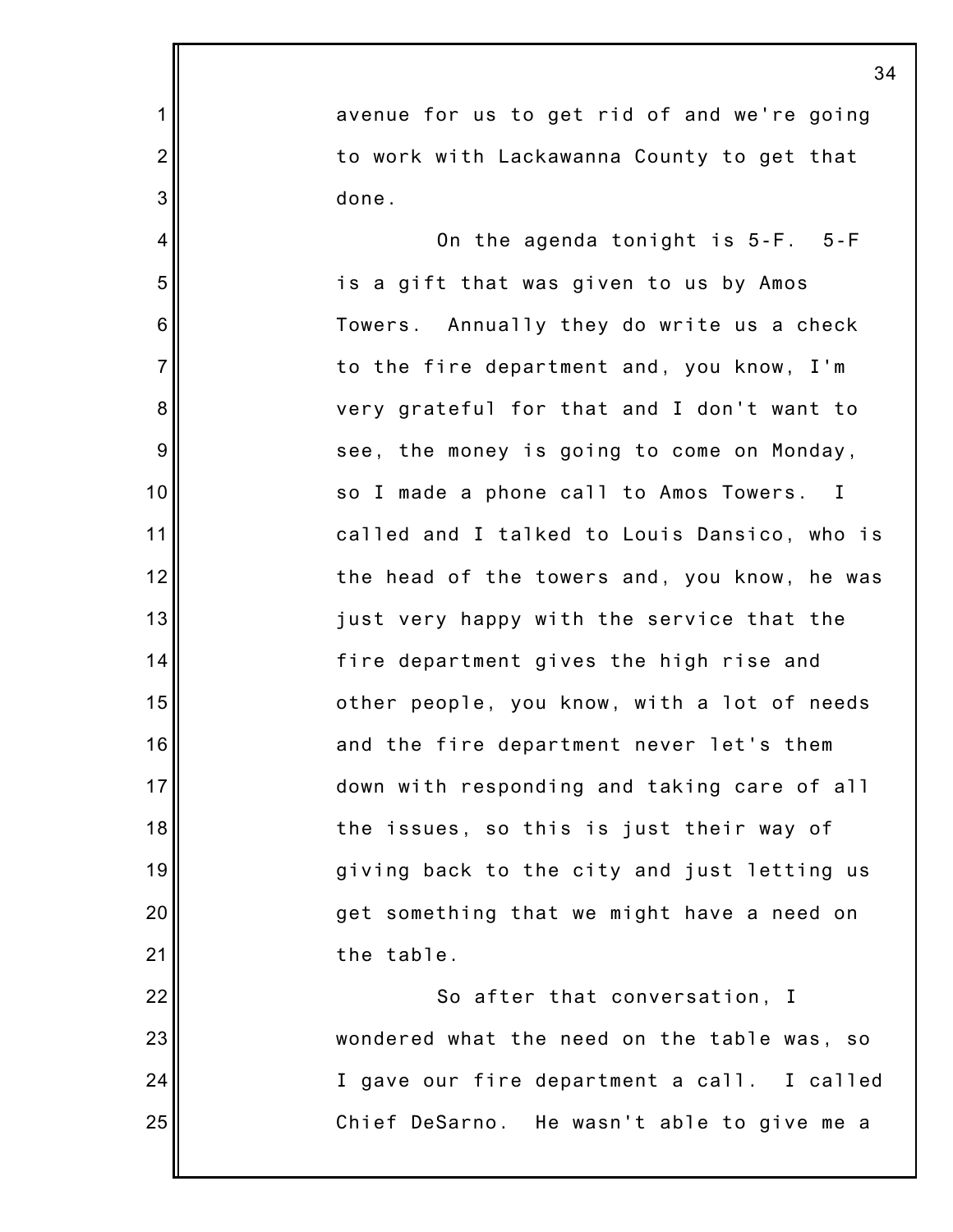call back, but one of his underlings, I guess you could say, Al, gave me a call back and he explained to me that they want to get a piece of the equipment for one of their older engines that's -- it's kind of like a water can, I guess is the best way to put it. It mounts on the ground right to the pumper truck and it will shoot water I think a rate of about 150 gallons every 10 seconds and that's going to be used at, you know, to get at places where maybe it's unsafe for a firemen to get at. They can reach it right from the ground. That piece of the equipment was about \$2,800-\$2,900. The rest of the grant -- or the rest of the grant, the rest of the donation will be used just for extra hose for the department. The other two new engines that we have came already fitted with that type of can and now the older model that we have also is kind of up to spec with the rest of the engines that we have.

1

2

3

4

5

6

7

8

9

10

11

12

13

14

15

16

17

18

19

20

21

22

23

24

25

And I believe that's it. Oh, one final piece. Mrs. Rador was here last week about an issue with some storm drains being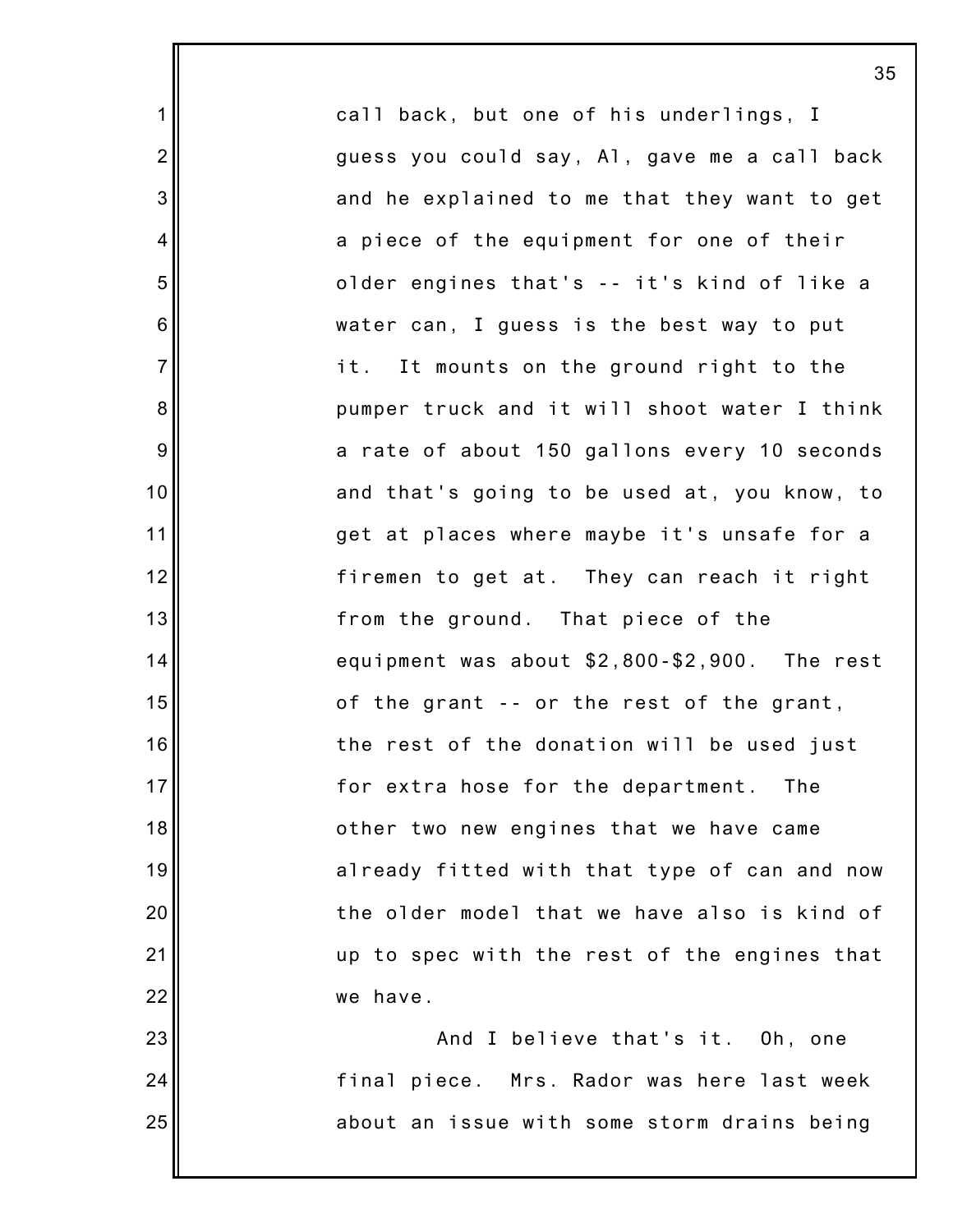1 2 3 4 5 6 7 8 9 10 11 12 13 14 15 16 17 18 19 20 21 22 23 24 25 36 clogged and we got a response back from DPW that those drains have been cleared out and cleaned and actually that part of Washington I believe is going to be getting paved this summer and that should also further help clear out that issue of just the sediment, and the leaves and everything else collecting there along with a better leaf picking up system I may add that the needs to happen coming this fall. That's all I have today, Mr. Wechsler. MR. WECHSLER: Thank you. Mr. Rogan? MR. ROGAN: Yes, just a couple of brief comments. I know the Armed Forces parade was mentioned today, I hope to see everyone downtown this weekend. It's one of my favorite days of the year, unfortunately, the attendance isn't what it should be many years for that parade, but it has been picking up over the last few years and hopefully that will continue. I am looking forward to the parade. Pennswood Manor was brought up again tonight and there was a number of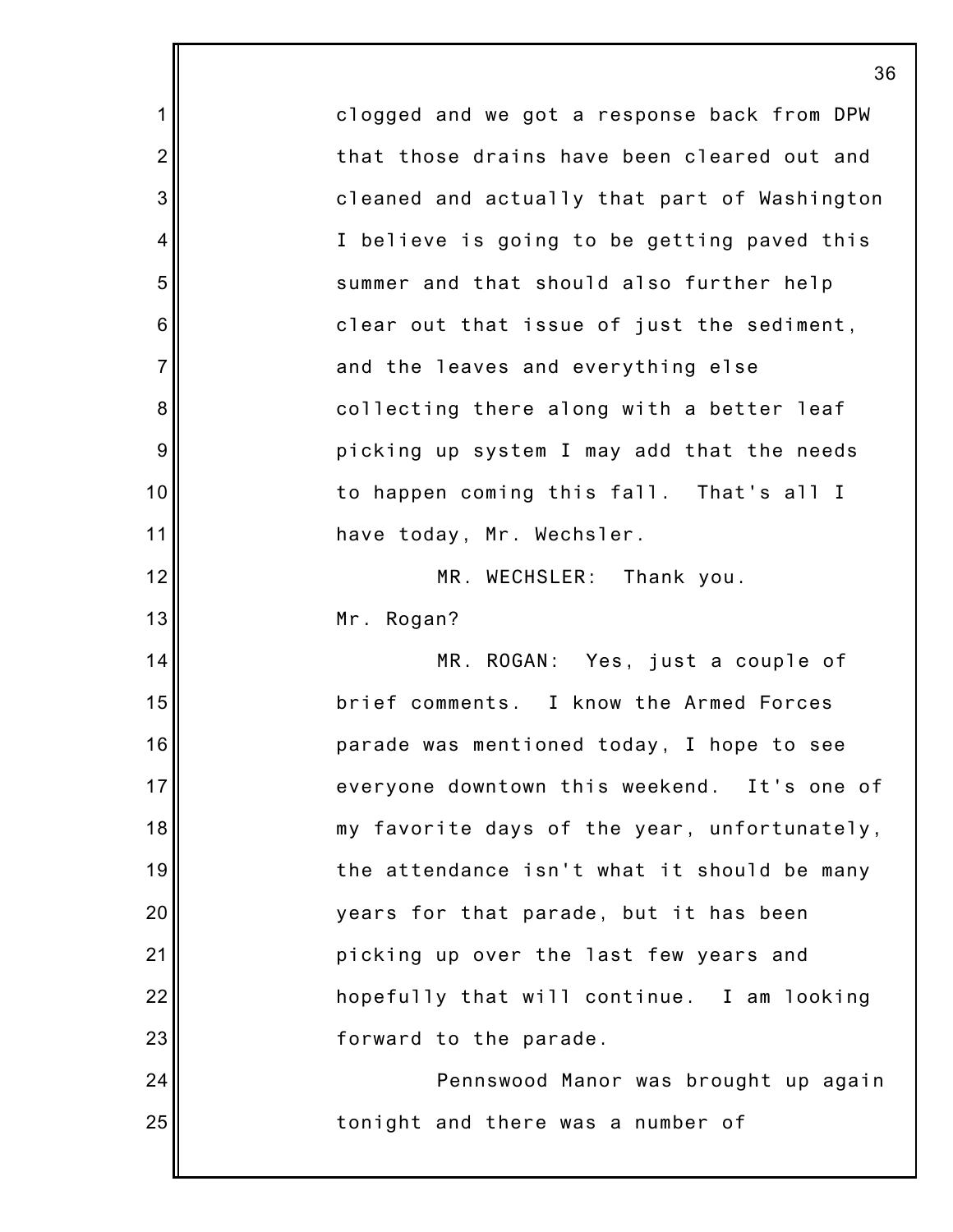correspondence that was sent out regarding that property and I did speak with Chris Kayes, the president of the South Side Neighborhood Watch, the neighborhood association following the meeting and we are very hopeful that this long and drawn out process regarding this rehab that's been causing lot of problems in South Side will finally be coming to an end, so we are very hopeful that that will very quickly come to an end. I did get a -- I did speak to residents in the same neighborhood Mr. Perry did over in Greenridge so I won't belabor that point, and it's been a long week so I will be very brief. And, finally, I would just like to thank the residents of the Scranton for their support in the election on Tuesday. Thank you very much. MR. WECHSLER: Thank you, Mr. Rogan. Mr. Evans? MR. EVANS: Thank you. As you know,

1

2

3

4

5

6

7

8

9

10

11

12

13

14

15

16

17

18

19

20

21

22

23

24

25

I requested a review by the Licensing and Inspection of the 17 permit fees that collect a total of approximately \$71,000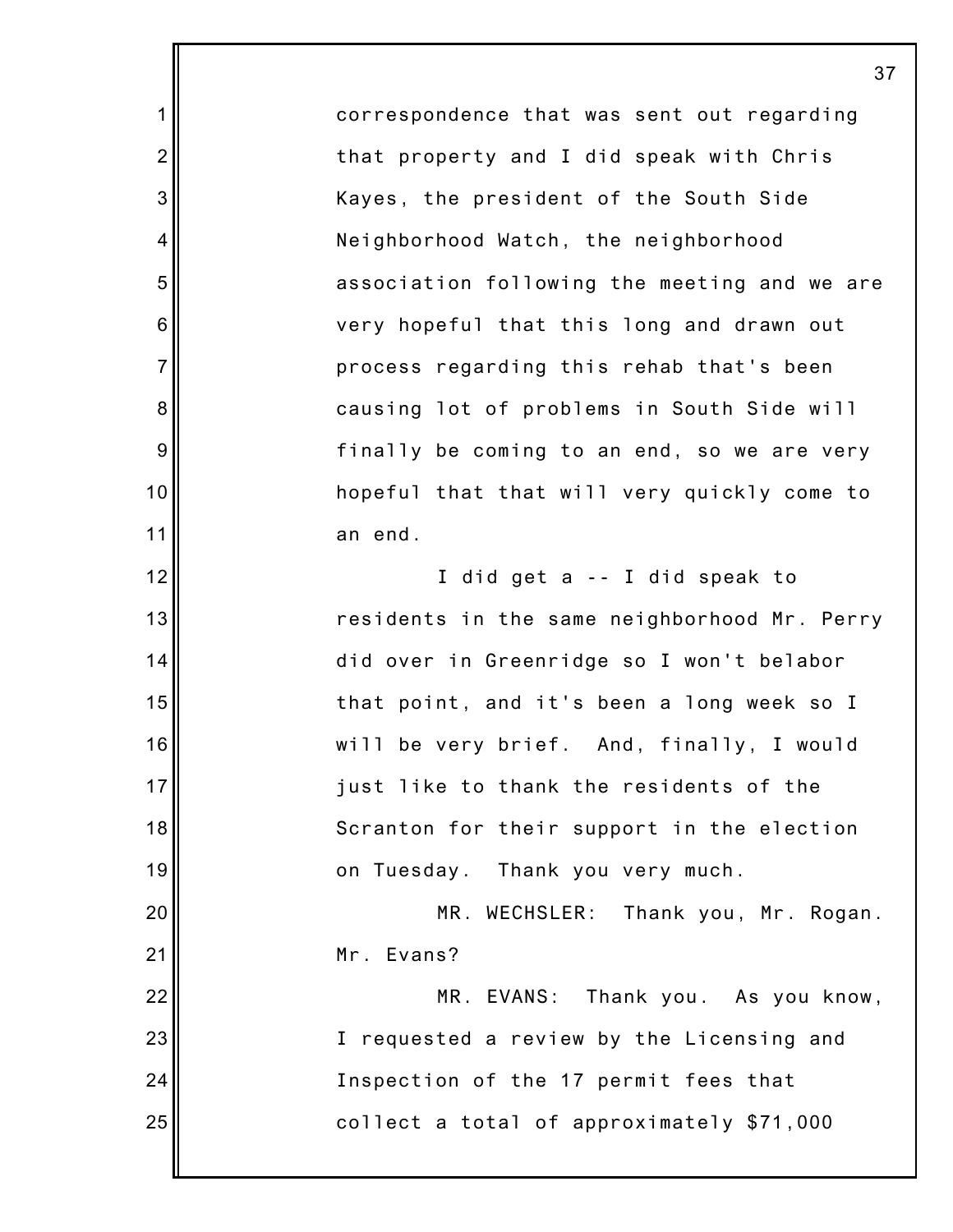over the course. I renew that any of these fees and permits that may no longer be necessary. I also discussed the possibility with BA Bulzoni to bring an RFP for a third party to review all of the fees the city is currently charging. This review will give a neutral, comprehensive and long overdue view of all of the city's ordinances and/or fees.

1

2

3

4

5

6

7

8

9

10

11

12

13

14

15

16

17

18

19

20

21

22

23

24

25

However, I was received a response today from BA that he met with Mr. Hinton on the list and his department has completed a partial review of the ordinances and associated fees, so at this point since the process has started we will await to see what review brings when completed to determine if they should look for a detailed valuation by a third party will be warranted, I think it probably will be, but make no mistake about it I'm not looking for modest change here and there. We are trying to move the needle to a more user and business friendly city and that cannot be done without real change in how we do our business.

One more brief comment, for those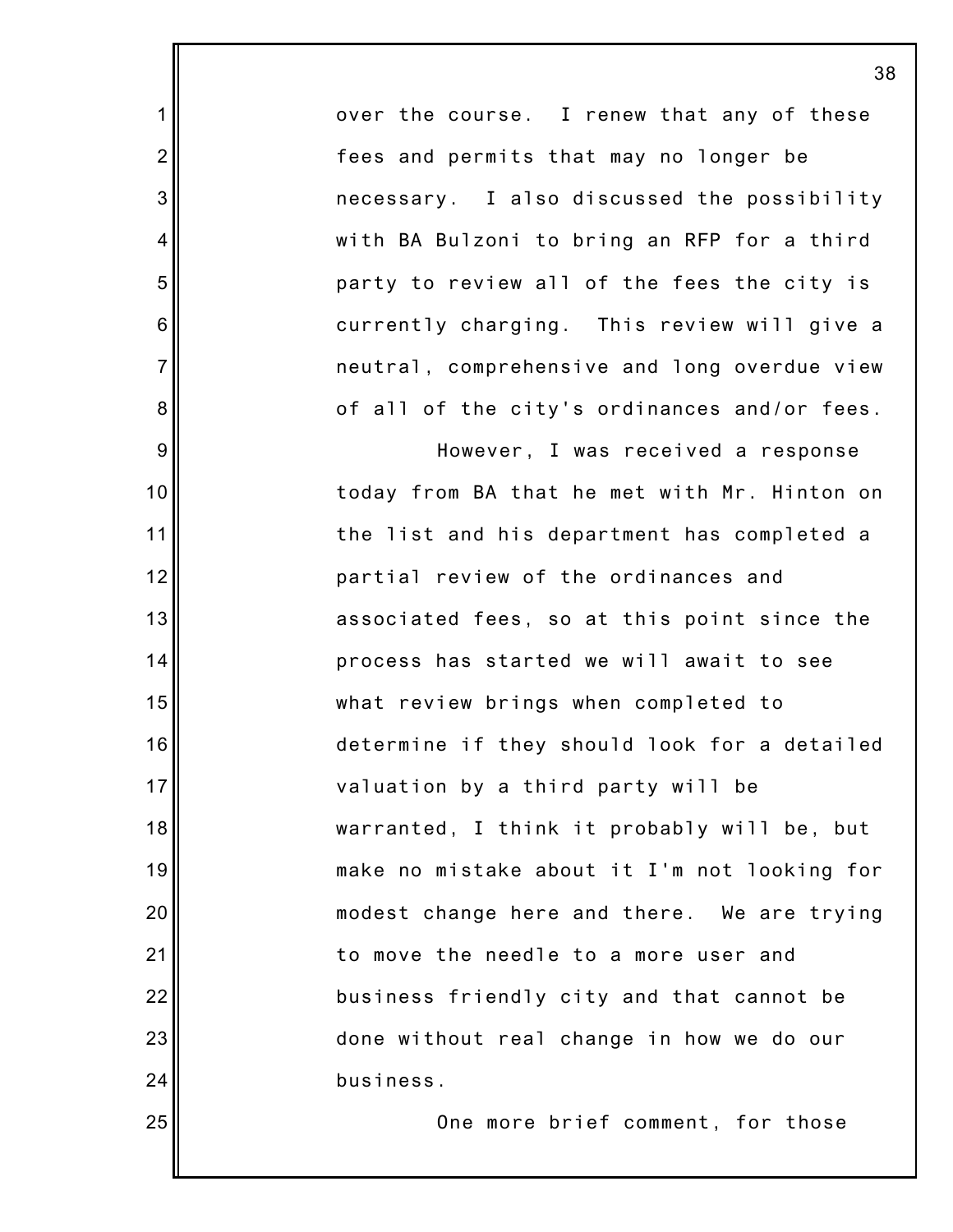that have concerns that this is initiative in any way is not an attempt to reduce the work force within the License and Inspection Department. So, I'm sorry, it's not about you. It's about retaining small businesses, it's about growing small businesses, and it's about every taxpayer and every business owner through a broader tax base sharing finally in that growing by paying less in fees and taxes. We need to create a mindset within city hall that finally understands that this is about the citizens, the taxpayers and the business owners of Scranton who are asked to pay ridiculous fees and high taxes. They are our customers and without them we are simply out of business. So I'm not sitting here trying to

1

2

3

4

5

6

7

8

9

10

11

12

13

14

15

16

17

18

19

20

21

22

23

24

25

maintain an open status quo, this type of initiative in my mind was must continue beyond permits, beyond fees, beyond taxes and every single facet of city government, so I hope that's where we go over the next month and years to try and find a way out of this abyss of high taxes, high fees,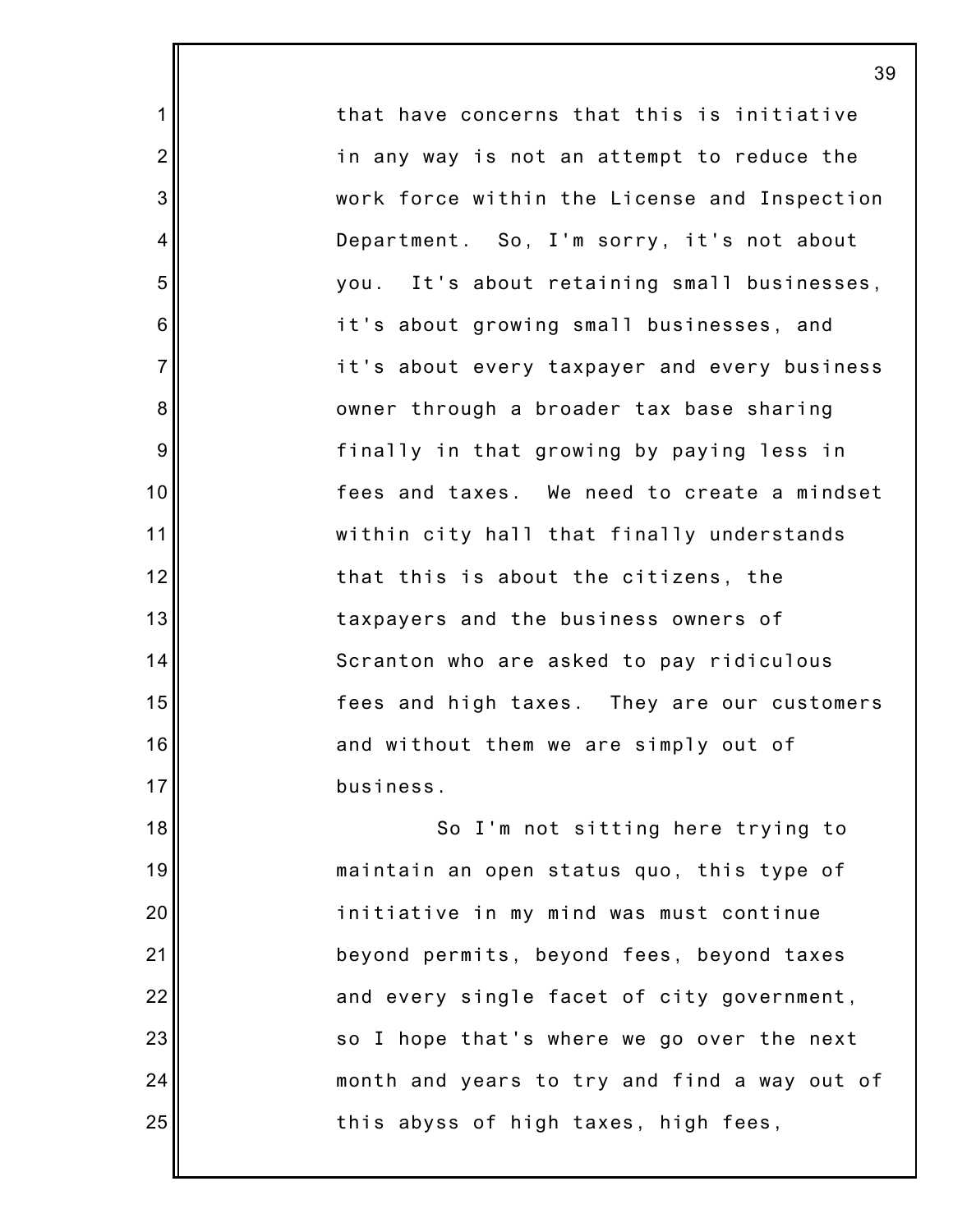|                | 40                                           |
|----------------|----------------------------------------------|
| 1              | unnecessary fees, unnecessary permits that   |
| $\overline{2}$ | is driving out small businesses and not      |
| 3              | allowing businesses to come into this town,  |
| 4              | so I'm sorry, but that's I have for tonight. |
| 5              | MR. WECHSLER: Thank you, Mr. Evans.          |
| 6              | Mr. Gaughan?                                 |
| $\overline{7}$ | MR. GAUGHAN: Yes, thank you. A               |
| 8              | couple of citizens' request that I received  |
| 9              | this past week. There are large potholes on  |
| 10             | Crisp Avenue and Jackson Street and Crisp    |
| 11             | Avenue and Frink Street so we will again     |
| 12             | send that to the DPW. Rachel Place in West   |
| 13             | Scranton between South Hyde Park and South   |
| 14             | Sumner Avenue is in really rough condition   |
| 15             | and needs to be patched and hopefully we can |
| 16             | request and put on the paving list.          |
| 17             | The closure of the tree house, I             |
| 18             | have asked several questions about that.     |
| 19             | What maintenance has been done on the tree   |
| 20             | house since January 2014 and when it was     |
| 21             | annually checked during the winter what was  |
| 22             | the report from 2014, '15, and '16 on the    |
| 23             | tree house.                                  |
| 24             | The corner of 201 Seymour Avenue and         |
| 25             | Ariel Street is also in very rough           |
|                |                                              |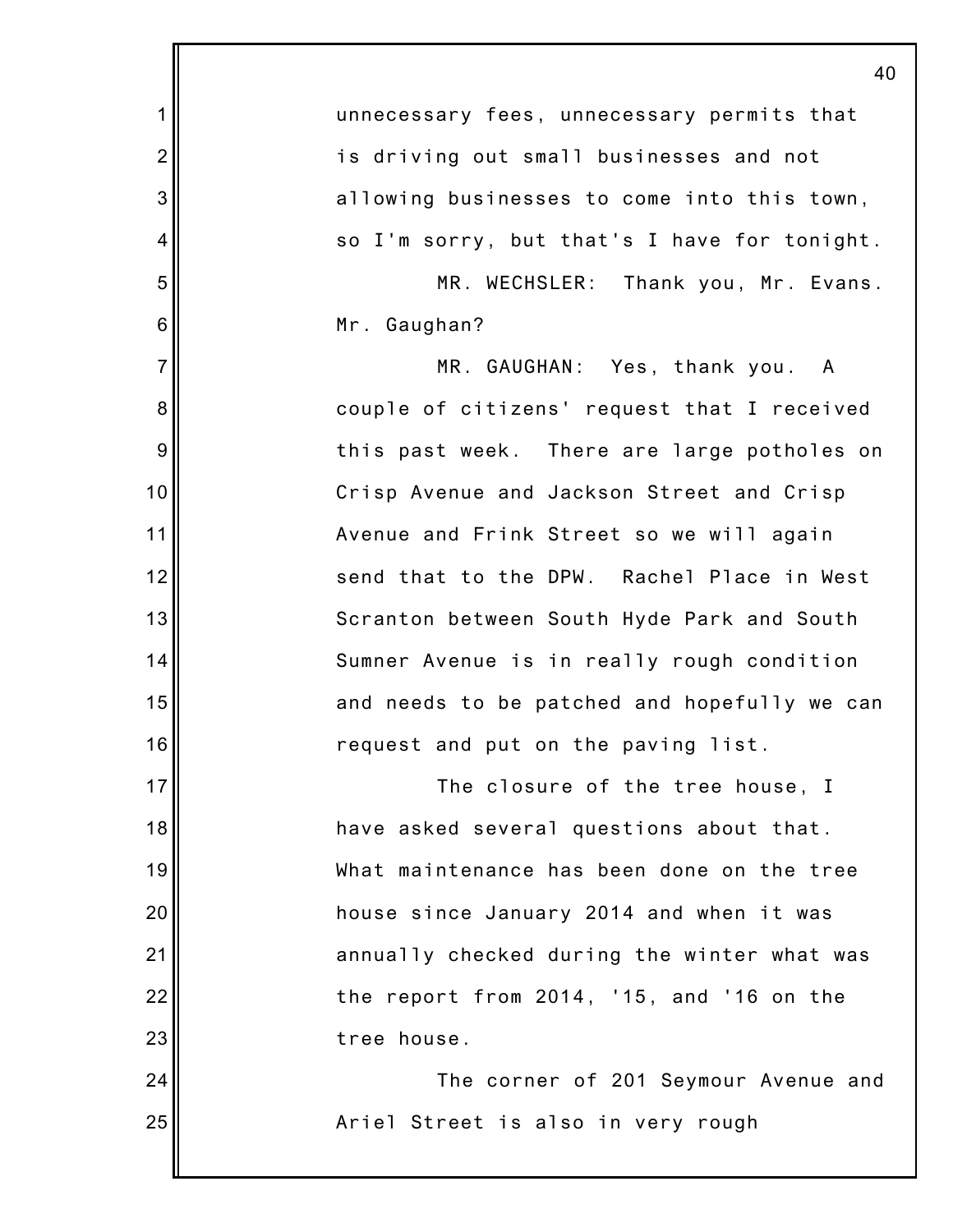condition. Neighbors in that area would like that patched and also put on the paving list. 2900 block of Pennman Avenue also needs to be patched and put on the paving list. There is also a lack of storm drains in that part of Minooka that is causing flooding to people's yards and eroding their sidewalks, so we will send something to the DPW about that.

1

2

3

4

5

6

7

8

9

10

11

12

13

14

15

16

17

18

19

20

21

22

23

24

25

Mrs. Schumacher brought up about the retirement incentives from the police contract, I believe, I'd like to again send this question to the administration, I have now asked four times for this going back almost two years, was an actuarial study ever completed to determine the impact off the retirement incentives included in the police and fire contract and what impact it would have on the pension funds. Again, I have asked for this now four or five times and I still have not received an answer to that question.

The Scranton Sewer Authority meeting that was supposed to be held this Friday was cancelled and rescheduled for next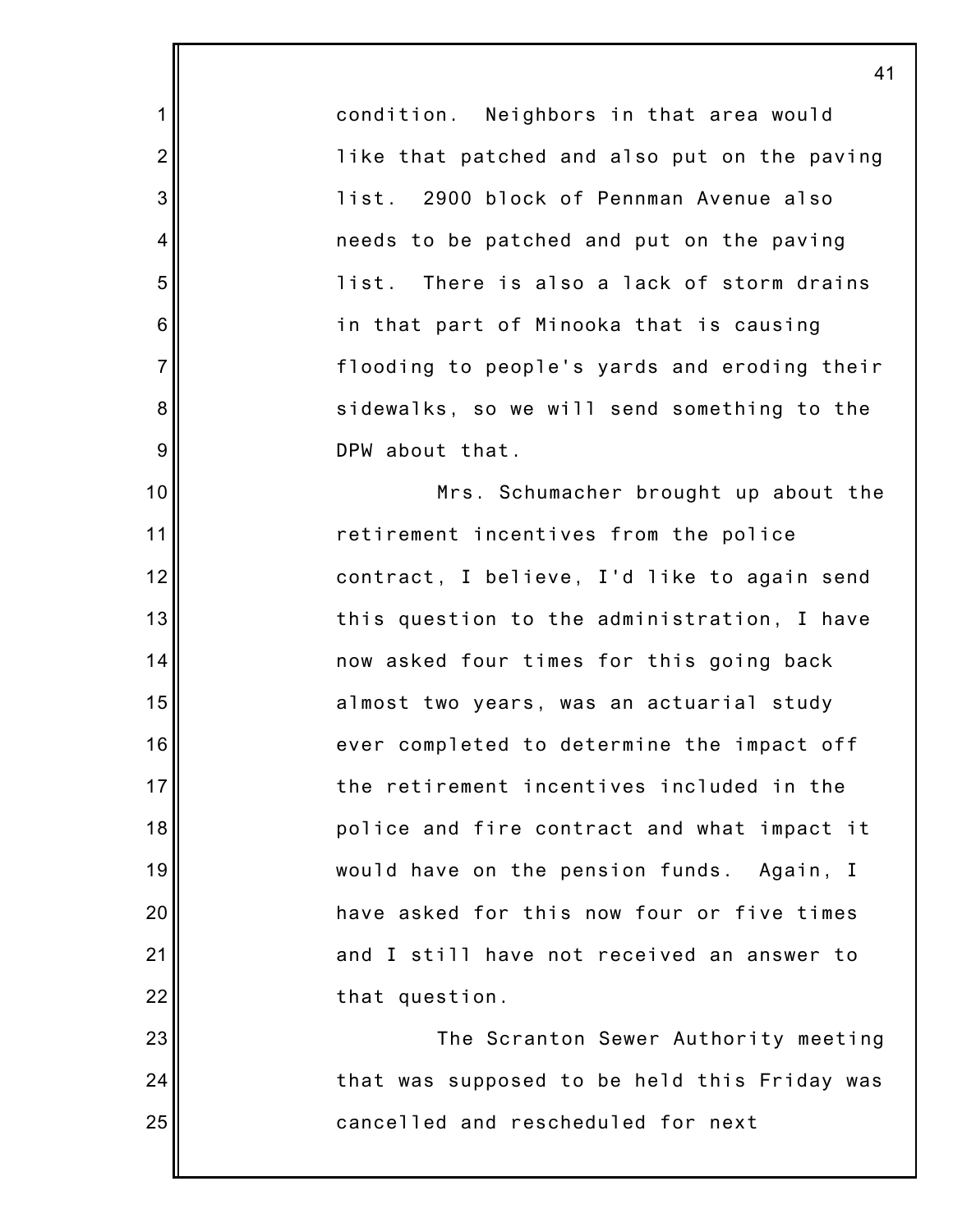Wednesday, May 24, at 4 p.m. in the Governor's Room, which is next to council chambers. It's my believe that it should be held at a more reasonable time, in council chambers, and it should be televised. It's my belief that 4 p.m. people are still trying to get out of work, very difficult for people to get here and these sewer authority meetings are very, very important.

1

2

3

4

5

6

7

8

9

10

11

12

13

14

15

16

17

18

19

20

21

22

23

24

25

Also, there was no reason given for why the meeting was cancelled and rescheduled. The bottom line here is the name of the game here is stonewall. Where are the invoices, where are the answers, where is the accountability? I think, and it seems to me, over the past few months that the Scranton Sewer Authority is hoping to delay, provide a delay tactic and delay the meetings so that people will forget about it and not show up. I would again urge everyone in the City of Scranton, every ratepayer, every taxpayer to attend this meeting and demand that the Scranton Sewer Authority board invite the Auditor General in to audit the sale of the Scranton Sewer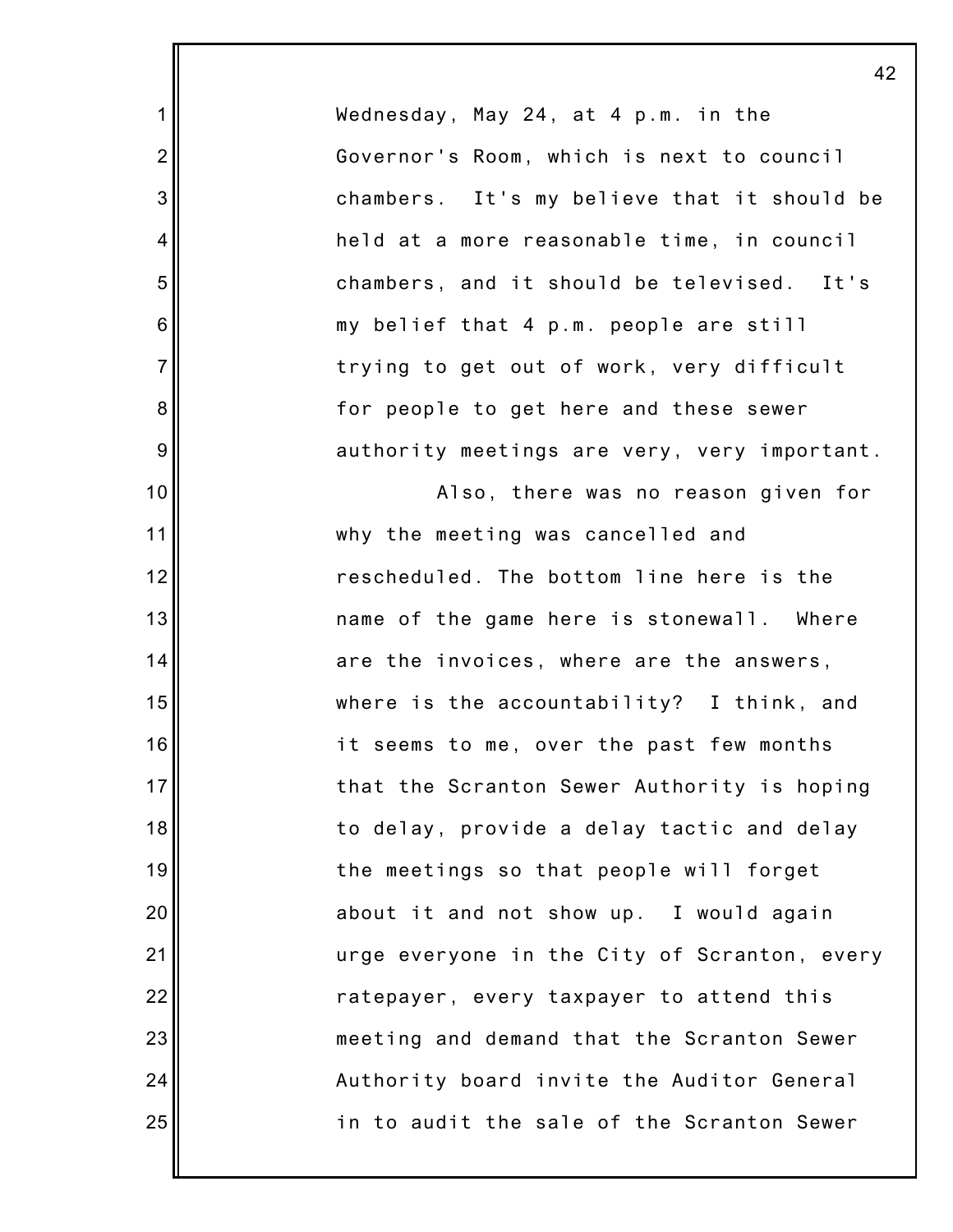Authority.

1

11

24

25

2 3 4 5 6 7 8 9 10 12 13 14 15 16 17 18 19 20 21 22 23 Last week, I asked Mayor Courtright to join this council in calling on the Scranton Sewer Authority to, again, invite the Auditor General in to audit this transaction. I wanted to know what his stance was on this issue. He appointed the board members of the Authority, the executive directors, and former city solicitor, and not surprising, the mayor has not responded. His silence on this matter is absolutely deafening. If we start to connect the dots here it becomes very clear that the mayor will not take a stand on any important issue that faces this city, whether it be the expansion of the landfill, leachate, and now the audit of the sale of the Scranton Sewer Authority and I have to ask myself why. Why is he silent? Could it be because some of the individuals who have made and donated or have made money on the transaction given handsomely to his campaign coffers. Where

this city have spoken loudly and clearly

is he hiding on this issue? The people of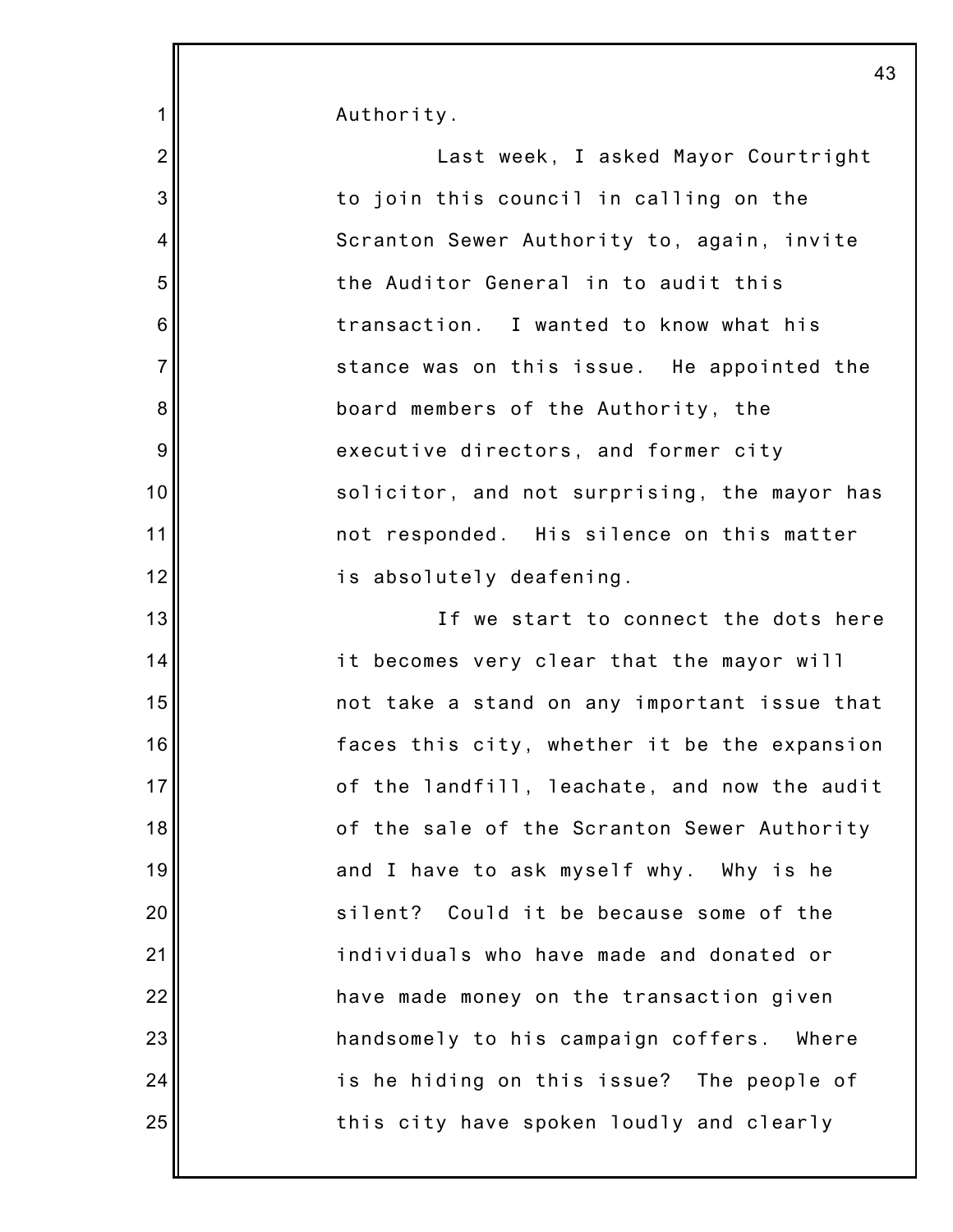|                  | 44                                          |
|------------------|---------------------------------------------|
| $\mathbf 1$      | they want answers. It's time for the mayor  |
| $\overline{2}$   | to join this council and the rest of the    |
| $\mathbf{3}$     | City of Scranton in demanding that the      |
| $\overline{4}$   | Scranton Sewer Authority invite the Auditor |
| 5                | General in to do a full review of this      |
| $6\phantom{1}6$  | transaction.                                |
| $\overline{7}$   | It remains unclear to me whose              |
| $\bf 8$          | interest this deal served? Was it the       |
| $\boldsymbol{9}$ | ratepayers or was it certain individuals?   |
| 10               | Still very unclear.                         |
| 11               | Also, tonight, it's come to my              |
| 12               | attention, according to some media reports, |
| 13               | that city officials appear to have ignored  |
| 14               | their own rules to give a cleaning contract |
| 15               | to the family of two Scranton police        |
| 16               | officers. An attorney in the media reports, |
| 17               | and I quote, "It appears that the bidding   |
| 18               | procedures are now being used in a          |
| 19               | manipulative way to make sure that certain  |
| 20               | contract ends up being awarded to a         |
| 21               | preferred vendor. When the city should have |
| 22               | secured three quotes they only secured one  |
| 23               | quote and it happened to be for the family  |
| 24               | of two Scranton police officers."           |
| 25               | The city solicitor in this media            |
|                  |                                             |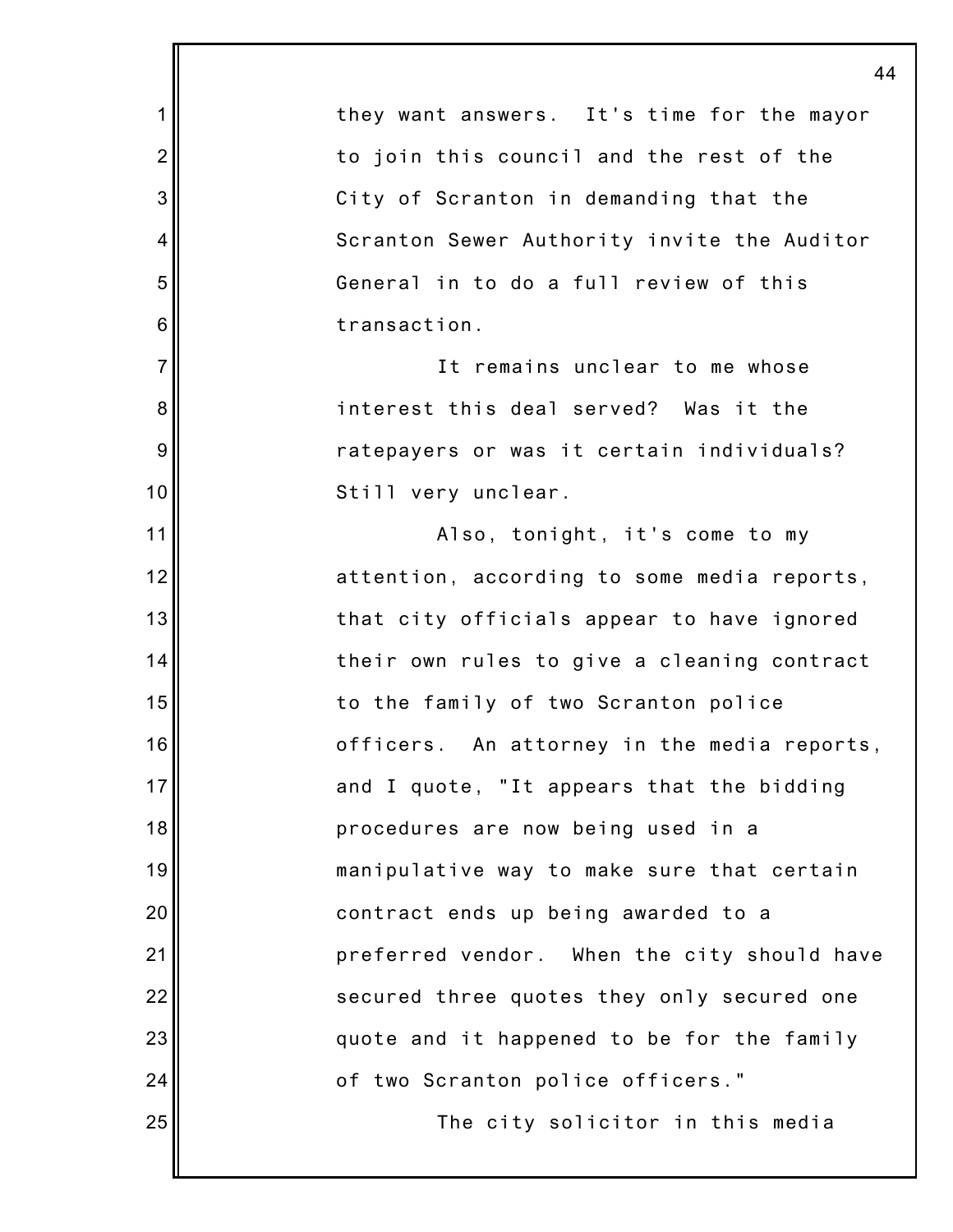1 2 3 4 5 6 7 8 9 10 11 12 13 14 15 16 17 18 19 20 21 22 23 24 25 report said that the contract now for cleaning police headquarters will now have to go out to bid in June or July, I believe. So I have several questions here. Number one, I would like and I have asked earlier this afternoon for a copy of the quotes or quote, I'd like to know if this was negotiated with the clerical union? Was this a violation of the clerical contract? Because from what I understand the city always had a maintenance worker clean the Scranton Police Department Headquarters. So my other question is where did this maintenance person go and what is this maintenance person doing now? And I don't have all of the details from this, but just on it's face it seems like if you work for a department in the city, if you work for the police department, the mayor is going to make sure you either get a contract or you get a loan from the city and it reminds me of the \$250,000 loan to the business of a -- another business of Scranton police officer, Roll Call, \$250,000.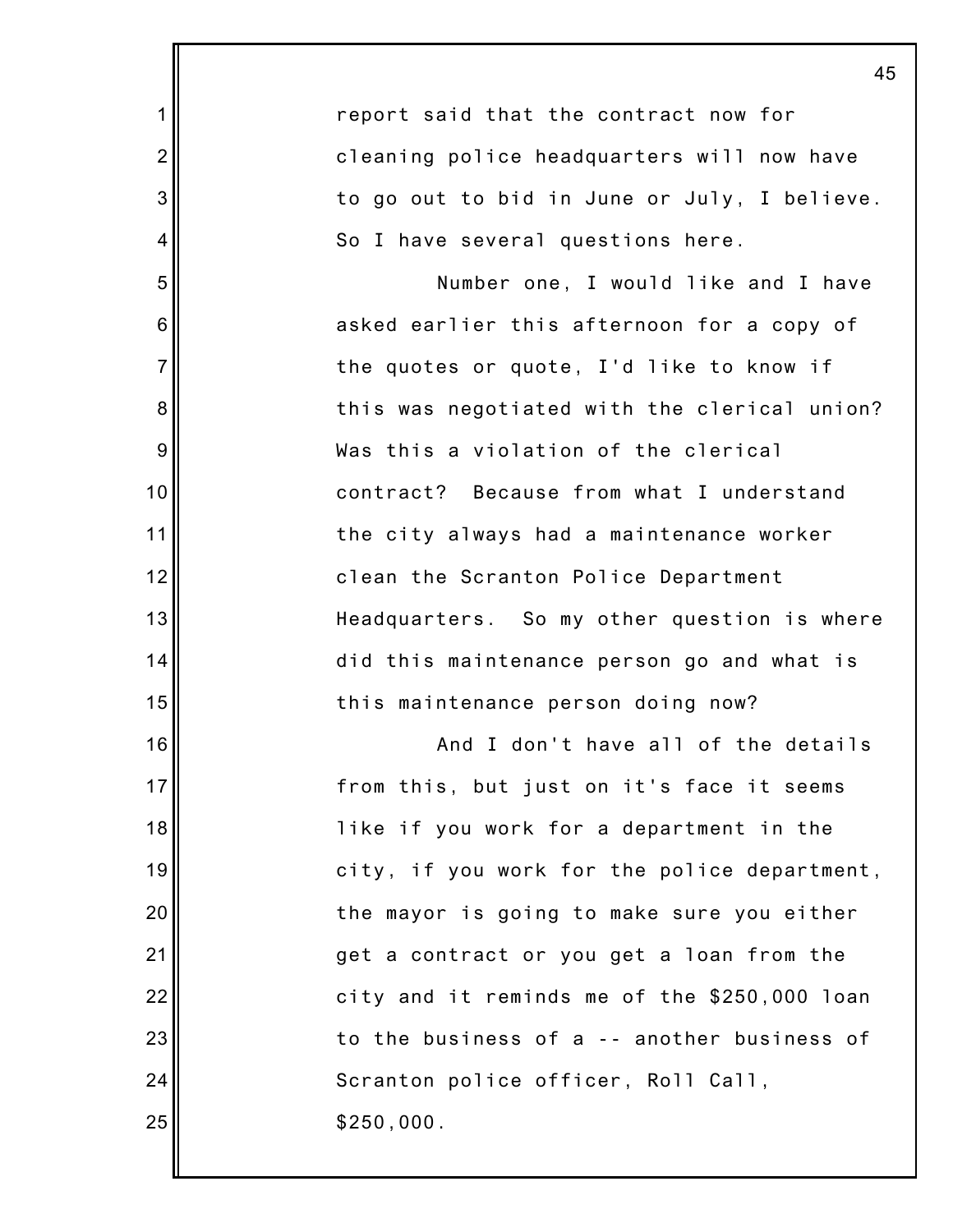So when you have people in this city who are struggling to make ends meet, when you have this city which is distressed and which is financially in pretty bad shape and we keep doing things like this, it makes absolutely no sense and if the City of Scranton is doing these kind of things only obtaining one quote, giving contracts to family of city workers, what else is going on in this building that we don't know about? So, again, this leaves me to believe that there are questions that need to be asked and need to be answered from the mayor and this administration, and if we continue to get stonewalled, we need to have more people at this meeting so that we can get answers and hold this administration's feet to the fire. Thank you.

1

2

3

4

5

6

7

8

9

10

11

12

13

14

15

16

17

18

19

20 21 22 23 24 25 MR. WECHSLER: Thank you, Mr. Gaughan. Following up on Mr. Gaughan's comments about the Sewer Authority, I was encouraged that one of the board members from Dunmore, Attorney Michael Dempsey, has requested that the records we issued and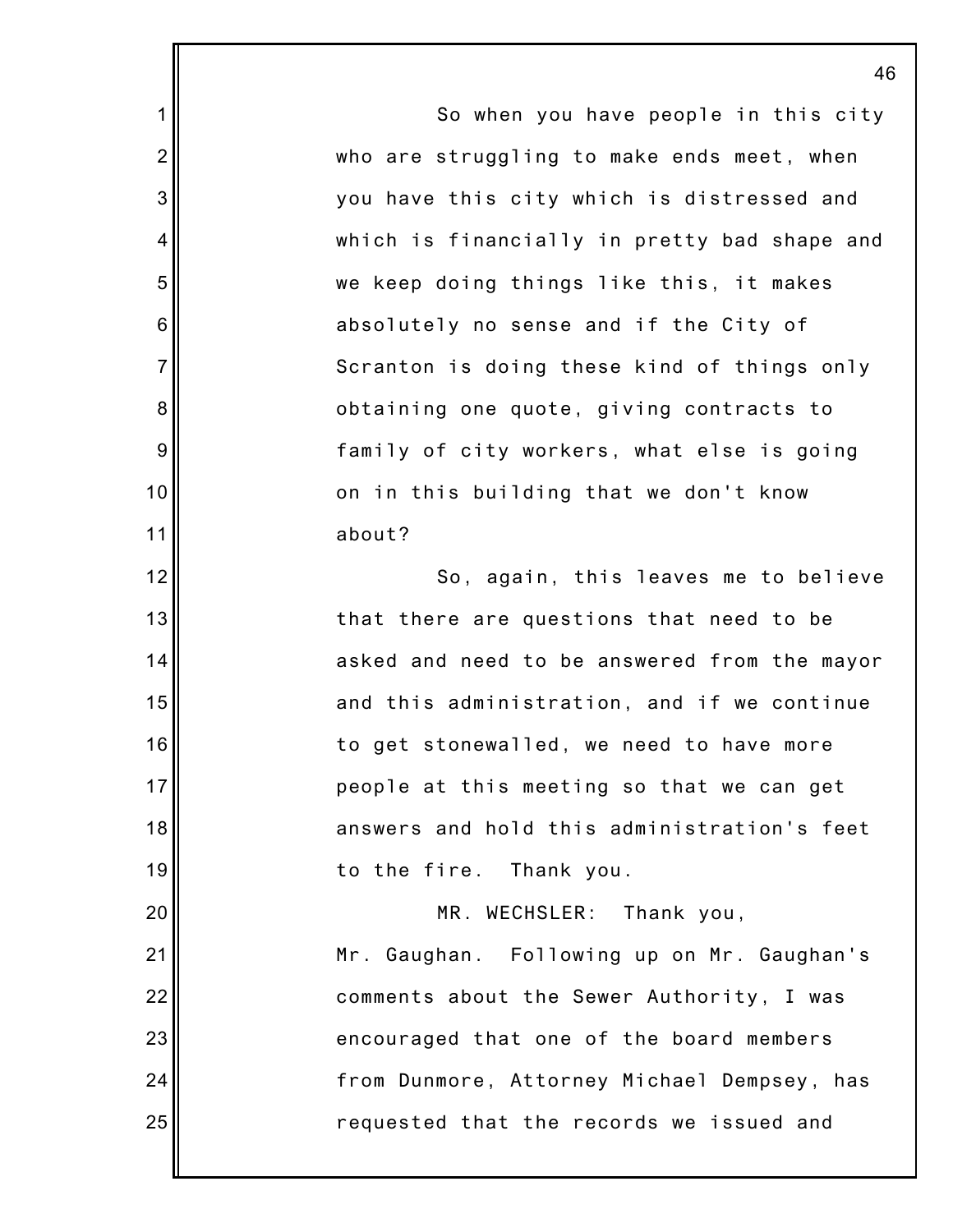1 2 3 4 5 6 7 8 9 10 11 12 13 14 15 16 17 18 19 20 21 22 23 24 25 redacted and also supporting the motion to bring in the Auditor General so I do thank him for his intention and hopefully he can sway the board to follow that idea. I did speak to Larry West this week concerning the progress that's happening with Mr. Young's problem and also with the general progress being made of the creek and that project to Meadowbrook back to the front burner and hopefully we will get something later this summer. I would like to congratulate Councilman Rogan, Councilman Gaughan and also Mr. Donohue on their victories in the primary on Tuesday. As we can see, except for Mr. Gaughan did a wonderful job, the amount of spread between second to fifth, where I was, was very close. I thank everyone that came out and supported me all year. I actually had a conversation with Mr. Donahue about three years ago and I talked to him and I said to him, "Kyle, if I do the things that I'm supposed to do on city council I might not win again."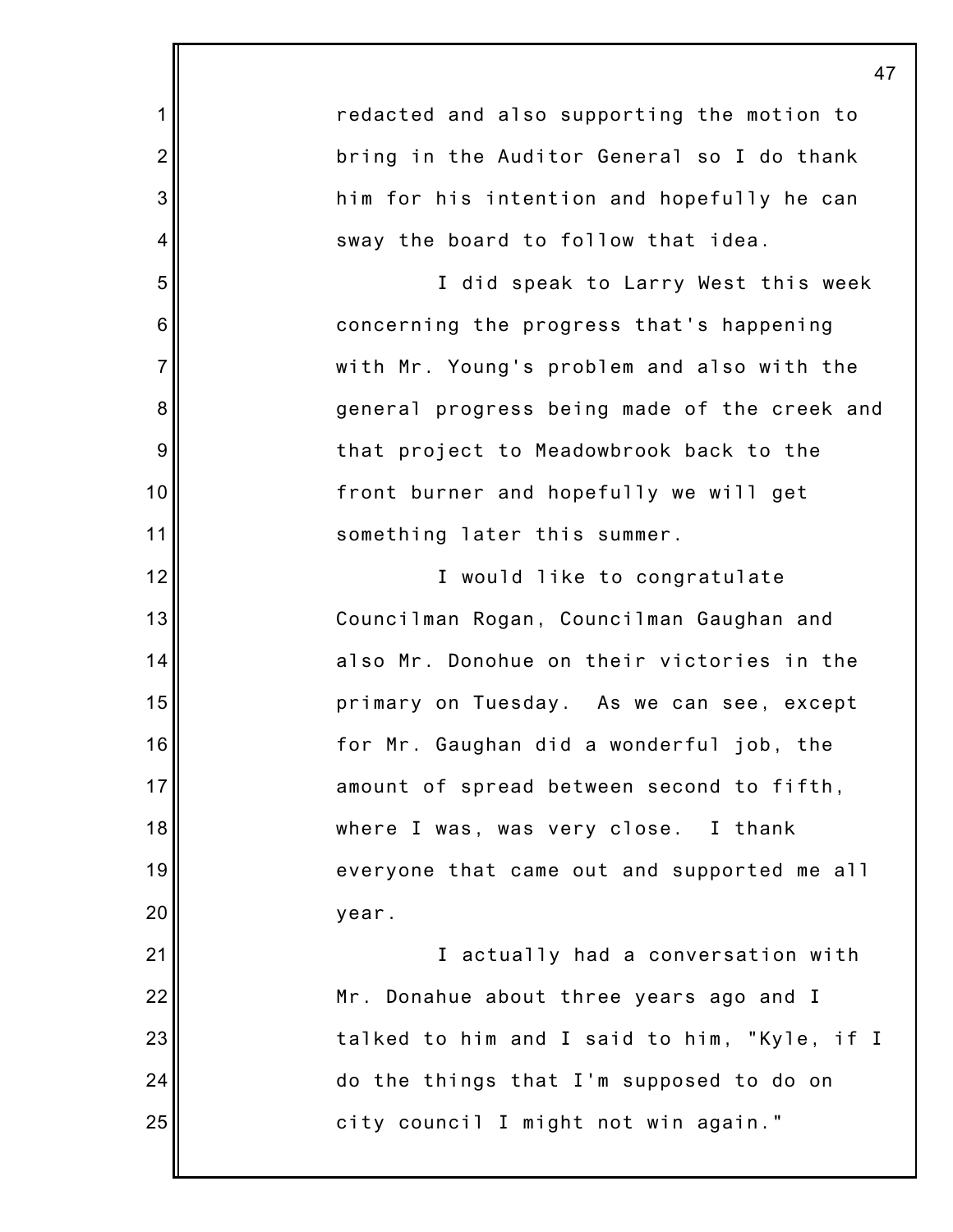And that came to fruition. I look at what we have accomplished as a council and getting the city to the brink of being out of distressed status. We did have to make tough decisions on the contracts, on the arbitration award, on the Parking Authority and also on the sale of the Sewer Authority. Looking back at what happened, council had to did lot of heavy lifting on all of these projects. We would have liked some more input from the administration, especially on the Sewer Authority deal, I was forced to have a meeting that brought out a lot of the results that we are working on today, and I still stick to the fact that the information that's available on the Sewer Authority right now came as result of a meeting that I scheduled, but like I said, I did make decisions that probably cost me my future return to council. I could have stayed on the sidelines and not been a council president, but I determined that that was something that I had to do to get us through these last three years of my term. I thank the opportunity

1

2

3

4

5

6

7

8

9

10

11

12

13

14

15

16

17

18

19

20

21

22

23

24

25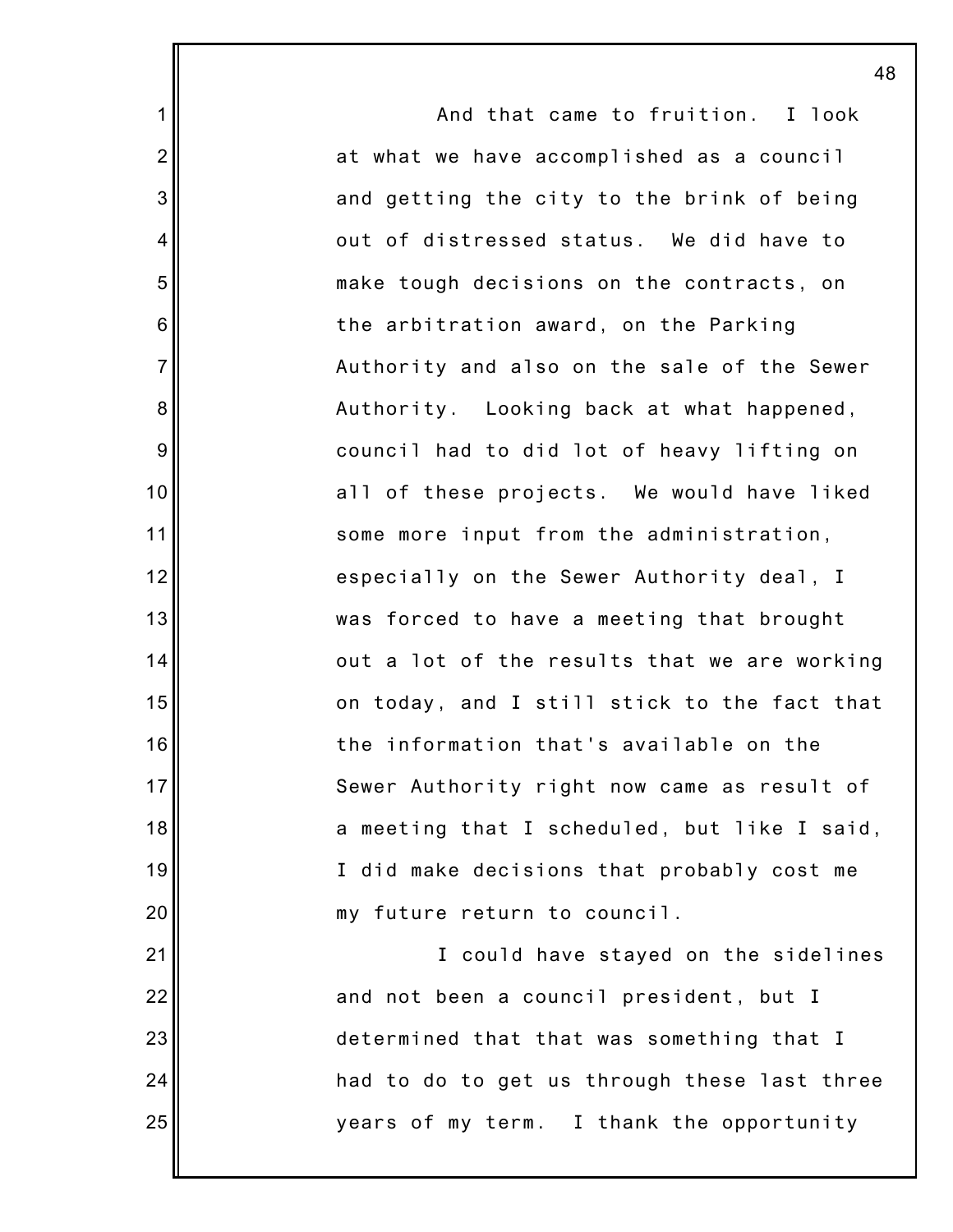|                | 49                                           |
|----------------|----------------------------------------------|
| 1              | for serving the public and do thank everyone |
| $\overline{2}$ | who supported me, and we will continue for   |
| 3              | the next few months to try and make the best |
| 4              | of my remaining time here. That's all I      |
| 5              | Thank you.<br>have.                          |
| 6              | MS. REED: 5-B. FOR INTRODUCTION -            |
| $\overline{7}$ | AN ORDINANCE - AUTHORIZING THE SECRETARY OF  |
| 8              | TRANSPORTATION TO ACQUIRE RIGHT-OF-WAY       |
| 9              | NECESSARY FOR THE WEST LACKAWANNA AVENUE     |
| 10             | BRIDGE DOCUMENT NO. 04M173 AS PART OF THE    |
| 11             | CITY OF SCRANTON OWNED BRIDGE PROJECT.       |
| 12             | MR. WECHSLER: At this time, I'll             |
| 13             | entertain a motion that Item 5-B be          |
| 14             | introduced into its proper committee.        |
| 15             | MR. ROGAN: So moved.                         |
| 16             | MR. EVANS:<br>Second.                        |
| 17             | MR. WECHSLER: On the question? All           |
| 18             | those in favor of introduction signify by    |
| 19             | saying aye.                                  |
| 20             | MR. PERRY:<br>Aye.                           |
| 21             | MR. ROGAN: Aye.                              |
| 22             | MR. EVANS: Aye.                              |
| 23             | MR. GAUGHAN: Aye.                            |
| 24             | MR. WECHSLER: Aye. Opposed?<br>The           |
| 25             | ayes have it and so moved.                   |
|                |                                              |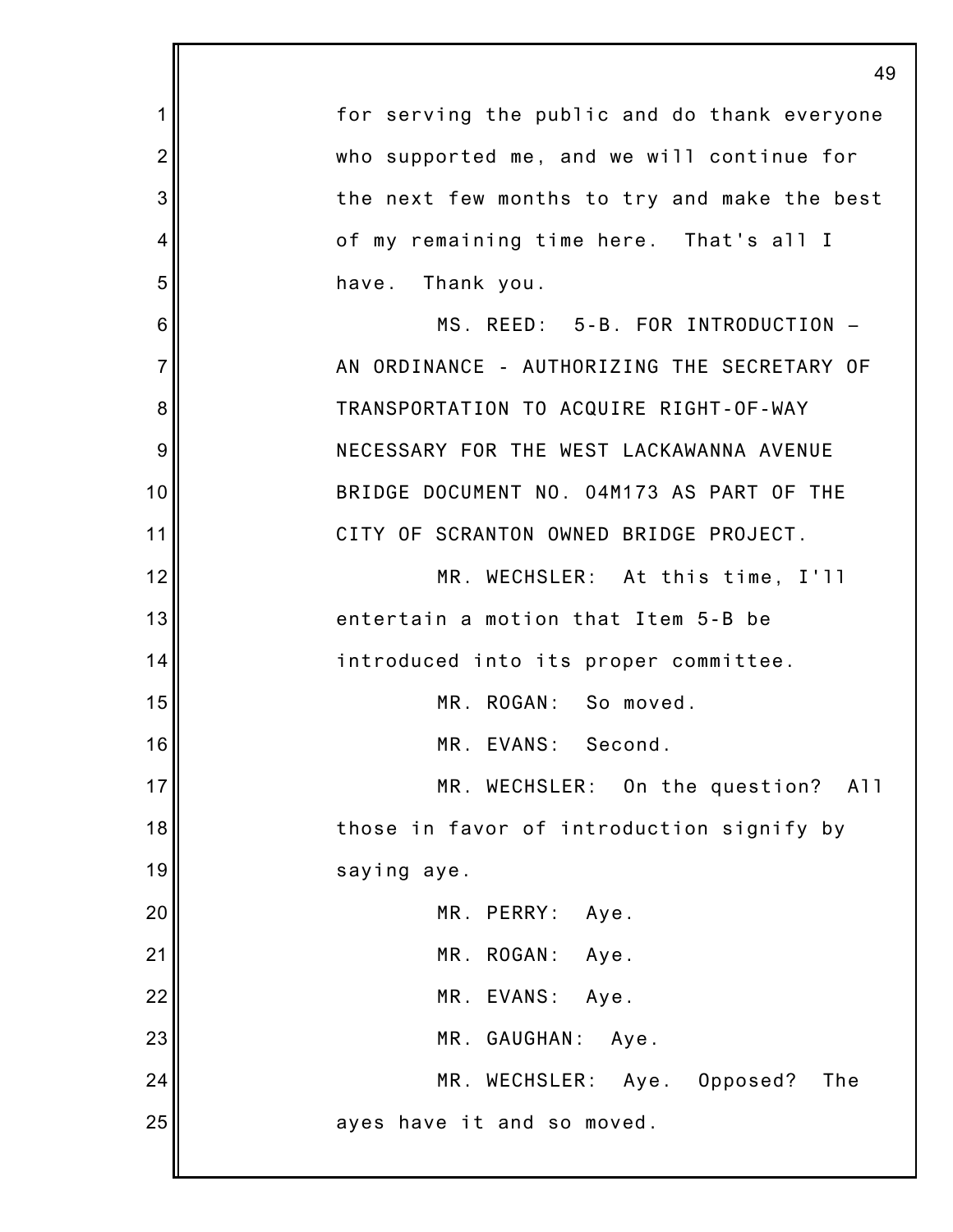1 2 3 4 5 6 7 8 9 10 11 12 13 14 15 16 17 18 19 20 21 22 23 24 25 50 MS. REED: 5-C. FOR INTRODUCTION – AN ORDINANCE - AUTHORIZING THE SECRETARY OF TRANSPORTATION TO ACQUIRE RIGHT-OF-WAY NECESSARY FOR THE ELM STREET BRIDGE DOCUMENT NO. 04M171 AS PART OF THE CITY OF SCRANTON OWNED BRIDGE PROJECT. MR. WECHSLER: At this time, I'll entertain a motion that Item 5-C be introduced into its proper committee. MR. ROGAN: So moved. MR. EVANS: Second. MR. WECHSLER: On the question? All those in favor of introduction signify by saying aye. MR. PERRY: Aye. MR. ROGAN: Aye. MR. EVANS: Aye. MR. GAUGHAN: Aye. MR. WECHSLER: Aye. Opposed? The ayes have it and so moved. MS. REED: 5-D.FOR INTRODUCTION – AN ORDINANCE – AUTHORIZING THE SECRETARY OF TRANSPORTATION TO ACQUIRE RIGHT-OF-WAY NECESSARY FOR THE NORTH MAIN AVENUE BRIDGE DOCUMENT NO. 04M172 AS PART OF THE CITY OF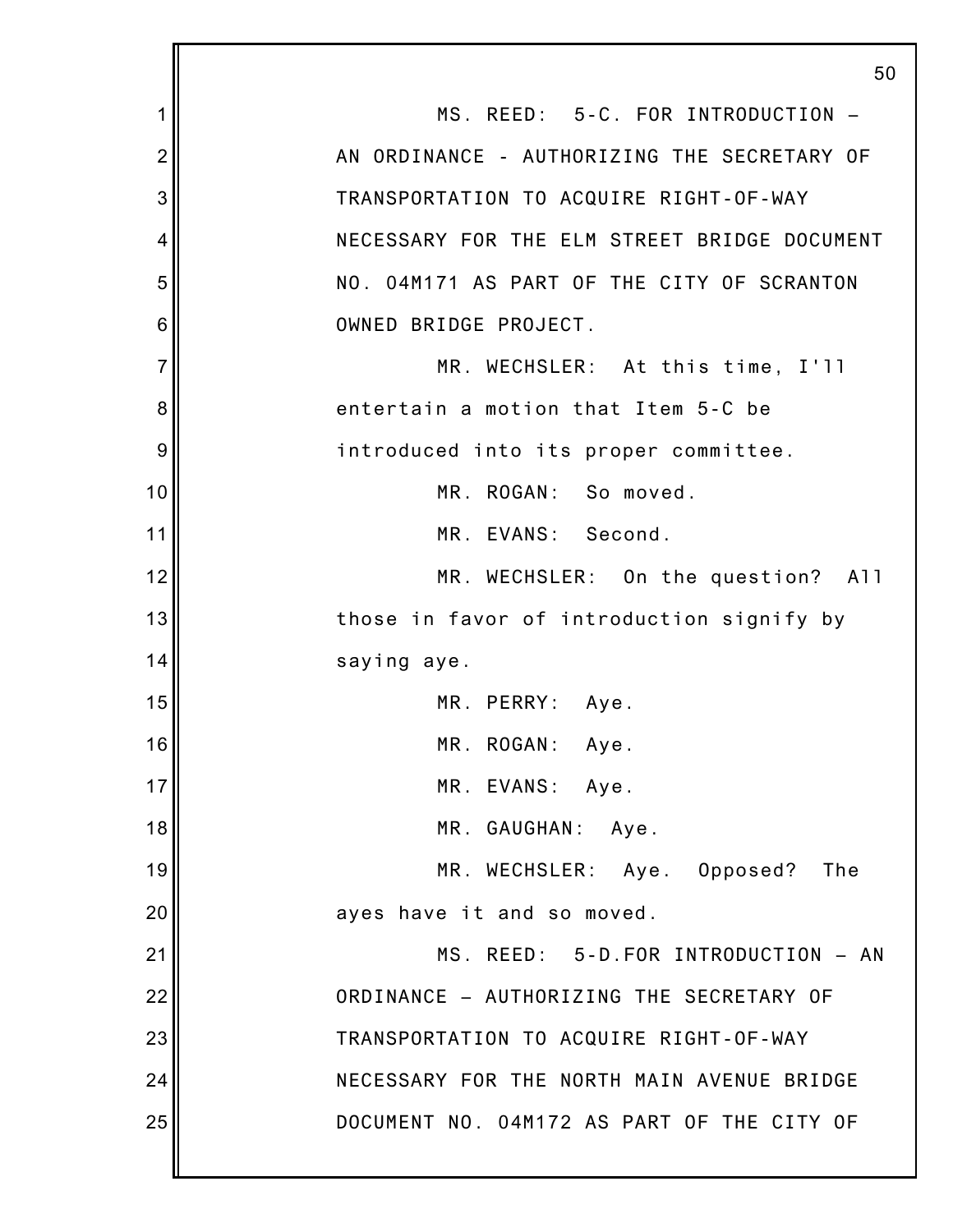|                | 51                                           |
|----------------|----------------------------------------------|
| 1              | SCRANTON OWNED BRIDGE PROJECT.               |
| $\overline{2}$ | MR. WECHSLER: At this time, I'll             |
| 3              | entertain a motion that Item 5-D be          |
| 4              | introduced into its proper committee.        |
| 5              | MR. ROGAN: So moved.                         |
| 6              | MR. EVANS: Second.                           |
| $\overline{7}$ | MR. WECHSLER: On the question? All           |
| 8              | those in favor of introduction signify by    |
| 9              | saying aye.                                  |
| 10             | MR. PERRY: Aye.                              |
| 11             | MR. ROGAN: Aye.                              |
| 12             | MR. EVANS: Aye.                              |
| 13             | MR. GAUGHAN: Aye.                            |
| 14             | MR. WECHSLER: Aye. Opposed? The              |
| 15             | ayes have it and so moved.                   |
| 16             | MS. REED: 5-E. FOR INTRODUCTION - A          |
| 17             | RESOLUTION - RATIFYING AND APPROVING THE     |
| 18             | SUBMISSION OF A PENNSYLVANIA RECYCLING       |
| 19             | TECHNICAL ASSISTANCE APPLICATION SUBMITTED   |
| 20             | BY THE DEPARTMENT OF BUSINESS ADMINISTRATION |
| 21             | TO THE DEPARTMENT OF ENVIRONMENTAL           |
| 22             | PROTECTION ("DEP") FOR A TECHNICAL           |
| 23             | ASSISTANCE GRANT TO CONDUCT A                |
| 24             | RECYCLING/REFUSE PROGRAM EVALUATION, AND     |
| 25             | AUTHORIZING THE MAYOR AND OTHER APPROPRIATE  |
|                |                                              |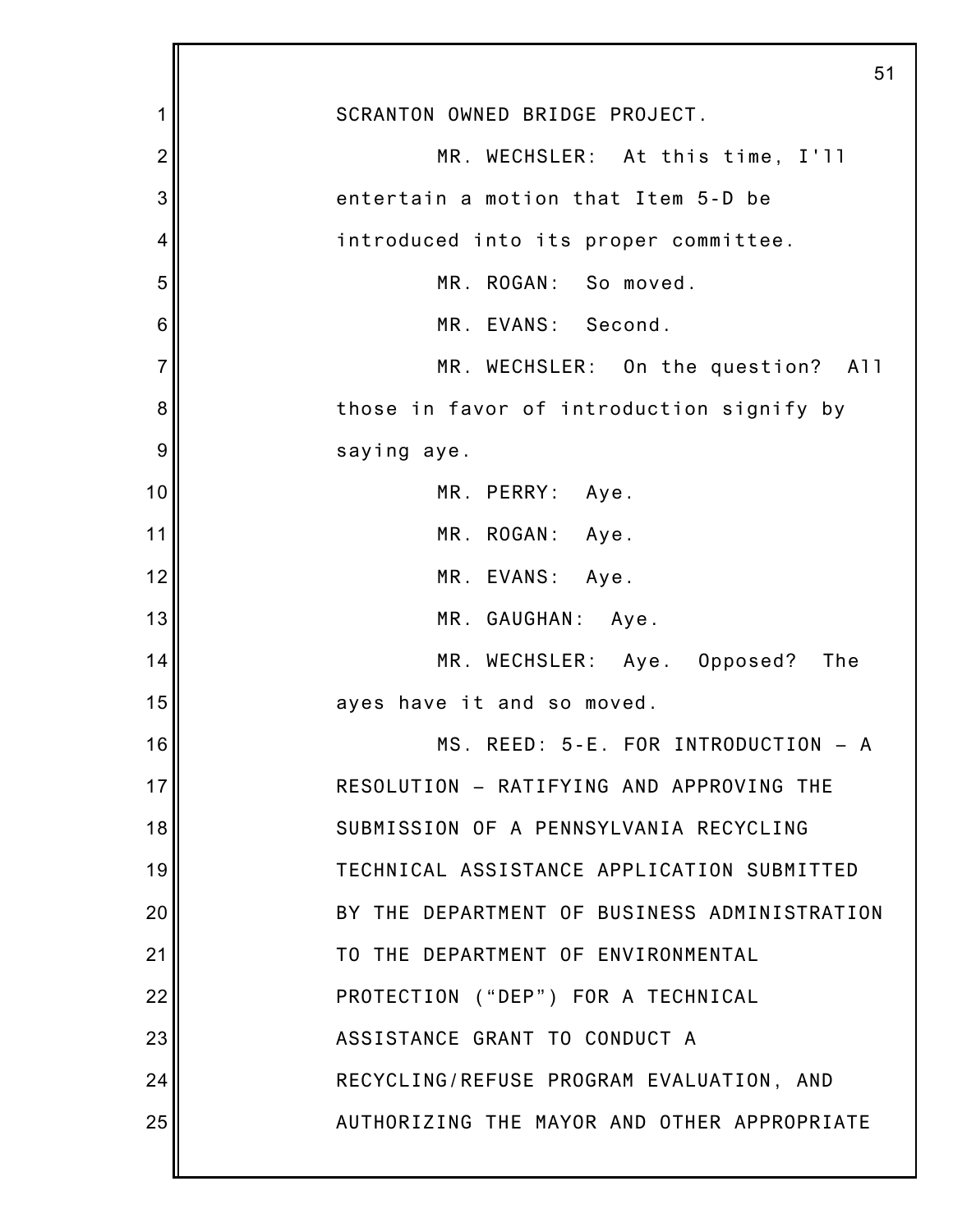|                | 52                                           |
|----------------|----------------------------------------------|
| 1              | CITY OFFICIALS TO ACCEPT THE GRANT FUNDS     |
| $\overline{2}$ | IN THE AMOUNT OF \$7,500.00 FOR THE          |
| 3              | ENVIRONMENTAL CONSULTING COMPANY SCS         |
| 4              | ENGINEERS SELECTED BY DEP TO PROVIDE         |
| 5              | TECHNICAL ASSISTANCE TO MUNICIPALITIES FOR   |
| 6              | THE PAY AS YOU THROW (PAYT) COLLECTION       |
| $\overline{7}$ | PROGRAM.                                     |
| 8              | MR. WECHSLER: At this time, I'll             |
| 9              | entertain a motion that Item 5-E be          |
| 10             | introduced into its proper committee.        |
| 11             | MR. ROGAN: So moved.                         |
| 12             | MR. EVANS: Second.                           |
| 13             | MR. WECHSLER: On the question? All           |
| 14             | those in favor of introduction signify by    |
| 15             | saying aye.                                  |
| 16             | MR. PERRY: Aye.                              |
| 17             | MR. ROGAN: Aye.                              |
| 18             | MR. EVANS: Aye.                              |
| 19             | MR. GAUGHAN: Aye.                            |
| 20             | MR. WECHSLER: Aye. Opposed? The              |
| 21             | ayes have it and so moved.                   |
| 22             | MS. REED: 5-F. FOR INTRODUCTION -            |
| 23             | A RESOLUTION - ACCEPTING A DONATION OF THREE |
| 24             | THOUSAND SEVEN HUNDRED NINETY-NINE           |
| 25             | (\$3,799.00) DOLLARS FROM AMOS TOWERS        |
|                |                                              |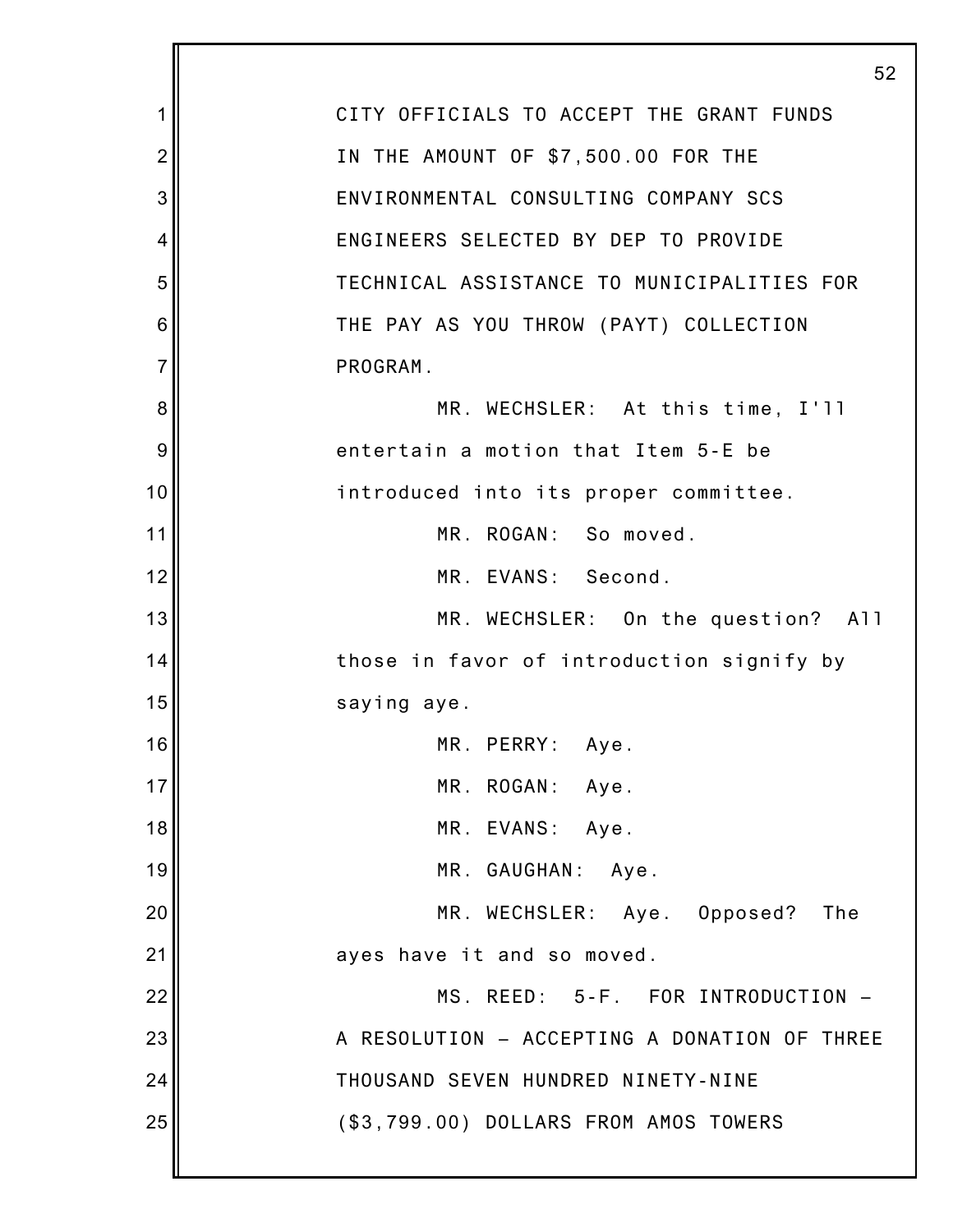|                | 53                                           |
|----------------|----------------------------------------------|
| 1              | MANAGEMENT ENTERPRISES, INC. PRESENTED TO    |
| $\overline{2}$ | THE CITY OF SCRANTON FIRE DEPARTMENT FOR THE |
| 3              | PURCHASE OF MUCH NEEDED EQUIPMENT FOR THE    |
| 4              | FIRE DEPARTMENT.                             |
| 5              | MR. WECHSLER: At this time, I'll             |
| 6              | entertain a motion that Item 5-F be          |
| $\overline{7}$ | introduced into its proper committee.        |
| 8              | MR. ROGAN: So moved.                         |
| 9              | MR. EVANS: Second.                           |
| 10             | MR. WECHSLER: On the question? All           |
| 11             | those in favor of introduction signify by    |
| 12             | saying aye.                                  |
| 13             | MR. PERRY: Aye.                              |
| 14             | MR. ROGAN: Aye.                              |
| 15             | MR. EVANS: Aye.                              |
| 16             | MR. GAUGHAN: Aye.                            |
| 17             | MR. WECHSLER: Aye. Opposed? The              |
| 18             | ayes have it and so moved.                   |
| 19             | MS. REED: SIXTH ORDER. 6-A. NO               |
| 20             | BUSINESS AT THIS TIME.                       |
| 21             | SEVENTH ORDER. 7-A. FOR                      |
| 22             | CONSIDERATION BY THE COMMITTEE ON RULES -    |
| 23             | FOR ADOPTION - RESOLUTION NO. 150, 2017-     |
| 24             | AUTHORIZING THE MAYOR AND OTHER APPROPRIATE  |
| 25             | CITY OFFICIALS TO EXECUTE AND ENTER INTO     |
|                |                                              |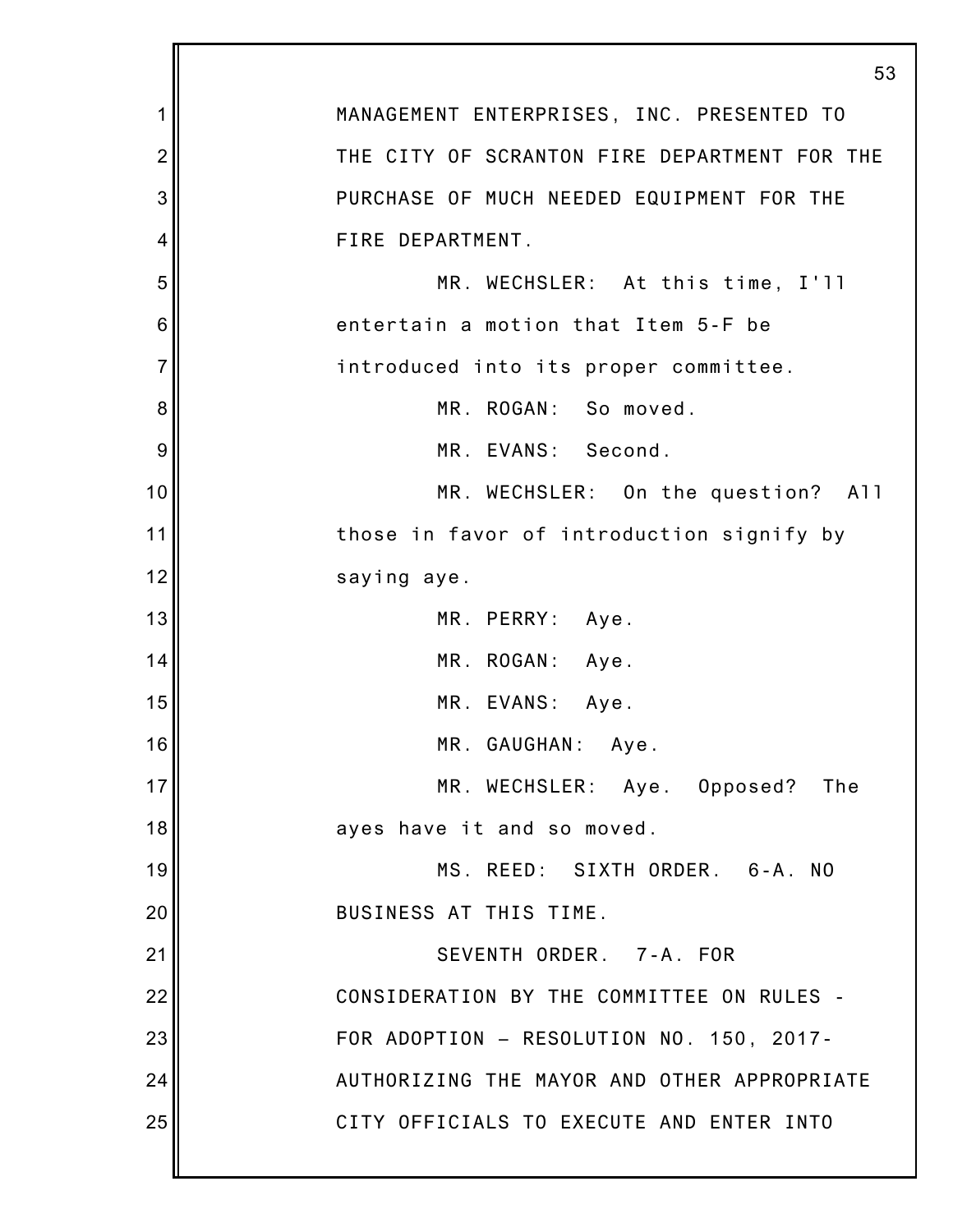|                | 54                                           |
|----------------|----------------------------------------------|
| 1              | PHASE II MEMORANDUM OF UNDERSTANDING (MOU)   |
| $\overline{2}$ | BETWEEN THE CITY OF SCRANTON AND THE         |
| 3              | NATIONAL RESOURCE NETWORK TO PROVIDE SUPPORT |
| 4              | FOR THE CREATION AND ORGANIZATION OF A TASK  |
| 5              | FORCE TO ASSIST SCRANTON TOMORROW AND        |
| 6              | PROVIDE ADDITIONAL ASSISTANCE.               |
| $\overline{7}$ | MR. WECHSLER: As Chairperson for             |
| 8              | the Committee on Rules, I recommend final    |
| 9              | passage of Item 7-A.                         |
| 10             | MR. ROGAN: Second.                           |
| 11             | MR. WECHSLER: On the question?               |
| 12             | Roll call, please?                           |
| 13             | MS. CARRERA: Mr. Perry.                      |
| 14             | MR. PERRY: Yes.                              |
| 15             | MS. CARRERA: Mr. Rogan.                      |
| 16             | MR. ROGAN:<br>Yes.                           |
| 17             | MS. CARRERA: Mr. Evans.                      |
| 18             | MR.<br>EVANS:<br>Yes.                        |
| 19             | MS. CARRERA:<br>Mr. Gaughan.                 |
| 20             | GAUGHAN:<br>Yes.<br>MR.                      |
| 21             | MS. CARRERA: Mr. Wechsler.                   |
| 22             | MR. WECHSLER: Yes.<br>I hereby               |
| 23             | declare Item 7-A legally and lawfully        |
| 24             | adopted.                                     |
| 25             | If there is no further business,             |
|                |                                              |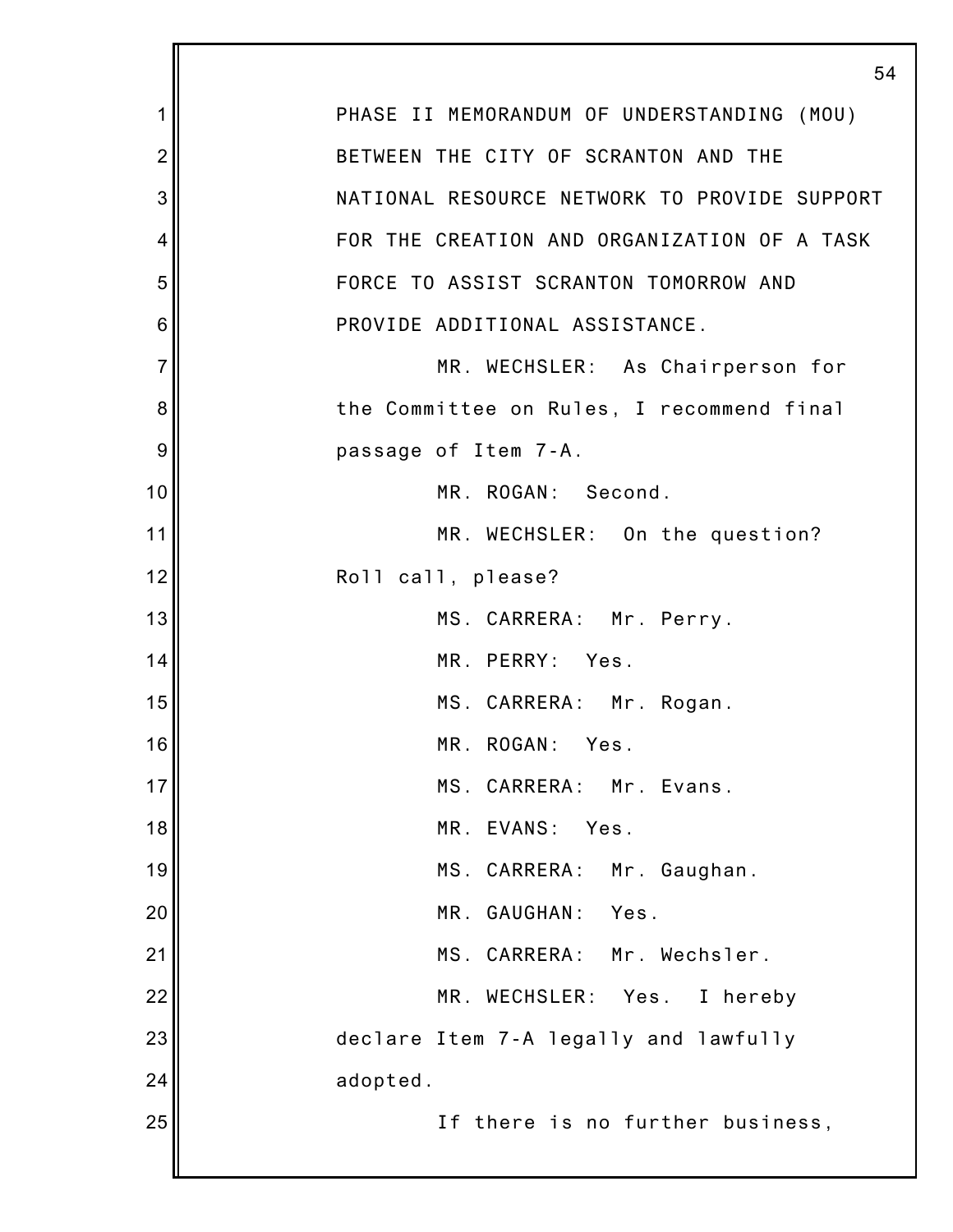|                         |                                     | 55 |
|-------------------------|-------------------------------------|----|
| 1                       | I'll entertain a motion to adjourn. |    |
| $\overline{2}$          | MR. ROGAN: Motion to adjourn.       |    |
| $\mathbf{3}$            | MR. WECHSLER:<br>Meeting adjourned. |    |
| $\overline{\mathbf{4}}$ |                                     |    |
| 5                       |                                     |    |
| $\,$ 6 $\,$             |                                     |    |
| $\overline{7}$          |                                     |    |
| $\bf 8$                 |                                     |    |
| $\boldsymbol{9}$        |                                     |    |
| 10                      |                                     |    |
| $11$                    |                                     |    |
| 12                      |                                     |    |
| 13                      |                                     |    |
| 14                      |                                     |    |
| 15                      |                                     |    |
| 16                      |                                     |    |
| $17$                    |                                     |    |
| 18                      |                                     |    |
| 19                      |                                     |    |
| 20                      |                                     |    |
| 21                      |                                     |    |
| $\overline{22}$         |                                     |    |
| 23                      |                                     |    |
| 24                      |                                     |    |
| 25                      |                                     |    |
|                         |                                     |    |